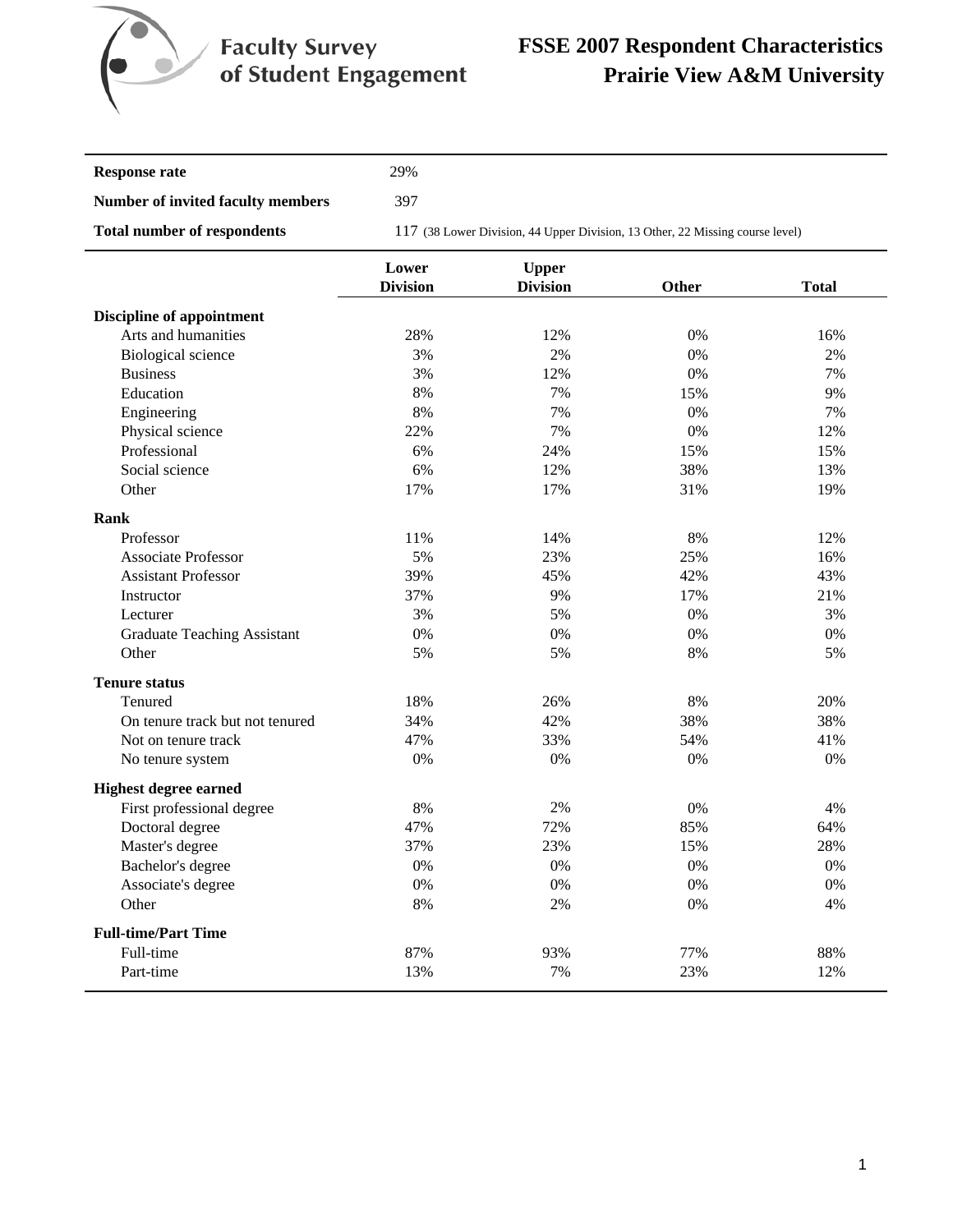

|                                             | Lower           | <b>Upper</b>    |       |              |
|---------------------------------------------|-----------------|-----------------|-------|--------------|
|                                             | <b>Division</b> | <b>Division</b> | Other | <b>Total</b> |
| Number of courses taught 06-07 <sup>1</sup> |                 |                 |       |              |
| None                                        | 0%              | 0%              | 0%    | 0%           |
| $1 - 3$                                     | 21%             | 22%             | 33%   | 23%          |
| $4 - 6$                                     | 47%             | 46%             | 42%   | 46%          |
| 7 or more                                   | 32%             | 32%             | 25%   | 31%          |
| <b>Years of teaching experience</b>         |                 |                 |       |              |
| 4 or less                                   | 25%             | 19%             | 36%   | 23%          |
| $5-9$                                       | 31%             | 16%             | 27%   | 23%          |
| $10-14$                                     | 9%              | 9%              | 9%    | 9%           |
| 15 or more                                  | 34%             | 56%             | 27%   | 44%          |
| Age                                         |                 |                 |       |              |
| 34 or younger                               | 25%             | 2%              | 0%    | 11%          |
| 35-44                                       | 31%             | 17%             | 8%    | 21%          |
| $45 - 54$                                   | 11%             | 39%             | 42%   | 28%          |
| Older than 54                               | 33%             | 41%             | 50%   | 39%          |
| Gender                                      |                 |                 |       |              |
| Male                                        | 63%             | 49%             | 67%   | 57%          |
| Female                                      | 37%             | 51%             | 33%   | 43%          |
| Race / Ethnicity                            |                 |                 |       |              |
| American Indian/Native Amer.                | 0%              | 0%              | 0%    | 0%           |
| Asian/Asian Amer./Pacific Isl.              | 16%             | 7%              | 17%   | 12%          |
| <b>Black or African American</b>            | 55%             | 63%             | 25%   | 55%          |
| White (non-Hispanic)                        | 18%             | 14%             | 42%   | 19%          |
| Mexican or Mexican American                 | 0%              | 0%              | 17%   | 2%           |
| Puerto Rican                                | 0%              | 0%              | 0%    | 0%           |
| Other Hispanic or Latino                    | 0%              | 0%              | 0%    | 0%           |
| Multiracial                                 | 5%              | 2%              | 0%    | 3%           |
| Other                                       | 0%              | 2%              | 0%    | 1%           |
| Prefer not to respond                       | 5%              | 12%             | 0%    | 8%           |
| <b>Citizenship status</b>                   |                 |                 |       |              |
| U.S. citizen, native                        | 76%             | 72%             | 83%   | 75%          |
| U.S. citizen, naturalized                   | 11%             | 19%             | 17%   | 15%          |
| Permanent resident of the U.S.              | 5%              | 5%              | 0%    | 4%           |
| Temporary resident of the U.S.              | 8%              | 5%              | 0%    | 5%           |

1: Includes 2006-2007 undergraduate and graduate courses, taught or scheduled, as reported by faculty respondents.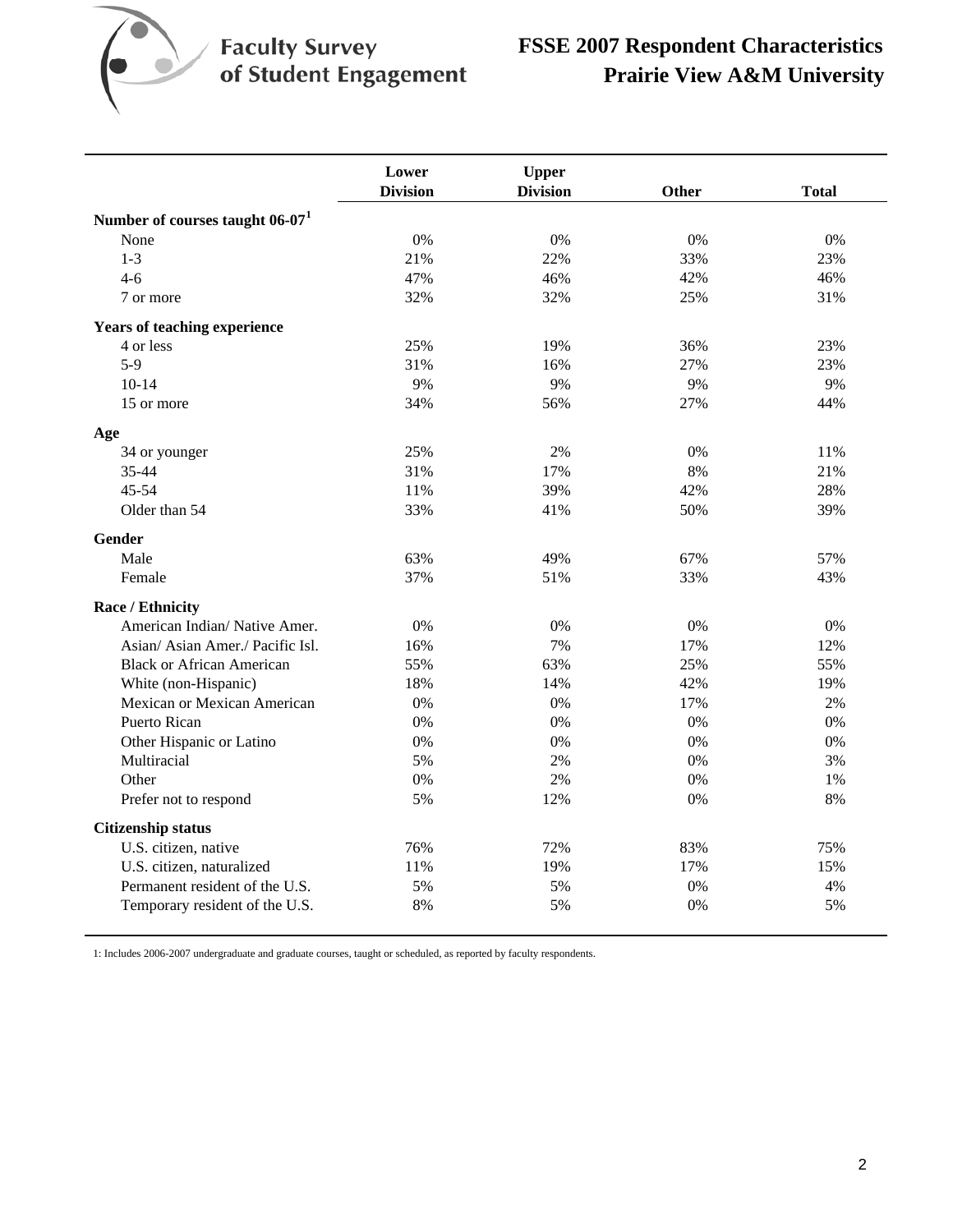

|                                                                                      |                 |                         |       |                | <b>Lower Division</b> |                | <b>Upper Division</b> |                | <b>Total</b> |
|--------------------------------------------------------------------------------------|-----------------|-------------------------|-------|----------------|-----------------------|----------------|-----------------------|----------------|--------------|
| How important is it to you that undergraduates at your institution do the following? |                 |                         |       |                |                       |                |                       |                |              |
|                                                                                      | Variable        | <b>Response Options</b> |       | Count          | Col%                  | Count          | Col%                  | Count          | Col%         |
| a. Practicum, internship, field experience, co-op experience, or                     | <b>FINTERN</b>  | Not important           |       | 1              | 3%                    | $\overline{2}$ | 5%                    | 3              | 4%           |
| clinical assignment                                                                  |                 | Somewhat important      |       | 3              | 8%                    | $\mathbf{1}$   | 2%                    | $\overline{4}$ | 5%           |
|                                                                                      |                 | Important               |       | $\tau$         | 18%                   | 6              | 14%                   | 13             | 16%          |
|                                                                                      |                 | Very important          |       | 27             | 71%                   | 35             | 80%                   | 62             | 76%          |
|                                                                                      |                 |                         | Total | 38             | 100%                  | 44             | 100%                  | 82             | 100%         |
| b. Community service or volunteer work                                               | <b>FVOLUNTR</b> | Not important           |       | 3              | 8%                    | $\overline{c}$ | 5%                    | 5              | 6%           |
|                                                                                      |                 | Somewhat important      |       | $\overline{9}$ | 24%                   | $10\,$         | 23%                   | 19             | 23%          |
|                                                                                      |                 | Important               |       | 12             | 32%                   | 15             | 35%                   | 27             | 33%          |
|                                                                                      |                 | Very important          |       | 14             | 37%                   | 16             | 37%                   | 30             | 37%          |
|                                                                                      |                 |                         | Total | 38             | 100%                  | 43             | 100%                  | 81             | 100%         |
| c. Participation in a learning community or some other formal                        | <b>FLERNCOM</b> | Not important           |       | $\overline{4}$ | 11%                   | $\overline{4}$ | 9%                    | 8              | 10%          |
| program where groups of students take two or more classes                            |                 | Somewhat important      |       | 12             | 32%                   | 11             | 25%                   | 23             | 28%          |
| together                                                                             |                 | Important               |       | 10             | 26%                   | 15             | 34%                   | 25             | 30%          |
|                                                                                      |                 | Very important          |       | 12             | 32%                   | 14             | 32%                   | 26             | 32%          |
|                                                                                      |                 |                         | Total | 38             | 100%                  | 44             | 100%                  | 82             | 100%         |
| d. Work on a research project with a faculty                                         | FIMPR05         | Not important           |       | $\overline{2}$ | 5%                    | 5              | 11%                   | $\tau$         | 9%           |
| member outside of course or program requirements                                     |                 | Somewhat important      |       | 6              | 16%                   | 10             | 23%                   | 16             | 20%          |
|                                                                                      |                 | Important               |       | 15             | 39%                   | 18             | 41%                   | 33             | 40%          |
|                                                                                      |                 | Very important          |       | 15             | 39%                   | 11             | 25%                   | 26             | 32%          |
|                                                                                      |                 |                         | Total | 38             | 100%                  | 44             | 100%                  | 82             | 100%         |
| e. Foreign language coursework                                                       | <b>FFORLANG</b> | Not important           |       | $\overline{2}$ | 5%                    | $\overline{c}$ | 5%                    | $\overline{4}$ | 5%           |
|                                                                                      |                 | Somewhat important      |       | 11             | 29%                   | 18             | 41%                   | 29             | 35%          |
|                                                                                      |                 | Important               |       | 19             | 50%                   | 14             | 32%                   | 33             | 40%          |
|                                                                                      |                 | Very important          |       | 6              | 16%                   | 10             | 23%                   | 16             | 20%          |
|                                                                                      |                 |                         | Total | 38             | 100%                  | 44             | 100%                  | 82             | 100%         |
| f. Study abroad                                                                      | <b>FSTUDYAB</b> | Not important           |       | 5              | 13%                   | 11             | 25%                   | 16             | 20%          |
|                                                                                      |                 | Somewhat important      |       | 17             | 45%                   | 19             | 43%                   | 36             | 44%          |
|                                                                                      |                 | Important               |       | 12             | 32%                   | $\tau$         | 16%                   | 19             | 23%          |
|                                                                                      |                 | Very important          |       | 4              | 11%                   | $\tau$         | 16%                   | 11             | 13%          |
|                                                                                      |                 |                         | Total | 38             | 100%                  | 44             | 100%                  | 82             | 100%         |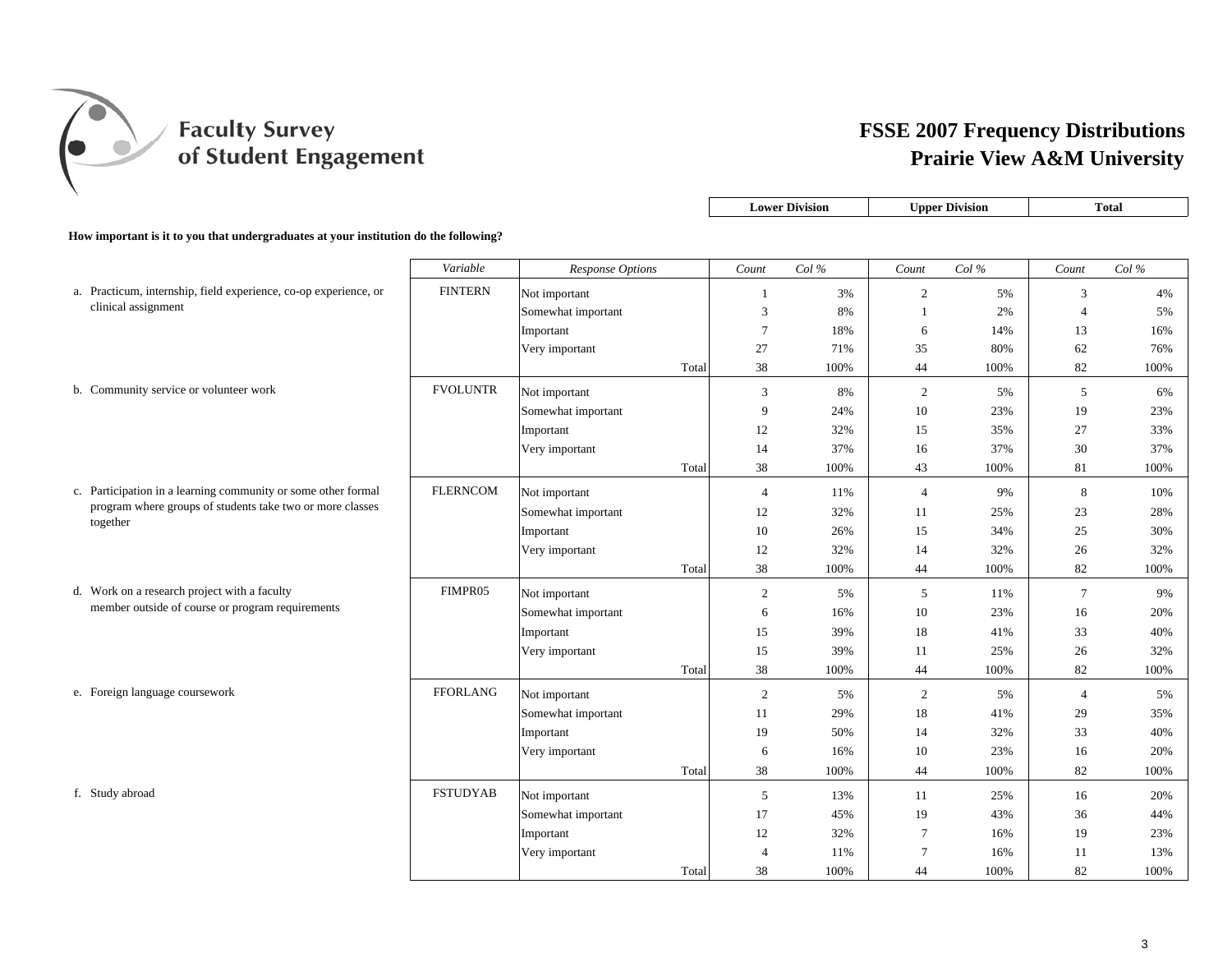

| <b>Lower Division</b> | Upper Division | ∵otal |
|-----------------------|----------------|-------|
|                       |                |       |

**How important is it to you that undergraduates at your institution do the following? (continued)**

|                                                                   | Variable       | Response Options   | Count          | $Col\%$ | Count  | $Col\%$ | Count  | $Col\%$ |
|-------------------------------------------------------------------|----------------|--------------------|----------------|---------|--------|---------|--------|---------|
| g. Independent study or self-designed major                       | FINDST06       | Not important      | 9              | 24%     | 12     | 27%     | 21     | 26%     |
|                                                                   |                | Somewhat important | 14             | 38%     | 14     | 32%     | 28     | 35%     |
|                                                                   |                | Important          | 10             | 27%     | 16     | 36%     | 26     | 32%     |
|                                                                   |                | Very important     | $\overline{a}$ | 11%     | ∠      | 5%      | 6      | 7%      |
|                                                                   |                | Total              | 37             | 100%    | 44     | 100%    | 81     | 100%    |
| h. Culminating senior experience (capstone course, senior project | <b>FSENIOR</b> | Not important      |                | 3%      |        | 2%      | $\sim$ | 2%      |
| or thesis, comprehensive exam, etc.)                              |                | Somewhat important | $\sim$         | 8%      | $\sim$ | 7%      | 6      | 7%      |
|                                                                   |                | Important          | 11             | 29%     | 11     | 25%     | 22     | 27%     |
|                                                                   |                | Very important     | 23             | 61%     | 29     | 66%     | 52     | 63%     |
|                                                                   |                | Total              | 38             | 100%    | 44     | 100%    | 82     | 100%    |

**Select the response that you believe best represents the quality of student relationships with people at your institution.**

|                                            | Variable       | Response Options                         | Count          | $Col\%$ | Count          | Col% | Count        | Col% |
|--------------------------------------------|----------------|------------------------------------------|----------------|---------|----------------|------|--------------|------|
| Student relationships with other students  | <b>FENVSTU</b> | Unfriendly, Unsupportive, Sense of       |                |         |                |      |              |      |
|                                            |                | Alienation                               |                | 3%      | $\mathbf{0}$   | 0%   |              | 1%   |
|                                            |                |                                          | $\mathbf{0}$   | 0%      | $\overline{0}$ | 0%   | $\mathbf{0}$ | 0%   |
|                                            |                |                                          |                | 3%      | 2              | 5%   | 3            | 4%   |
|                                            |                |                                          | 4              | 11%     | 3              | 7%   | 7            | 9%   |
|                                            |                |                                          | 13             | 34%     | 10             | 23%  | 23           | 28%  |
|                                            |                |                                          | 11             | 29%     | 16             | 36%  | 27           | 33%  |
|                                            |                | Friendly, Supportive, Sense of Belonging | 8              | 21%     | 13             | 30%  | 21           | 26%  |
|                                            |                |                                          |                |         |                |      |              |      |
|                                            |                | Total                                    | 38             | 100%    | 44             | 100% | 82           | 100% |
| Student relationships with faculty members | <b>FENVFAC</b> |                                          |                |         |                |      |              |      |
|                                            |                | Unavailable, Unhelpful, Unsympathetic    | $\mathbf{0}$   | 0%      | $\overline{0}$ | 0%   | $\mathbf{0}$ | 0%   |
|                                            |                |                                          | $\mathbf{0}$   | 0%      | $\overline{0}$ | 0%   | $\mathbf{0}$ | 0%   |
|                                            |                |                                          | $\overline{4}$ | 11%     | $\overline{4}$ | 9%   | 8            | 10%  |
|                                            |                |                                          | 8              | 21%     | 5              | 11%  | 13           | 16%  |
|                                            |                |                                          | 9              | 24%     | 14             | 32%  | 23           | 28%  |
|                                            |                |                                          | 10             | 26%     | 10             | 23%  | 20           | 24%  |
|                                            |                | Available, Helpful, Sympathetic          | $\overline{ }$ | 18%     | 11             | 25%  | 18           | 22%  |
|                                            |                | Total                                    | 38             | 100%    | 44             | 100% | 82           | 100% |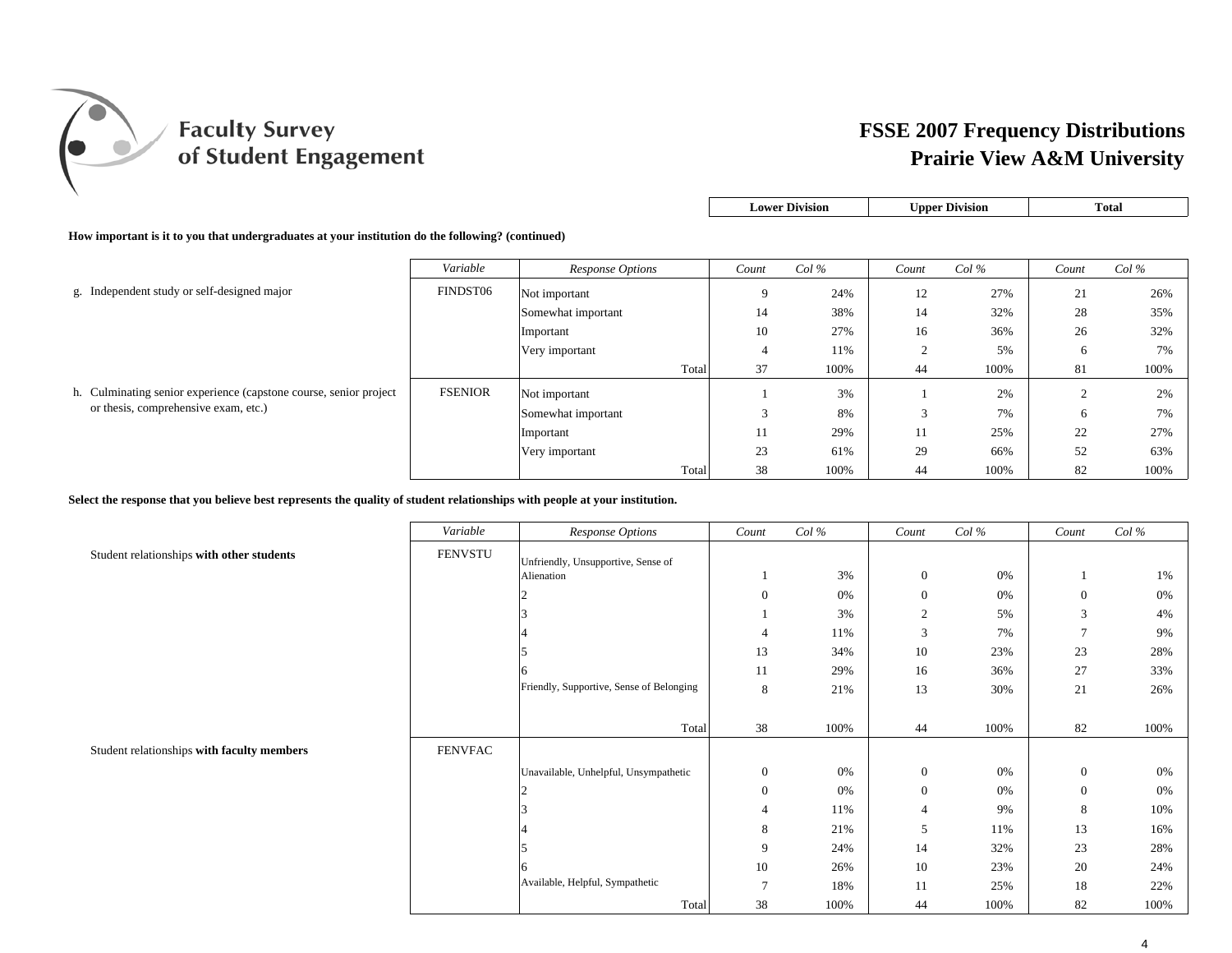

| <b>Lower Division</b> | <b>Upper Division</b> | Total |
|-----------------------|-----------------------|-------|
|-----------------------|-----------------------|-------|

#### **Select the response that you believe best represents the quality of student relationships with people at your institution. (continued)**

|                                                         | Variable | Response Options               | Count  | $Col\%$ | Count       | $Col\%$ | Count | $Col\%$ |
|---------------------------------------------------------|----------|--------------------------------|--------|---------|-------------|---------|-------|---------|
| Student relationships with administrative personnel and | FENVADM  | Unhelpful, Inconsiderate,      |        |         |             |         |       |         |
| offices                                                 | Rigid    |                                | $\sim$ | 5%      | $\sim$<br>∼ | 5%      |       | 5%      |
|                                                         |          |                                | 8      | 21%     |             | 14%     | 14    | 17%     |
|                                                         |          |                                | 6      | 16%     |             | 16%     | 13    | 16%     |
|                                                         |          |                                | J      | 13%     |             | 21%     | 14    | 17%     |
|                                                         |          |                                |        | 18%     |             | 21%     | 16    | 20%     |
|                                                         |          |                                | 6      | 16%     | O           | 14%     | 12    | 15%     |
|                                                         |          | Helpful, Considerate, Flexible | 4      | 11%     |             | 9%      | 8     | 10%     |
|                                                         |          |                                |        |         |             |         |       |         |
|                                                         |          | Total                          | 38     | 100%    | 43          | 100%    | 81    | 100%    |

#### **To what extent does your institution emphasize each of the following?**

|                                                                | Variable        | Response Options |       | Count         | $Col\%$ | Count          | $Col\%$ | Count | $Col\%$ |
|----------------------------------------------------------------|-----------------|------------------|-------|---------------|---------|----------------|---------|-------|---------|
| a. Requiring students to spend significant amounts             | <b>FENVSCHO</b> | Very little      |       | 3             | 8%      | $\overline{4}$ | 9%      |       | 9%      |
| of time studying and on academic work                          |                 | Some             |       | 14            | 37%     | 9              | 20%     | 23    | 28%     |
|                                                                |                 | Quite a bit      |       | 14            | 37%     | 19             | 43%     | 33    | 40%     |
|                                                                |                 | Very much        |       | $\mathcal{I}$ | 18%     | 12             | 27%     | 19    | 23%     |
|                                                                |                 |                  | Total | 38            | 100%    | 44             | 100%    | 82    | 100%    |
| b. Providing students the support they need to help            | <b>FENVSUPR</b> | Very little      |       |               | 3%      |                | 2%      | 2     | 2%      |
| them succeed academically                                      |                 | Some             |       | 8             | 21%     | 11             | 25%     | 19    | 23%     |
|                                                                |                 | Quite a bit      |       | 20            | 53%     | 14             | 32%     | 34    | 41%     |
|                                                                |                 | Very much        |       | 9             | 24%     | 18             | 41%     | 27    | 33%     |
|                                                                |                 |                  | Total | 38            | 100%    | 44             | 100%    | 82    | 100%    |
| c. Encouraging contact among students from different economic, | <b>FENVDIVR</b> | Very little      |       | 6             | 16%     | 5              | 11%     | 11    | 13%     |
| social, and racial or ethnic backgrounds                       |                 | Some             |       | 10            | 26%     | 14             | 32%     | 24    | 29%     |
|                                                                |                 | Quite a bit      |       | 14            | 37%     | 10             | 23%     | 24    | 29%     |
|                                                                |                 | Very much        |       | 8             | 21%     | 15             | 34%     | 23    | 28%     |
|                                                                |                 |                  | Total | 38            | 100%    | 44             | 100%    | 82    | 100%    |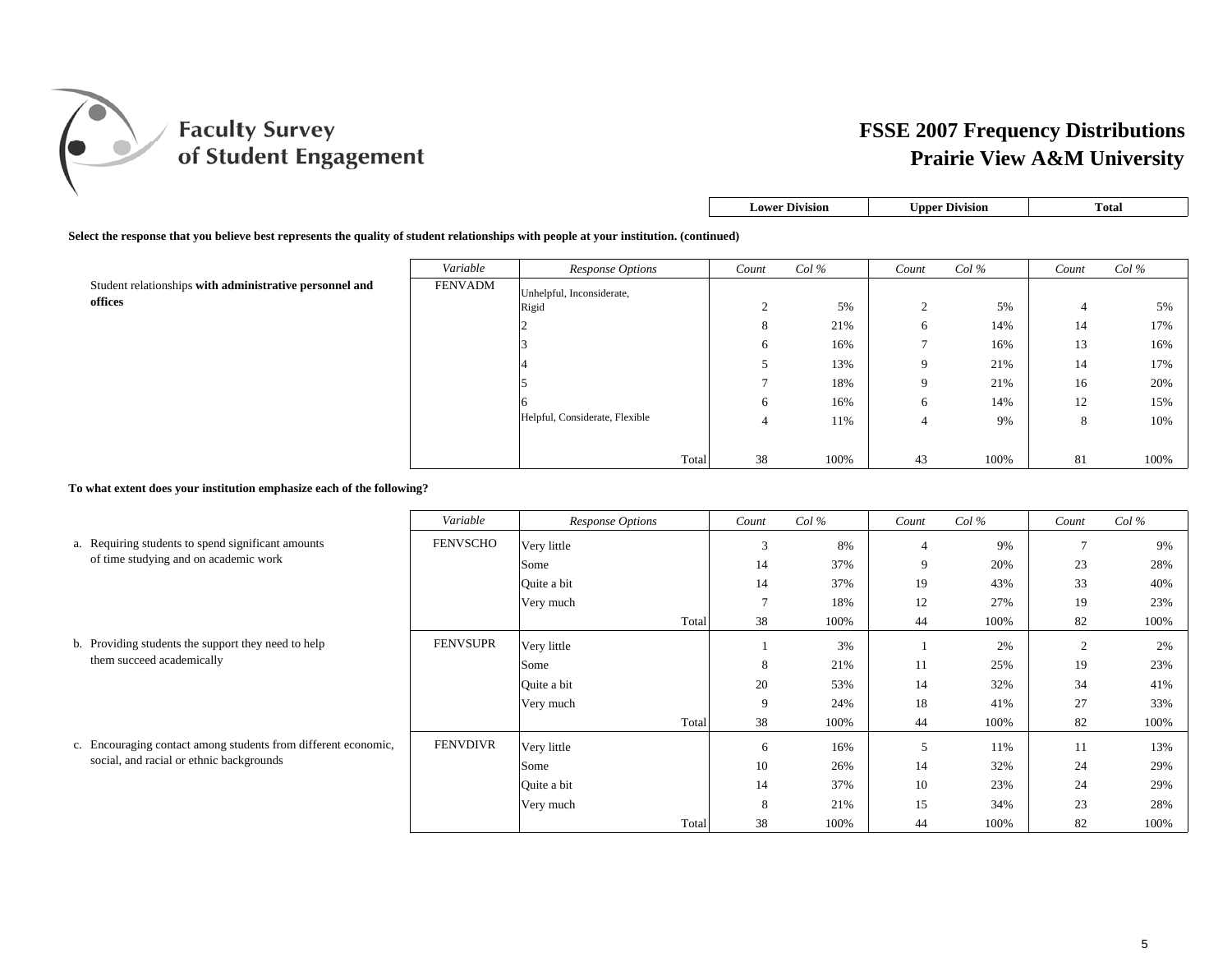

|                                                                                   |                 |                  |       | <b>Lower Division</b> |      | <b>Upper Division</b> |      |                | <b>Total</b> |
|-----------------------------------------------------------------------------------|-----------------|------------------|-------|-----------------------|------|-----------------------|------|----------------|--------------|
| To what extent does your institution emphasize each of the following? (continued) |                 |                  |       |                       |      |                       |      |                |              |
|                                                                                   | Variable        | Response Options |       | Count                 | Col% | Count                 | Col% | Count          | Col%         |
| d. Helping students cope with their non-academic responsibilities                 | <b>FENVNACA</b> | Very little      |       | $\overline{4}$        | 11%  | 8                     | 19%  | 12             | 15%          |
| (work, family, etc.)                                                              |                 | Some             |       | 17                    | 45%  | 14                    | 33%  | 31             | 39%          |
|                                                                                   |                 | Ouite a bit      |       | 14                    | 37%  | 15                    | 36%  | 29             | 36%          |
|                                                                                   |                 | Very much        |       | 3                     | 8%   | 5                     | 12%  | 8              | 10%          |
|                                                                                   |                 |                  | Total | 38                    | 100% | 42                    | 100% | 80             | 100%         |
| e. Providing students the support they need                                       | <b>FENVSOCA</b> | Very little      |       | 3                     | 8%   | 6                     | 14%  | 9              | 11%          |
| to thrive socially                                                                |                 | Some             |       | 12                    | 32%  | 10                    | 23%  | 22             | 27%          |
|                                                                                   |                 | Ouite a bit      |       | 17                    | 45%  | 23                    | 52%  | 40             | 49%          |
|                                                                                   |                 | Very much        |       | 6                     | 16%  | 5                     | 11%  | 11             | 13%          |
|                                                                                   |                 |                  | Total | 38                    | 100% | 44                    | 100% | 82             | 100%         |
| f. Encouraging students to participate in co-curricular activities                | <b>FENVACT</b>  | Very little      |       | -1                    | 3%   | $\mathbf{1}$          | 2%   | $\overline{c}$ | 2%           |
| (organizations, campus publications, student government,                          |                 | Some             |       | $\overline{4}$        | 11%  | 6                     | 14%  | 10             | 12%          |
| fraternity or sorority, intercollegiate or intramural sports, etc.)               |                 | Ouite a bit      |       | 11                    | 29%  | 15                    | 34%  | 26             | 32%          |
|                                                                                   |                 | Very much        |       | 22                    | 58%  | 22                    | 50%  | 44             | 54%          |
|                                                                                   |                 |                  | Total | 38                    | 100% | 44                    | 100% | 82             | 100%         |
| g. Encouraging students to attend campus events and activities                    | <b>FENVEVEN</b> | Very little      |       | $\overline{2}$        | 5%   | $\overline{2}$        | 5%   | 4              | 5%           |
| (special speakers, cultural performances, athletic events, etc.)                  |                 | Some             |       | $\overline{4}$        | 11%  | 10                    | 23%  | 14             | 17%          |
|                                                                                   |                 | Quite a bit      |       | 16                    | 42%  | 16                    | 36%  | 32             | 39%          |
|                                                                                   |                 | Very much        |       | 16                    | 42%  | 16                    | 36%  | 32             | 39%          |
|                                                                                   |                 |                  | Total | 38                    | 100% | 44                    | 100% | 82             | 100%         |
| h. Encouraging students to use computers in their academic work                   | <b>FENVCOMP</b> | Very little      |       | $\overline{2}$        | 5%   | 1                     | 2%   | 3              | 4%           |
|                                                                                   |                 | Some             |       | $\overline{4}$        | 11%  | $\overline{4}$        | 9%   | 8              | 10%          |
|                                                                                   |                 | Ouite a bit      |       | 15                    | 39%  | 12                    | 27%  | 27             | 33%          |
|                                                                                   |                 | Very much        |       | 17                    | 45%  | 27                    | 61%  | 44             | 54%          |
|                                                                                   |                 |                  | Total | 38                    | 100% | 44                    | 100% | 82             | 100%         |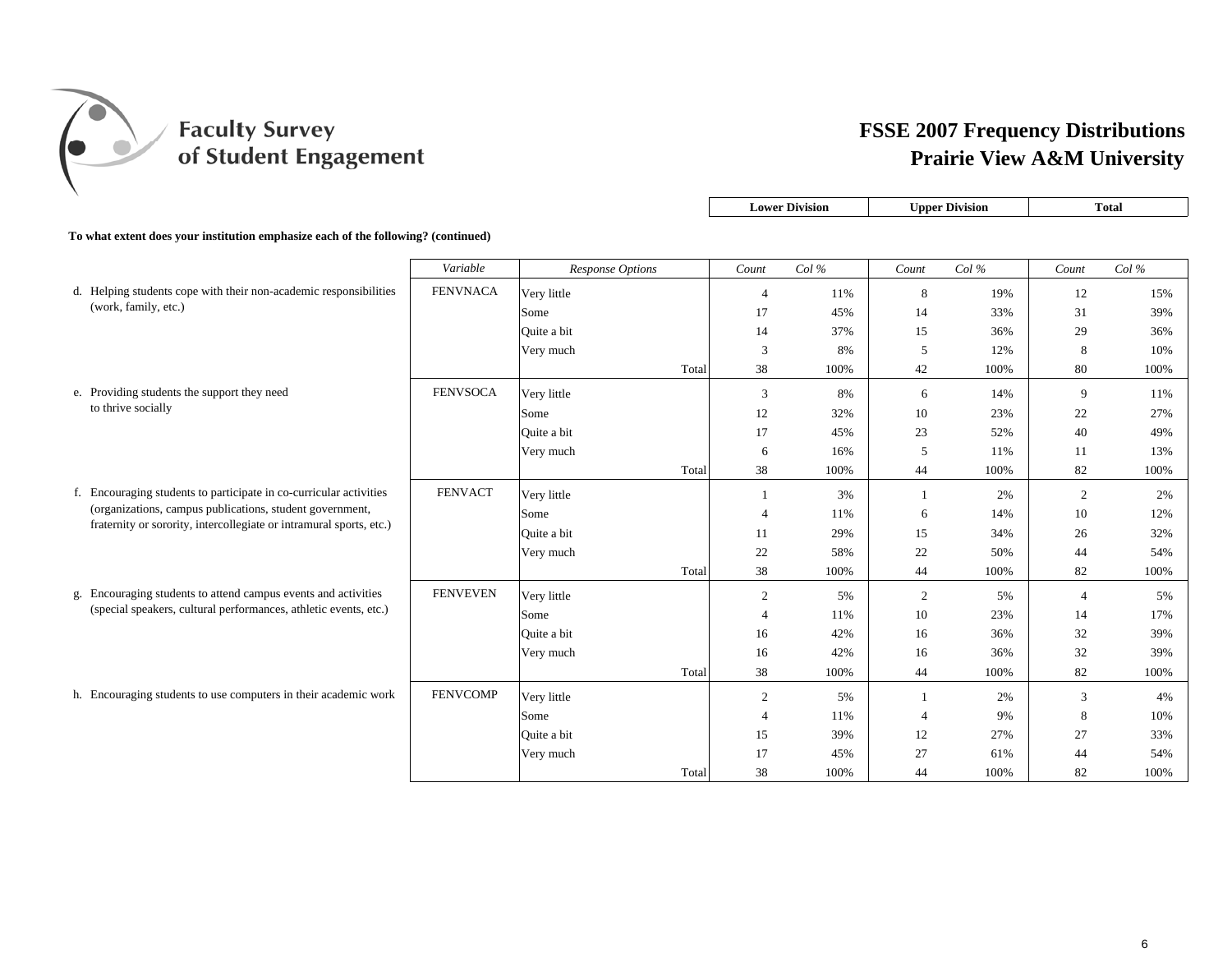

|                                                                                        |                 |                  |       | <b>Lower Division</b> |          |                | <b>Upper Division</b> |                 | <b>Total</b> |
|----------------------------------------------------------------------------------------|-----------------|------------------|-------|-----------------------|----------|----------------|-----------------------|-----------------|--------------|
| About how many hours do you spend in a typical 7-day week doing each of the following? |                 |                  |       |                       |          |                |                       |                 |              |
|                                                                                        | Variable        | Response Options |       | Count                 | Col $\%$ | $Count$        | Col $\%$              | $Count$         | Col $\%$     |
| a. Teaching undergraduate students in class                                            | <b>UGTEACH</b>  | $\Omega$         |       | 1                     | 3%       | 3              | 7%                    | $\overline{4}$  | 5%           |
|                                                                                        |                 | $1-4$            |       | 3                     | 8%       | 3              | 7%                    | 6               | 7%           |
|                                                                                        |                 | $5 - 8$          |       | $\overline{7}$        | 18%      | $10\,$         | 23%                   | 17              | 21%          |
|                                                                                        |                 | $9 - 12$         |       | 12                    | 32%      | 18             | 41%                   | 30              | 37%          |
|                                                                                        |                 | $13-16$          |       | $\sqrt{6}$            | 16%      | $\overline{4}$ | 9%                    | 10              | 12%          |
|                                                                                        |                 | $17 - 20$        |       | 6                     | 16%      | $\overline{4}$ | 9%                    | 10              | 12%          |
|                                                                                        |                 | $21-30$          |       | $\mathbf{0}$          | $0\%$    | $\overline{2}$ | 5%                    | 2               | 2%           |
|                                                                                        |                 | More than 30     |       | 3                     | 8%       | $\mathbf{0}$   | 0%                    | 3               | 4%           |
|                                                                                        |                 |                  | Total | 38                    | 100%     | 44             | 100%                  | 82              | 100%         |
| b. Grading papers and exams                                                            | <b>GRADEPAP</b> | $\Omega$         |       | $\mathbf{0}$          | 0%       | 2              | 5%                    | 2               | 2%           |
|                                                                                        |                 | $1 - 4$          |       | 14                    | 37%      | 11             | 25%                   | 25              | 30%          |
|                                                                                        |                 | $5 - 8$          |       | 7                     | 18%      | 16             | 36%                   | 23              | 28%          |
|                                                                                        |                 | $9 - 12$         |       | $\tau$                | 18%      | 11             | 25%                   | 18              | 22%          |
|                                                                                        |                 | $13 - 16$        |       | 8                     | 21%      | -1             | 2%                    | 9               | 11%          |
|                                                                                        |                 | $17 - 20$        |       | $\boldsymbol{0}$      | 0%       | $\overline{c}$ | 5%                    | $\overline{2}$  | 2%           |
|                                                                                        |                 | $21-30$          |       | $\overline{2}$        | 5%       | $\mathbf{0}$   | 0%                    | 2               | 2%           |
|                                                                                        |                 | More than 30     |       | $\boldsymbol{0}$      | 0%       |                | 2%                    | $\mathbf{1}$    | 1%           |
|                                                                                        |                 |                  | Total | 38                    | 100%     | 44             | 100%                  | 82              | 100%         |
| c. Giving other forms of written and oral feedback                                     | <b>GRADEBCK</b> | $\Omega$         |       | $\boldsymbol{0}$      | 0%       | 2              | 5%                    | 2               | 2%           |
| to students                                                                            |                 | $1 - 4$          |       | 17                    | 45%      | 15             | 34%                   | $32\,$          | 39%          |
|                                                                                        |                 | $5 - 8$          |       | 12                    | 32%      | 19             | 43%                   | 31              | 38%          |
|                                                                                        |                 | $9 - 12$         |       | $\overline{4}$        | 11%      | 3              | 7%                    | $7\phantom{.0}$ | 9%           |
|                                                                                        |                 | $13 - 16$        |       | $\overline{2}$        | 5%       | $\overline{2}$ | 5%                    | $\overline{4}$  | 5%           |
|                                                                                        |                 | $17 - 20$        |       | -1                    | 3%       | $\overline{1}$ | 2%                    | $\overline{2}$  | 2%           |
|                                                                                        |                 | $21-30$          |       | $\overline{c}$        | 5%       |                | 2%                    | $\mathfrak{Z}$  | 4%           |
|                                                                                        |                 | More than 30     |       | $\boldsymbol{0}$      | 0%       |                | 2%                    | $\mathbf{1}$    | 1%           |
|                                                                                        |                 |                  | Total | 38                    | 100%     | 44             | 100%                  | 82              | 100%         |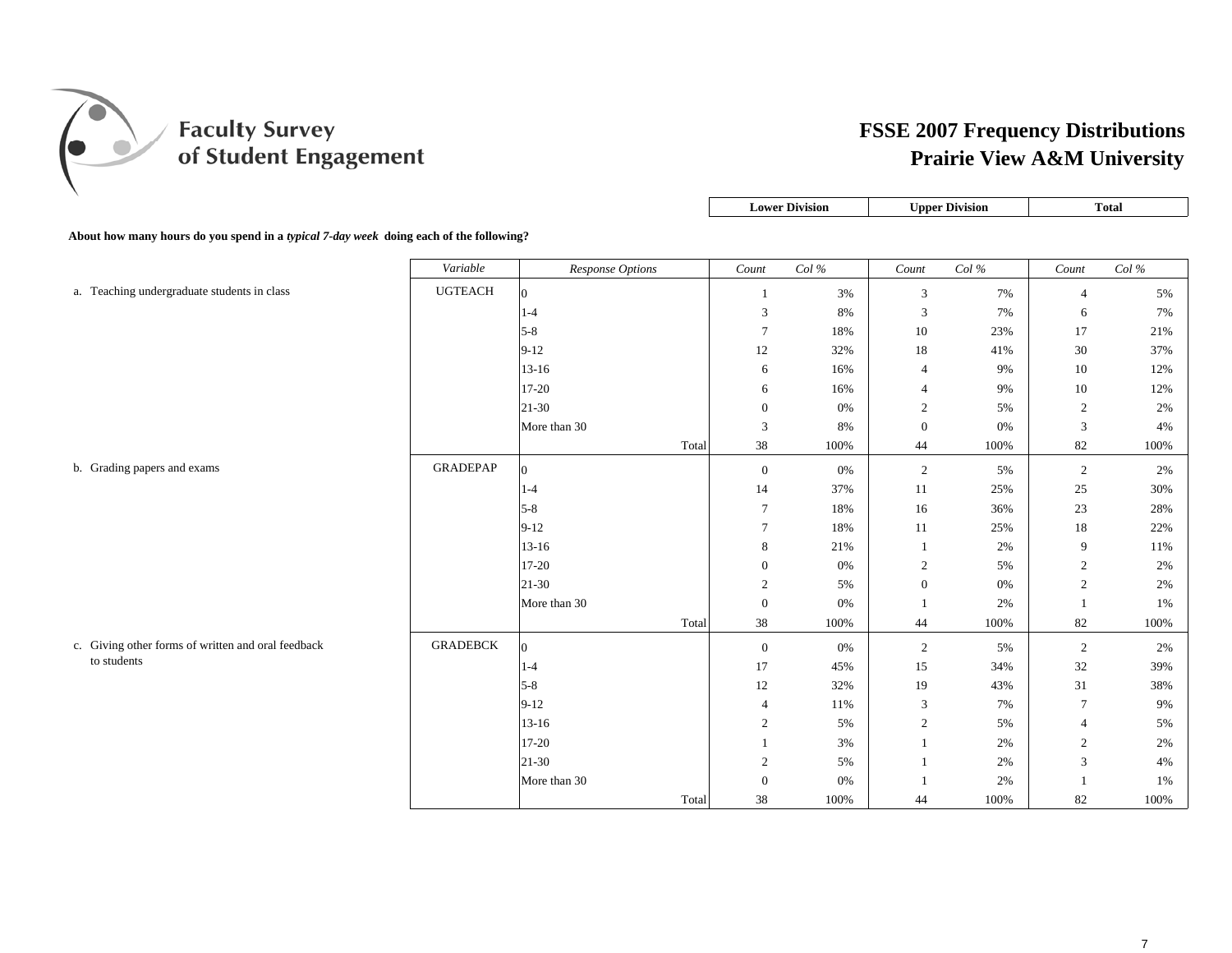

|                                                                                                           | Lower Division | <b>Upper Division</b> | Total |
|-----------------------------------------------------------------------------------------------------------|----------------|-----------------------|-------|
|                                                                                                           |                |                       |       |
| About how many hours do you spend in a <i>typical 7-day week</i> doing each of the following? (continued) |                |                       |       |

|                                              | Variable        | Response Options | Count            | $Col\,\%$ | $Count$          | Col $\%$ | Count            | Col $\%$ |
|----------------------------------------------|-----------------|------------------|------------------|-----------|------------------|----------|------------------|----------|
| d. Preparing for class                       | <b>CLASSPRP</b> | $\Omega$         | $\mathbf{0}$     | 0%        | $\overline{2}$   | 5%       | 2                | 2%       |
|                                              |                 | $1 - 4$          | 9                | 24%       | 10               | 23%      | $19\,$           | 23%      |
|                                              |                 | $5 - 8$          | 13               | 34%       | 19               | 43%      | $32\,$           | 39%      |
|                                              |                 | $9 - 12$         | 9                | 24%       | $\tau$           | 16%      | 16               | 20%      |
|                                              |                 | $13 - 16$        | $\overline{4}$   | 11%       | $\mathfrak{Z}$   | 7%       | $\tau$           | 9%       |
|                                              |                 | 17-20            | 3                | 8%        |                  | 2%       | $\overline{4}$   | 5%       |
|                                              |                 | $21 - 30$        | $\boldsymbol{0}$ | 0%        |                  | 2%       | 1                | 1%       |
|                                              |                 | More than 30     | $\mathbf{0}$     | $0\%$     |                  | 2%       | -1               | 1%       |
|                                              |                 | Total            | 38               | 100%      | 44               | 100%     | 82               | 100%     |
| e. Reflecting on ways to improve my teaching | <b>REFLECT</b>  | $\overline{0}$   | -1               | 3%        | $\overline{c}$   | 5%       | 3                | 4%       |
|                                              |                 | $1 - 4$          | $18\,$           | 47%       | 19               | 43%      | 37               | 45%      |
|                                              |                 | $5 - 8$          | 8                | 21%       | 14               | 32%      | 22               | 27%      |
|                                              |                 | $9-12$           | 9                | 24%       | $\overline{4}$   | 9%       | 13               | 16%      |
|                                              |                 | $13-16$          | $\mathbf{0}$     | 0%        | $\overline{2}$   | 5%       | $\sqrt{2}$       | 2%       |
|                                              |                 | 17-20            |                  | 3%        | $\mathbf{1}$     | 2%       | 2                | 2%       |
|                                              |                 | 21-30            | $\mathbf{0}$     | 0%        | $\boldsymbol{0}$ | 0%       | $\boldsymbol{0}$ | 0%       |
|                                              |                 | More than 30     | -1               | 3%        | $\overline{2}$   | 5%       | $\mathfrak{Z}$   | 4%       |
|                                              |                 | Total            | 38               | 100%      | 44               | 100%     | 82               | 100%     |
| f. Research and scholarly activities         | <b>SCHOLAR</b>  | $\overline{0}$   | 3                | 8%        | $\overline{2}$   | 5%       | 5                | 6%       |
|                                              |                 | $1 - 4$          | 13               | 35%       | 11               | 25%      | 24               | 30%      |
|                                              |                 | $5 - 8$          | $\overline{7}$   | 19%       | 9                | 20%      | 16               | 20%      |
|                                              |                 | $9-12$           | 6                | 16%       | 11               | 25%      | 17               | 21%      |
|                                              |                 | $13-16$          | 6                | 16%       | $\overline{4}$   | 9%       | 10               | 12%      |
|                                              |                 | 17-20            | $\mathbf{0}$     | 0%        | $\overline{4}$   | 9%       | $\overline{4}$   | 5%       |
|                                              |                 | $21-30$          | $\overline{1}$   | 3%        | 1                | 2%       | $\overline{c}$   | 2%       |
|                                              |                 | More than 30     | $\overline{1}$   | $3\%$     | 2                | 5%       | 3                | $4\%$    |
|                                              |                 | Total            | 37               | 100%      | 44               | 100%     | 81               | 100%     |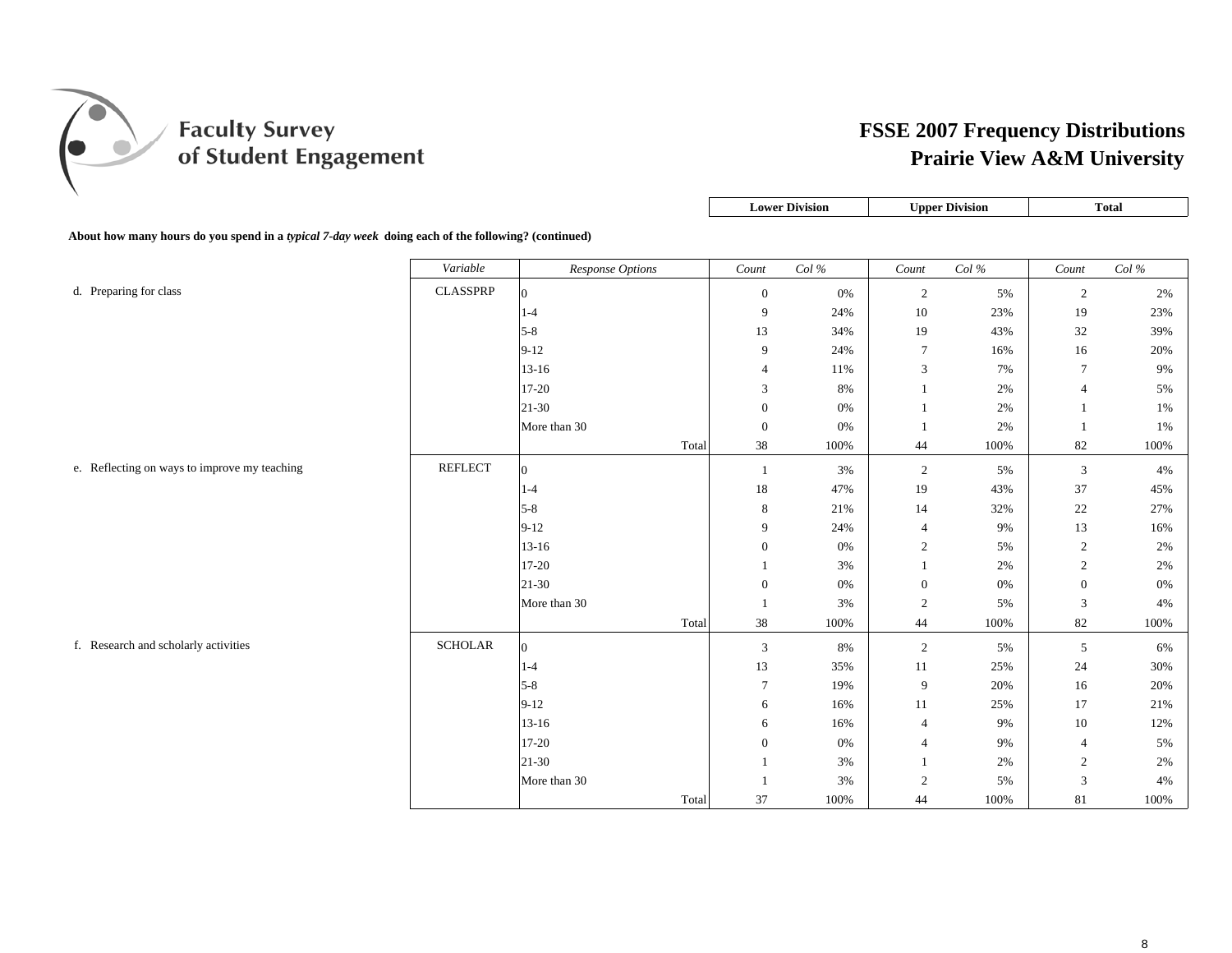

| <b>Lower Division</b> | <b>Upper Division</b> | `ota. |
|-----------------------|-----------------------|-------|
|                       |                       |       |

**About how many hours do you spend in a** *typical 7-day week* **doing each of the following? (continued)**

|                                                       | Variable         | <b>Response Options</b> |       | $Count$          | $Col\,\%$ | Count            | $Col\,\%$ | $Count$          | Col $\%$ |
|-------------------------------------------------------|------------------|-------------------------|-------|------------------|-----------|------------------|-----------|------------------|----------|
| g. Working with undergraduates on research            | ${\tt FRESEARC}$ | $\overline{0}$          |       | 16               | 43%       | 17               | 40%       | 33               | 41%      |
|                                                       |                  | $1 - 4$                 |       | 14               | 38%       | 14               | 33%       | $28\,$           | 35%      |
|                                                       |                  | $5-8$                   |       | 3                | 8%        | $\overline{4}$   | 9%        | $\tau$           | 9%       |
|                                                       |                  | $9 - 12$                |       | 3                | $8\%$     | 3                | 7%        | 6                | 8%       |
|                                                       |                  | $13 - 16$               |       |                  | 3%        | $\sqrt{2}$       | 5%        | $\mathfrak{Z}$   | 4%       |
|                                                       |                  | 17-20                   |       | $\boldsymbol{0}$ | 0%        | $\sqrt{2}$       | 5%        | $\boldsymbol{2}$ | 3%       |
|                                                       |                  | $21 - 30$               |       | $\mathbf{0}$     | 0%        |                  | 2%        |                  | 1%       |
|                                                       |                  | More than 30            |       | $\mathbf{0}$     | 0%        | $\boldsymbol{0}$ | 0%        | $\mathbf{0}$     | $0\%$    |
|                                                       |                  |                         | Total | 37               | 100%      | 43               | 100%      | $80\,$           | 100%     |
| h. Advising undergraduate students                    | <b>ADVISE</b>    | $\overline{0}$          |       | $\overline{5}$   | 14%       | $\sqrt{5}$       | 11%       | 10               | 12%      |
|                                                       |                  | $1 - 4$                 |       | 15               | 41%       | 16               | 36%       | 31               | 38%      |
|                                                       |                  | $5 - 8$                 |       | $\boldsymbol{9}$ | 24%       | 10               | 23%       | $19\,$           | 23%      |
|                                                       |                  | $9 - 12$                |       | 6                | 16%       | $\sqrt{5}$       | 11%       | 11               | 14%      |
|                                                       |                  | $13-16$                 |       |                  | 3%        | 3                | 7%        | $\overline{4}$   | 5%       |
|                                                       |                  | 17-20                   |       | $\mathbf{0}$     | 0%        | $\boldsymbol{2}$ | 5%        | $\overline{c}$   | 2%       |
|                                                       |                  | $21-30$                 |       | $\mathbf{0}$     | 0%        | $\boldsymbol{0}$ | 0%        | $\mathbf{0}$     | $0\%$    |
|                                                       |                  | More than 30            |       | $\overline{1}$   | 3%        | 3                | 7%        | $\overline{4}$   | 5%       |
|                                                       |                  |                         | Total | 37               | 100%      | 44               | 100%      | 81               | 100%     |
| i. Supervising internships or other field experiences | <b>FIELDEXP</b>  | $\mathbf{0}$            |       | $20\,$           | 54%       | 25               | 57%       | $45\,$           | 56%      |
|                                                       |                  | $1 - 4$                 |       | 13               | 35%       | 13               | 30%       | 26               | 32%      |
|                                                       |                  | $5-8$                   |       | 3                | $8\%$     | $\overline{4}$   | 9%        | $\tau$           | 9%       |
|                                                       |                  | $9-12$                  |       |                  | 3%        | $\mathbf{1}$     | 2%        | $\sqrt{2}$       | 2%       |
|                                                       |                  | $13-16$                 |       | $\mathbf{0}$     | 0%        | $\mathbf{1}$     | 2%        | $\mathbf{1}$     | 1%       |
|                                                       |                  | $17 - 20$               |       | $\mathbf{0}$     | 0%        | $\mathbf{0}$     | 0%        | $\mathbf{0}$     | 0%       |
|                                                       |                  | $21 - 30$               |       | $\mathbf{0}$     | $0\%$     | $\boldsymbol{0}$ | $0\%$     | $\mathbf{0}$     | $0\%$    |
|                                                       |                  | More than 30            |       | $\mathbf{0}$     | 0%        | $\mathbf{0}$     | $0\%$     | $\mathbf{0}$     | $0\%$    |
|                                                       |                  |                         | Total | 37               | 100%      | 44               | 100%      | 81               | 100%     |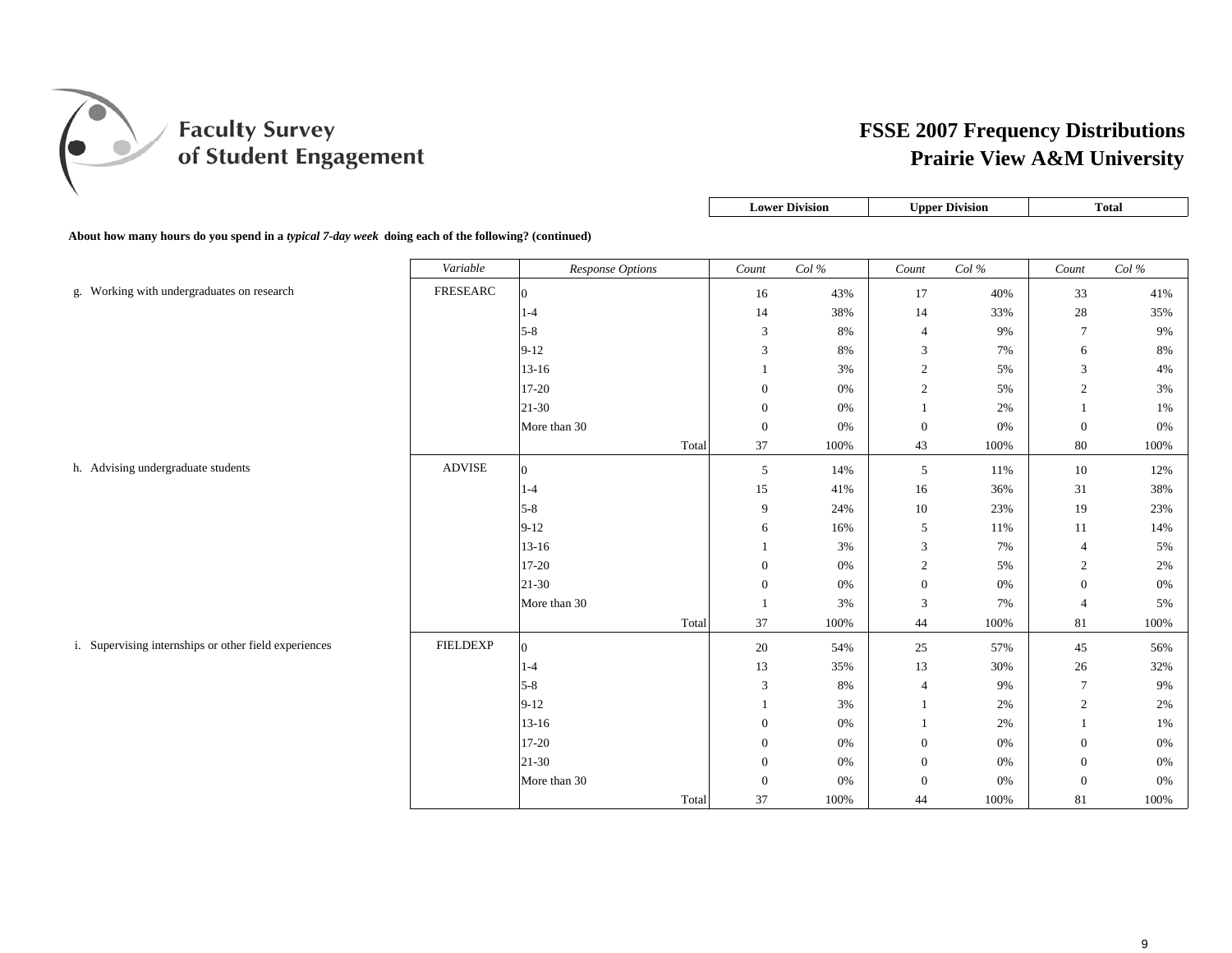

|                  |                | <b>Lower Division</b><br><b>Upper Division</b> |                | <b>Total</b>      |        |                   |
|------------------|----------------|------------------------------------------------|----------------|-------------------|--------|-------------------|
| nued)            |                |                                                |                |                   |        |                   |
| Response Options | Count          | $Col\%$                                        | Count          | $Col \mathcal{C}$ | Count  | $Col\%$           |
|                  | 9              | 24%                                            | 8              | 18%               | 17     | 21%               |
|                  | 17             | 46%                                            | 19             | 43%               | 36     | 44%               |
|                  | 8              | 22%                                            | 11             | 25%               | 19     | 23%               |
|                  | $\overline{c}$ | 5%                                             | $\overline{c}$ | 5%                | 4      | 5%                |
|                  | $\sim$         | 0 <sup>0</sup>                                 | $\sim$         | $\sim$ 0.4        | $\sim$ | $\Delta \Delta t$ |

About how many hours do you spend in a *typical 7-day week* doing each of the following? (continued)

|                                                               | Variable        | <b>Response Options</b> |       | Count            | Col% | Count          | Col % | Count            | Col% |
|---------------------------------------------------------------|-----------------|-------------------------|-------|------------------|------|----------------|-------|------------------|------|
| j. Working with students on activities other than course work | <b>FFACOTHR</b> | $\Omega$                |       | 9                | 24%  | 8              | 18%   | 17               | 21%  |
| (committees, orientation, student life activities, etc.)      |                 | $1 - 4$                 |       | 17               | 46%  | 19             | 43%   | 36               | 44%  |
|                                                               |                 | $5 - 8$                 |       | 8                | 22%  | 11             | 25%   | 19               | 23%  |
|                                                               |                 | $9 - 12$                |       | $\overline{2}$   | 5%   | $\overline{c}$ | 5%    | $\overline{4}$   | 5%   |
|                                                               |                 | $13 - 16$               |       | $\boldsymbol{0}$ | 0%   | $\overline{c}$ | 5%    | 2                | 2%   |
|                                                               |                 | $17 - 20$               |       |                  | 3%   | $\mathbf{1}$   | 2%    | $\overline{c}$   | 2%   |
|                                                               |                 | $21-30$                 |       | $\theta$         | 0%   | $\overline{1}$ | 2%    | 1                | 1%   |
|                                                               |                 | More than 30            |       | $\boldsymbol{0}$ | 0%   | $\mathbf{0}$   | 0%    | $\mathbf{0}$     | 0%   |
|                                                               |                 |                         | Total | 37               | 100% | 44             | 100%  | 81               | 100% |
| k. Other interactions with students outside of the classroom  | <b>FINTERAC</b> | $\Omega$                |       | 3                | 8%   | 5              | 12%   | 8                | 10%  |
|                                                               |                 | $1-4$                   |       | 17               | 45%  | 22             | 51%   | 39               | 48%  |
|                                                               |                 | $5 - 8$                 |       | 11               | 29%  | $8\,$          | 19%   | 19               | 23%  |
|                                                               |                 | $9 - 12$                |       | 5                | 13%  | $\overline{4}$ | 9%    | 9                | 11%  |
|                                                               |                 | $13 - 16$               |       | $\mathbf{0}$     | 0%   | 2              | 5%    | $\overline{c}$   | 2%   |
|                                                               |                 | $17 - 20$               |       | $\boldsymbol{0}$ | 0%   | $\overline{0}$ | 0%    | $\boldsymbol{0}$ | 0%   |
|                                                               |                 | $21-30$                 |       | $\overline{2}$   | 5%   | $\mathbf{0}$   | 0%    | 2                | 2%   |
|                                                               |                 | More than 30            |       | $\boldsymbol{0}$ | 0%   | $\overline{c}$ | 5%    | $\overline{2}$   | 2%   |
|                                                               |                 |                         | Total | 38               | 100% | 43             | 100%  | 81               | 100% |
| 1. Conducting service activities                              | <b>SERVICE</b>  | $\Omega$                |       | 10               | 27%  | 11             | 25%   | 21               | 26%  |
|                                                               |                 | 1-4                     |       | 17               | 46%  | 17             | 39%   | 34               | 42%  |
|                                                               |                 | $5 - 8$                 |       | 6                | 16%  | 12             | 27%   | $18\,$           | 22%  |
|                                                               |                 | $9 - 12$                |       | $\overline{2}$   | 5%   | -1             | 2%    | 3                | 4%   |
|                                                               |                 | $13 - 16$               |       | $\overline{2}$   | 5%   | $\overline{2}$ | 5%    | $\overline{4}$   | 5%   |
|                                                               |                 | $17 - 20$               |       | $\mathbf{0}$     | 0%   | $\overline{1}$ | 2%    |                  | 1%   |
|                                                               |                 | $21-30$                 |       | $\theta$         | 0%   | $\overline{0}$ | 0%    | $\boldsymbol{0}$ | 0%   |
|                                                               |                 | More than 30            |       | $\mathbf{0}$     | 0%   | $\mathbf{0}$   | 0%    | $\boldsymbol{0}$ | 0%   |
|                                                               |                 |                         | Total | 37               | 100% | 44             | 100%  | 81               | 100% |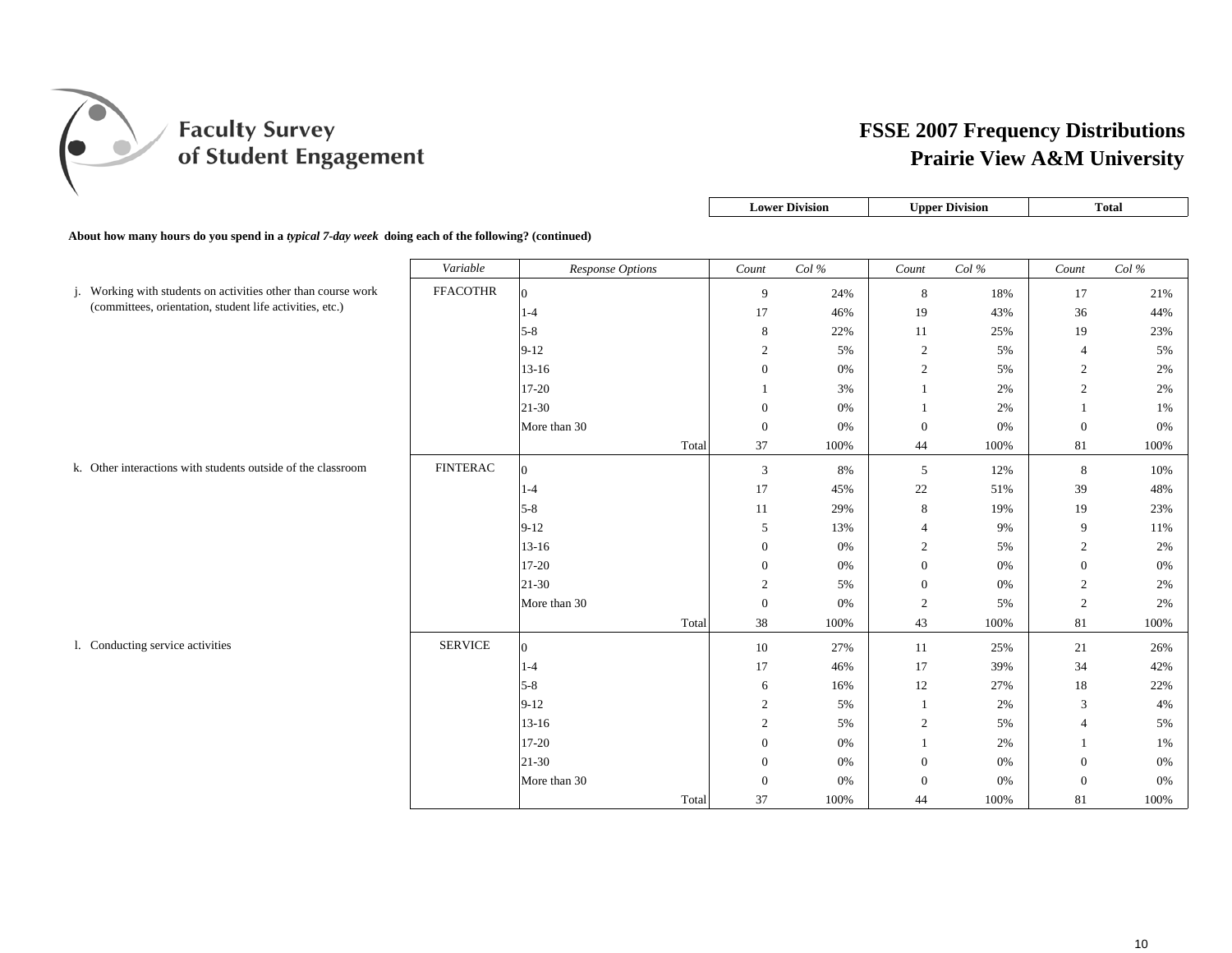

|                                                                                                                                                           |                  |                               |       | <b>Lower Division</b> |                   | <b>Upper Division</b> |          | <b>Total</b>     |           |
|-----------------------------------------------------------------------------------------------------------------------------------------------------------|------------------|-------------------------------|-------|-----------------------|-------------------|-----------------------|----------|------------------|-----------|
| Please respond to the following questions based on one particular undergraduate course section you are teaching or have taught during this academic year. |                  |                               |       |                       |                   |                       |          |                  |           |
|                                                                                                                                                           | Variable         | Response Options              |       | Count                 | $Col \mathcal{C}$ | Count                 | Col $\%$ | Count            | $Col\,\%$ |
| In what format do you teach your selected course section?                                                                                                 | <b>TEACFORM</b>  | Classroom, on-campus          |       | 35                    | 95%               | 42                    | 95%      | 77               | 95%       |
|                                                                                                                                                           |                  | Classroom, auxiliary location |       | $\boldsymbol{0}$      | $0\%$             | $\boldsymbol{0}$      | 0%       | $\boldsymbol{0}$ | 0%        |
|                                                                                                                                                           |                  | Distance education            |       | $\overline{2}$        | 5%                | $\sqrt{2}$            | 5%       | $\overline{4}$   | 5%        |
|                                                                                                                                                           |                  |                               | Total | 37                    | 100%              | 44                    | 100%     | 81               | 100%      |
| Does your selected course section fulfill a general education                                                                                             | <b>GENEDREQ</b>  | N <sub>o</sub>                |       | 6                     | 16%               | 24                    | 55%      | 30               | 37%       |
| requirement on your campus?                                                                                                                               |                  | Yes                           |       | 32                    | 84%               | 20                    | 45%      | 52               | 63%       |
|                                                                                                                                                           |                  |                               | Total | 38                    | 100%              | 44                    | 100%     | 82               | 100%      |
| How many students are enrolled in your selected course                                                                                                    | CS <sub>05</sub> | 9 or less                     |       | 1                     | 3%                | 1                     | 2%       | 2                | 3%        |
| section?                                                                                                                                                  |                  | 10 to 19                      |       | $\overline{4}$        | 11%               | 11                    | 26%      | 15               | 19%       |
|                                                                                                                                                           |                  | 20 to 29                      |       | 14                    | 38%               | 9                     | 21%      | 23               | 29%       |
|                                                                                                                                                           |                  | 30 to 49                      |       | 13                    | 35%               | 15                    | 36%      | 28               | 35%       |
|                                                                                                                                                           |                  | 50 to 99                      |       | 5                     | 14%               | $\overline{5}$        | 12%      | $10\,$           | 13%       |
|                                                                                                                                                           |                  | $100$ or more                 |       | $\boldsymbol{0}$      | 0%                | 1                     | 2%       | $\mathbf{1}$     | 1%        |
|                                                                                                                                                           |                  |                               | Total | 37                    | 100%              | 42                    | 100%     | 79               | 100%      |
| Prior to this semester, how many times have you taught your                                                                                               | CT <sub>05</sub> | $\Omega$                      |       | $\mathbf{1}$          | 3%                | -1                    | 3%       | $\overline{2}$   | 3%        |
| selected course?                                                                                                                                          |                  | $1$ to $2$                    |       | 6                     | 20%               | $\,8\,$               | 22%      | 14               | 21%       |
|                                                                                                                                                           |                  | 3 to 9                        |       | 11                    | 37%               | 16                    | 44%      | 27               | 41%       |
|                                                                                                                                                           |                  | 10 to 19                      |       | 6                     | 20%               | $7\phantom{.0}$       | 19%      | 13               | 20%       |
|                                                                                                                                                           |                  | 20 or more                    |       | 6                     | 20%               | $\overline{4}$        | 11%      | $10\,$           | 15%       |
|                                                                                                                                                           |                  |                               | Total | 30                    | 100%              | 36                    | 100%     | 66               | 100%      |
| What is the general area of your selected course?                                                                                                         | CSDISCOL         | Arts and Humanities           |       | 12                    | 32%               | $\overline{4}$        | 10%      | 16               | 20%       |
|                                                                                                                                                           |                  | <b>Biological</b> science     |       | 2                     | 5%                | 1                     | 2%       | 3                | 4%        |
|                                                                                                                                                           |                  | <b>Business</b>               |       | 1                     | 3%                | 6                     | 14%      | $\overline{7}$   | 9%        |
|                                                                                                                                                           |                  | Education                     |       | 1                     | 3%                | $\overline{2}$        | 5%       | 3                | 4%        |
|                                                                                                                                                           |                  | Engineering                   |       | $\overline{4}$        | 11%               | 3                     | 7%       | $\tau$           | 9%        |
|                                                                                                                                                           |                  | Physical science              |       | 9                     | 24%               | 3                     | 7%       | 12               | 15%       |
|                                                                                                                                                           |                  | Professional                  |       | $\overline{2}$        | 5%                | 11                    | 26%      | 13               | 16%       |
|                                                                                                                                                           |                  | Social science                |       | $\overline{2}$        | 5%                | 6                     | 14%      | 8                | 10%       |
|                                                                                                                                                           |                  | Other                         |       | $\overline{4}$        | 11%               | 6                     | 14%      | 10               | 13%       |
|                                                                                                                                                           |                  |                               | Total | 37                    | 100%              | 42                    | 100%     | 79               | 100%      |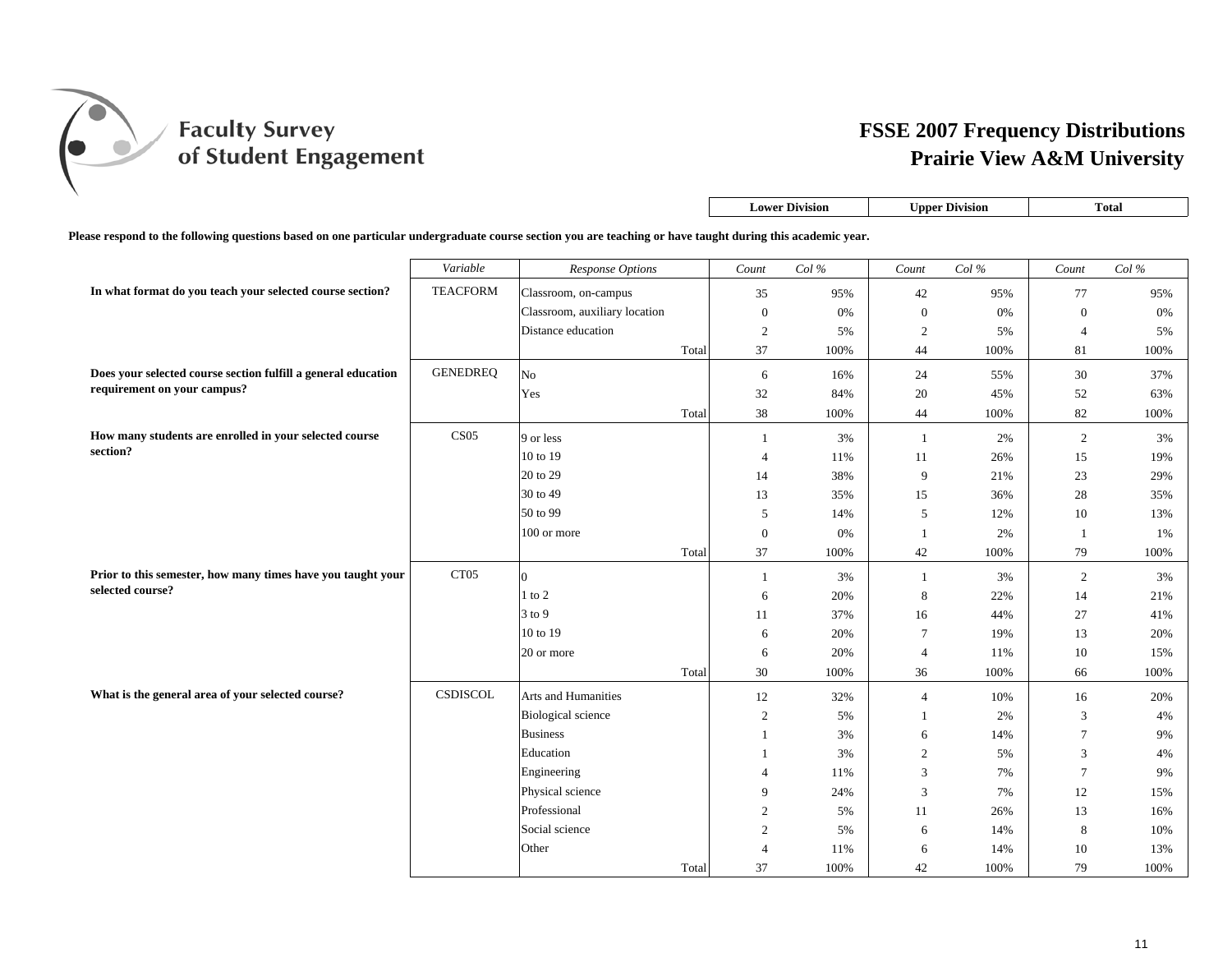

|                                                                                         |                 |                  |       | <b>Lower Division</b> |       | <b>Upper Division</b> |         | <b>Total</b>     |      |
|-----------------------------------------------------------------------------------------|-----------------|------------------|-------|-----------------------|-------|-----------------------|---------|------------------|------|
| About what <i>percent</i> of students in your selected course section do the following? |                 |                  |       |                       |       |                       |         |                  |      |
|                                                                                         |                 |                  |       |                       |       |                       |         |                  |      |
|                                                                                         | Variable        | Response Options |       | Count                 | Col%  | Count                 | $Col\%$ | Count            | Col% |
| a. Frequently ask questions in class or contribute to class                             | <b>FCLQUEST</b> | None             |       | $\mathbf{0}$          | 0%    | $\boldsymbol{0}$      | 0%      | $\boldsymbol{0}$ | 0%   |
| discussions                                                                             |                 | $1 - 24%$        |       | 18                    | 47%   | 16                    | 36%     | 34               | 41%  |
|                                                                                         |                 | 25-49%           |       | 9                     | 24%   | $\tau$                | 16%     | 16               | 20%  |
|                                                                                         |                 | 50-74%           |       | 6                     | 16%   | 12                    | 27%     | 18               | 22%  |
|                                                                                         |                 | 75% or higher    |       | 5                     | 13%   | 9                     | 20%     | 14               | 17%  |
|                                                                                         |                 |                  | Total | 38                    | 100%  | 44                    | 100%    | 82               | 100% |
| b. Frequently come to class without completing readings or                              | <b>FCLUNPRE</b> | None             |       | $\boldsymbol{0}$      | $0\%$ | $\mathbf{0}$          | $0\%$   | $\boldsymbol{0}$ | 0%   |
| assignments                                                                             |                 | $1 - 24%$        |       | 15                    | 39%   | 17                    | 39%     | 32               | 39%  |
|                                                                                         |                 | 25-49%           |       | 9                     | 24%   | 11                    | 25%     | 20               | 24%  |
|                                                                                         |                 | 50-74%           |       | 7                     | 18%   | 11                    | 25%     | 18               | 22%  |
|                                                                                         |                 | 75% or higher    |       | $\overline{7}$        | 18%   | 5                     | 11%     | 12               | 15%  |
|                                                                                         |                 |                  | Total | 38                    | 100%  | 44                    | 100%    | 82               | 100% |
| c. Frequently work harder than they usually do to meet your                             | <b>FWORKHRD</b> | None             |       | $\overline{2}$        | 5%    | $\mathbf{0}$          | 0%      | 2                | 2%   |
| standards                                                                               |                 | $1 - 24%$        |       | 17                    | 45%   | 15                    | 34%     | 32               | 39%  |
|                                                                                         |                 | 25-49%           |       | 11                    | 29%   | 12                    | 27%     | 23               | 28%  |
|                                                                                         |                 | 50-74%           |       | 5                     | 13%   | 11                    | 25%     | 16               | 20%  |
|                                                                                         |                 | 75% or higher    |       | $\mathfrak{Z}$        | 8%    | 6                     | 14%     | 9                | 11%  |
|                                                                                         |                 |                  | Total | 38                    | 100%  | 44                    | 100%    | 82               | 100% |
| d. Occasionally use e-mail to communicate                                               | <b>FEMAIL</b>   | None             |       | -1                    | 3%    | 1                     | 2%      | $\overline{2}$   | 2%   |
| with you                                                                                |                 | $1 - 24%$        |       | 23                    | 61%   | 19                    | 43%     | 42               | 51%  |
|                                                                                         |                 | 25-49%           |       | 6                     | 16%   | 5                     | 11%     | 11               | 13%  |
|                                                                                         |                 | 50-74%           |       | 6                     | 16%   | $\tau$                | 16%     | 13               | 16%  |
|                                                                                         |                 | 75% or higher    |       | $\overline{2}$        | 5%    | 12                    | 27%     | 14               | 17%  |
|                                                                                         |                 |                  | Total | 38                    | 100%  | 44                    | 100%    | 82               | 100% |
| e. Occasionally discuss grades or assignments                                           | <b>FGRADE</b>   | None             |       | $\boldsymbol{0}$      | 0%    | $\mathbf{0}$          | 0%      | $\boldsymbol{0}$ | 0%   |
| with you                                                                                |                 | $1 - 24%$        |       | 16                    | 42%   | 11                    | 25%     | 27               | 33%  |
|                                                                                         |                 | 25-49%           |       | 10                    | 26%   | 16                    | 36%     | 26               | 32%  |
|                                                                                         |                 | 50-74%           |       | 8                     | 21%   | 11                    | 25%     | 19               | 23%  |
|                                                                                         |                 | 75% or higher    |       | $\overline{4}$        | 11%   | 6                     | 14%     | 10               | 12%  |
|                                                                                         |                 |                  | Total | 38                    | 100%  | 44                    | 100%    | 82               | 100% |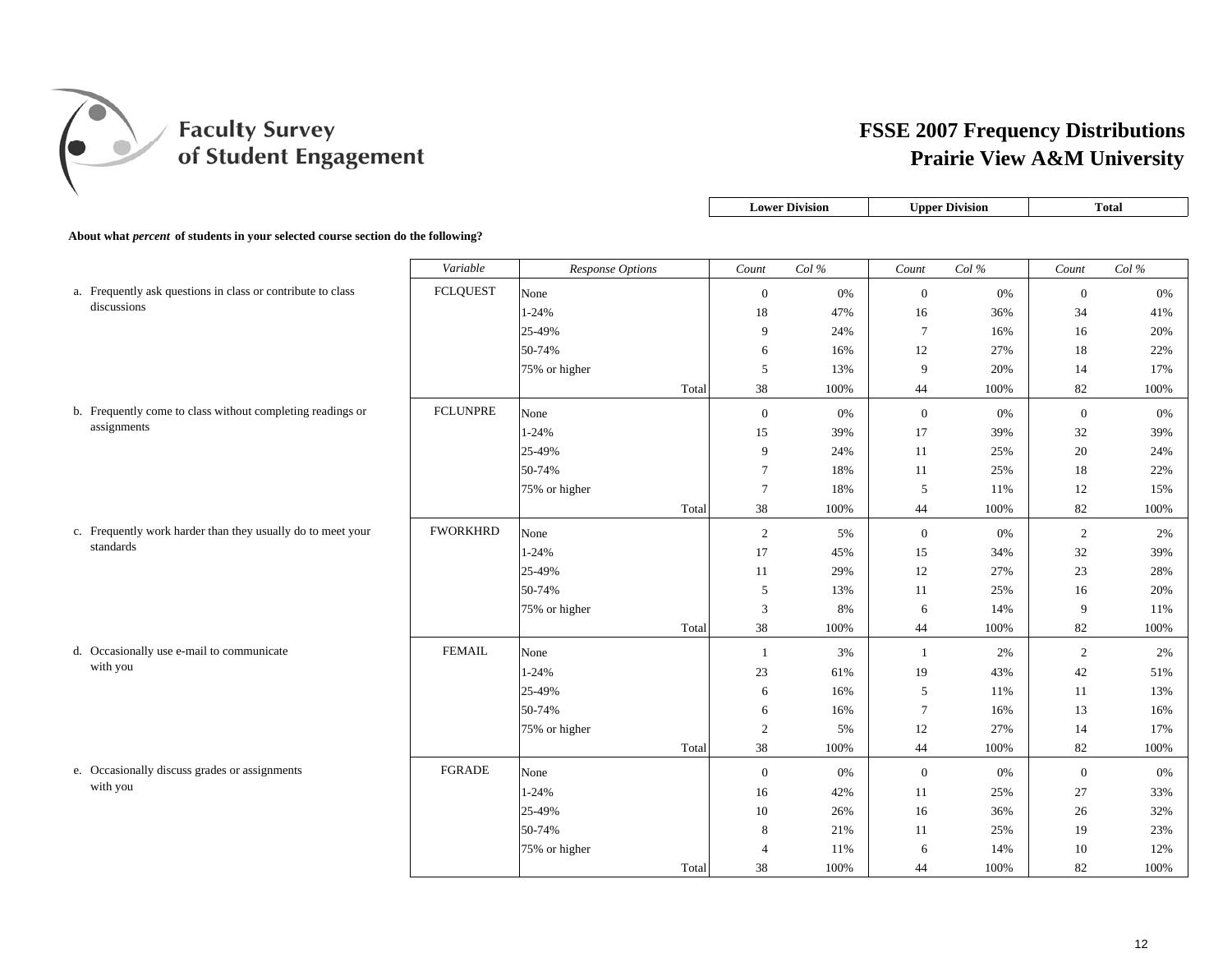

| <b>Lower Division</b> | <b>Upper Division</b> | `ota. |
|-----------------------|-----------------------|-------|
|                       |                       |       |

#### **About what** *percent* **of students in your selected course section do the following? (continued)**

|                                                                        | Variable      | Response Options | Count       | $Col\%$ | Count          | $Col\%$ | Count                    | $Col\%$ |
|------------------------------------------------------------------------|---------------|------------------|-------------|---------|----------------|---------|--------------------------|---------|
| f. At least once, talk about career plans                              | <b>FPLANS</b> | None             | 4           | 11%     | $\overline{0}$ | 0%      | $\overline{4}$           | 5%      |
| with you                                                               |               | 1-24%            | 20          | 53%     | 22             | 50%     | 42                       | 51%     |
|                                                                        |               | 25-49%           | 6           | 16%     | 12             | 27%     | 18                       | 22%     |
|                                                                        |               | 50-74%           | 3           | 8%      |                | 11%     | 8                        | 10%     |
|                                                                        |               | 75% or higher    | C           | 13%     |                | 11%     | 10                       | 12%     |
|                                                                        |               | Total            | 38          | 100%    | 44             | 100%    | 82                       | 100%    |
| least once, discuss ideas from readings or classes with you<br>g. At l | <b>FIDEAS</b> | None             | 4           | 11%     | $\mathbf{0}$   | 0%      | $\overline{4}$           | 5%      |
| outside of class                                                       |               | 1-24%            | 21          | 55%     | 24             | 55%     | 45                       | 55%     |
|                                                                        |               | 25-49%           | 6           | 16%     | 13             | 30%     | 19                       | 23%     |
|                                                                        |               | 50-74%           | 5           | 13%     | 6              | 14%     | 11                       | 13%     |
|                                                                        |               | 75% or higher    | $\sim$<br>↵ | 5%      |                | 2%      | $\sim$<br>$\mathfrak{I}$ | 4%      |
|                                                                        |               | Total            | 38          | 100%    | 44             | 100%    | 82                       | 100%    |

#### **How often do students in your selected course section engage in the following?**

|                                                                      | Variable        | <b>Response Options</b> | Count         | $Col\%$ | Count          | $Col\%$ | Count           | $Col\%$ |
|----------------------------------------------------------------------|-----------------|-------------------------|---------------|---------|----------------|---------|-----------------|---------|
| a. Have class discussions or writing assignments that include        | <b>FDIVCLAS</b> | Never                   | 9             | 24%     | 6              | 14%     | 15              | 19%     |
| diverse perspectives (different races, religions, genders, political |                 | Sometimes               | 12            | 32%     | 12             | 28%     | 24              | 30%     |
| beliefs, etc.)                                                       |                 | Often                   | 8             | 21%     | 8              | 19%     | 16              | 20%     |
|                                                                      |                 | Very often              | 9             | 24%     | 17             | 40%     | 26              | 32%     |
|                                                                      |                 | Total                   | 38            | 100%    | 43             | 100%    | 81              | 100%    |
| b. Work with other students on projects                              | <b>FCLASSGR</b> | Never                   | 4             | 11%     | 3              | 7%      | $\mathcal{I}$   | 9%      |
| during class                                                         |                 | Sometimes               | 14            | 37%     | 10             | 23%     | 24              | 29%     |
|                                                                      |                 | Often                   | 13            | 34%     | 12             | 27%     | 25              | 30%     |
|                                                                      |                 | Very often              | $\mathcal{I}$ | 18%     | 19             | 43%     | 26              | 32%     |
|                                                                      |                 | Total                   | 38            | 100%    | 44             | 100%    | 82              | 100%    |
| c. Participate in a community-based project (e.g., service learning) | <b>FCOMMPRO</b> | Never                   | 18            | 49%     | 21             | 48%     | 39              | 48%     |
| as part of your course                                               |                 | Sometimes               | 12            | 32%     | 11             | 25%     | 23              | 28%     |
|                                                                      |                 | Often                   | 5             | 14%     | $\overline{a}$ | 16%     | 12              | 15%     |
|                                                                      |                 | Very often              | ◠             | 5%      |                | 11%     | $\mathbf{\tau}$ | 9%      |
|                                                                      |                 | Total                   | 37            | 100%    | 44             | 100%    | 81              | 100%    |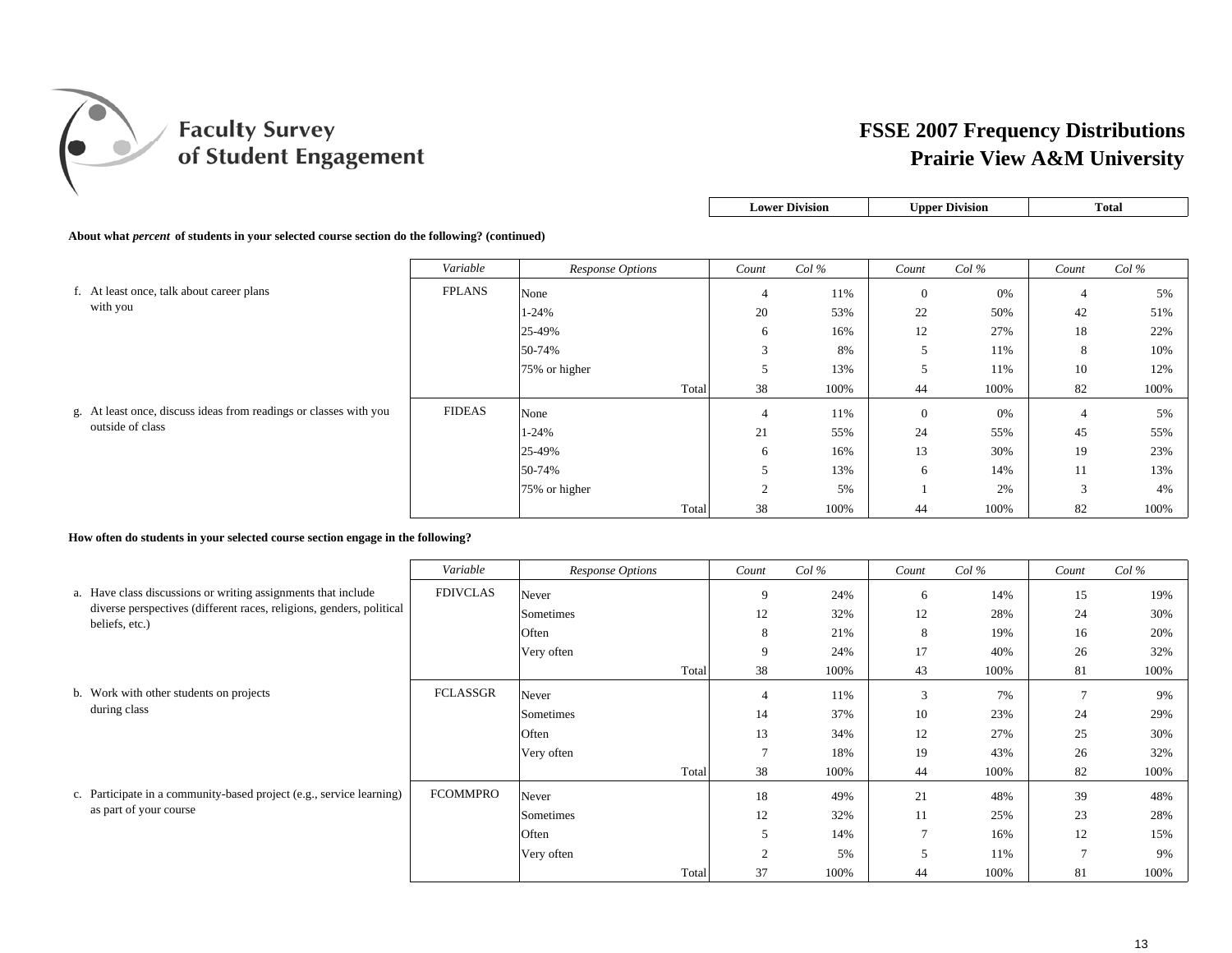

| <b>Lower Division</b> | <b>Upper Division</b> | `otal |
|-----------------------|-----------------------|-------|
|                       |                       |       |

**How often do students in your selected course section engage in the following? (continued)**

|                                                                      | Variable        | Response Options |       | Count           | $Col\%$ | Count          | $Col\%$ | Count | $Col\%$ |
|----------------------------------------------------------------------|-----------------|------------------|-------|-----------------|---------|----------------|---------|-------|---------|
| d. Use an electronic medium (listserv, chat group, Internet, instant | <b>FITICADE</b> | Never            |       | 3               | 8%      | 5              | 11%     | 8     | 10%     |
| messaging, etc.) to discuss or complete an assignment                |                 | Sometimes        |       | 16              | 42%     | 12             | 27%     | 28    | 34%     |
|                                                                      |                 | Often            |       | 11              | 29%     | 13             | 30%     | 24    | 29%     |
|                                                                      |                 | Very often       |       | 8               | 21%     | 14             | 32%     | 22    | 27%     |
|                                                                      |                 |                  | Total | 38              | 100%    | 44             | 100%    | 82    | 100%    |
| e. Receive prompt written or oral feedback from you on their         | <b>FFEED</b>    | Never            |       | $\overline{0}$  | 0%      |                | 2%      |       | 1%      |
| academic performance                                                 |                 | Sometimes        |       | 3               | 8%      | $\overline{2}$ | 5%      | 5     | 6%      |
|                                                                      |                 | Often            |       | 17              | 45%     | 16             | 36%     | 33    | 40%     |
|                                                                      |                 | Very often       |       | 18              | 47%     | 25             | 57%     | 43    | 52%     |
|                                                                      |                 |                  | Total | 38              | 100%    | 44             | 100%    | 82    | 100%    |
| f. Have serious conversations in your course with students of a      | <b>FDIVRSTU</b> | Never            |       | 13              | 35%     | 8              | 18%     | 21    | 26%     |
| different race or ethnicity than their own                           |                 | Sometimes        |       | 14              | 38%     | 18             | 41%     | 32    | 40%     |
|                                                                      |                 | Often            |       | $\overline{7}$  | 19%     | 9              | 20%     | 16    | 20%     |
|                                                                      |                 | Very often       |       | 3               | 8%      | 9              | 20%     | 12    | 15%     |
|                                                                      |                 |                  | Total | 37              | 100%    | 44             | 100%    | 81    | 100%    |
| g. Have serious conversations in your course with students who are   | <b>FDIFFSTU</b> | Never            |       | 15              | 41%     | 9              | 21%     | 24    | 30%     |
| very different from them in terms of their religious beliefs,        |                 | Sometimes        |       | 12              | 32%     | 22             | 52%     | 34    | 43%     |
| political opinions, or personal values                               |                 | Often            |       | $7\phantom{.0}$ | 19%     | $\overline{4}$ | 10%     | 11    | 14%     |
|                                                                      |                 | Very often       |       | 3               | 8%      |                | 17%     | 10    | 13%     |
|                                                                      |                 |                  | Total | 37              | 100%    | 42             | 100%    | 79    | 100%    |

**In your selected course section, about how much reading and writing do you assign students?**

|                                                                 | Variable | Response Options | Count | $Col \mathscr{C}$ | Count | $Col\%$ | Count | $Col\%$ |
|-----------------------------------------------------------------|----------|------------------|-------|-------------------|-------|---------|-------|---------|
| a. Number of assigned textbooks, books, or book length packs of | FREADASG | None             | ∸     | 5%                |       | 0%      |       | 2%      |
| course readings                                                 |          |                  | 21    | 55%               | 20    | 45%     | 41    | 50%     |
|                                                                 |          | $2 - 3$          | 11    | 29%               | 15    | 34%     | 26    | 32%     |
|                                                                 |          | $-4-6$           |       | 11%               |       | 9%      | 8     | 10%     |
|                                                                 |          | More than 6      | v     | 0%                |       | 11%     |       | 6%      |
|                                                                 |          | Total            | 38    | 100%              | 44    | 100%    | 82    | 100%    |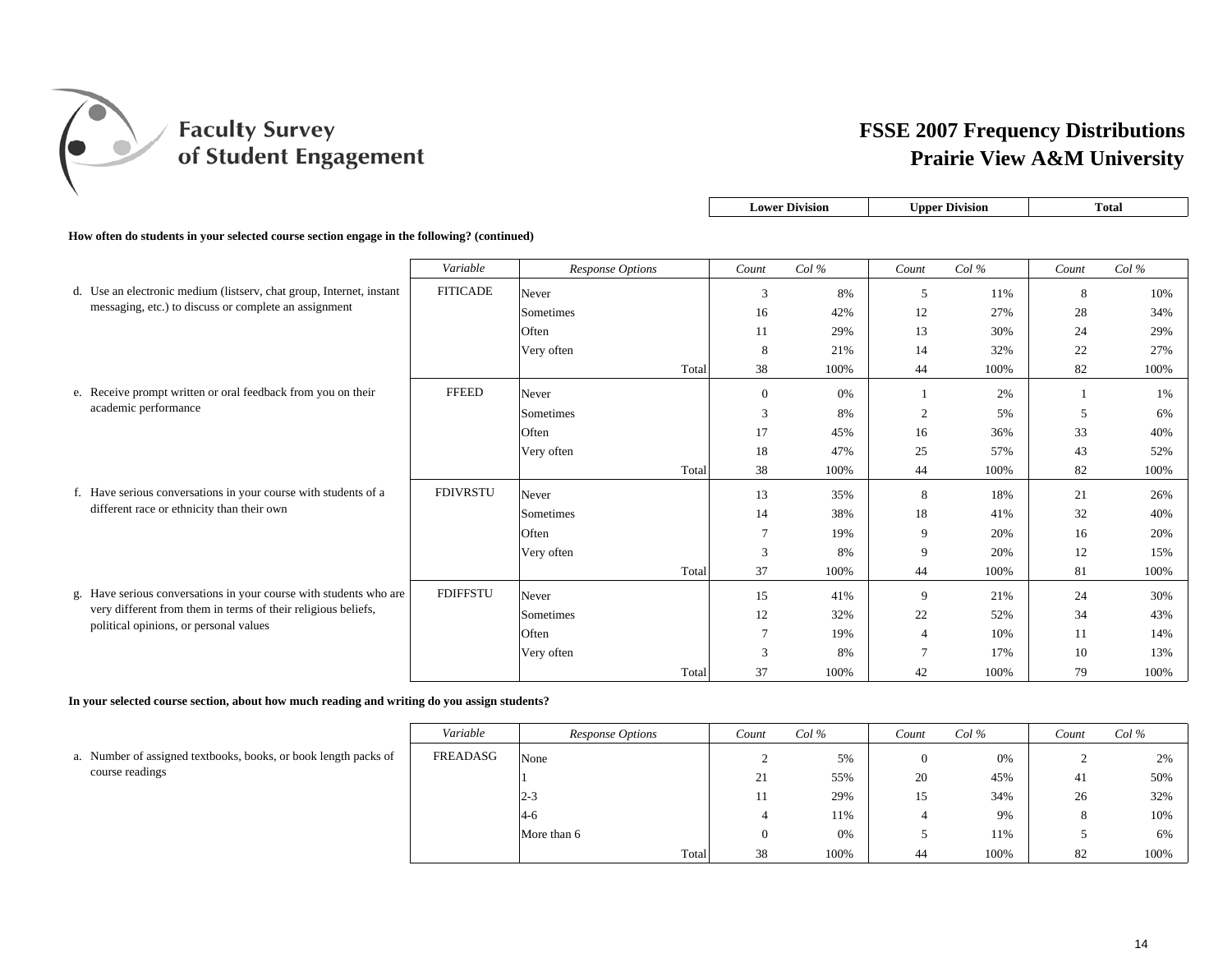

|                                                                                                         |                 |                  |       |                  | <b>Lower Division</b> |                | <b>Upper Division</b> |              | <b>Total</b> |
|---------------------------------------------------------------------------------------------------------|-----------------|------------------|-------|------------------|-----------------------|----------------|-----------------------|--------------|--------------|
| In your selected course section, about how much reading and writing do you assign students? (continued) |                 |                  |       |                  |                       |                |                       |              |              |
|                                                                                                         | Variable        | Response Options |       | Count            | Col%                  | Count          | Col%                  | Count        | $Col\%$      |
| b. Number of written papers or reports of 20 pages or more                                              | FWRTMR05        | None             |       | 31               | 84%                   | 22             | 54%                   | 53           | 68%          |
|                                                                                                         |                 |                  |       | $\overline{2}$   | 5%                    | 10             | 24%                   | 12           | 15%          |
|                                                                                                         |                 | $2 - 3$          |       | 3                | 8%                    | 8              | 20%                   | 11           | 14%          |
|                                                                                                         |                 | $4-6$            |       |                  | 3%                    |                | 2%                    | 2            | 3%           |
|                                                                                                         |                 | More than 6      |       | $\bf{0}$         | 0%                    | $\overline{0}$ | 0%                    | $\mathbf{0}$ | 0%           |
|                                                                                                         |                 |                  | Total | 37               | 100%                  | 41             | 100%                  | 78           | 100%         |
| c. Number of written papers or reports between 5 and 19 pages                                           | FWRTMD05        | None             |       | 25               | 68%                   | 11             | 25%                   | 36           | 44%          |
|                                                                                                         |                 |                  |       | $\overline{7}$   | 19%                   | 15             | 34%                   | 22           | 27%          |
|                                                                                                         |                 | $2 - 3$          |       | $\overline{4}$   | 11%                   | 13             | 30%                   | 17           | 21%          |
|                                                                                                         |                 | $4-6$            |       |                  | 3%                    | 2              | 5%                    | 3            | 4%           |
|                                                                                                         |                 | More than 6      |       | $\boldsymbol{0}$ | 0%                    | 3              | 7%                    | 3            | 4%           |
|                                                                                                         |                 |                  | Total | 37               | 100%                  | 44             | 100%                  | 81           | 100%         |
| d. Number of written papers or reports of fewer than 5 pages                                            | <b>FWRITSML</b> | None             |       | 10               | 27%                   | 10             | 23%                   | 20           | 25%          |
|                                                                                                         |                 |                  |       | $\tau$           | 19%                   | 6              | 14%                   | 13           | 16%          |
|                                                                                                         |                 | $2 - 3$          |       | 9                | 24%                   | 11             | 26%                   | 20           | 25%          |
|                                                                                                         |                 | $4 - 6$          |       |                  | 11%                   | 7              | 16%                   | 11           | 14%          |
|                                                                                                         |                 | More than 6      |       |                  | 19%                   | 9              | 21%                   | 16           | 20%          |
|                                                                                                         |                 |                  | Total | 37               | 100%                  | 43             | 100%                  | 80           | 100%         |

**In a** *typical week* **, how many** *homework problem sets* **do you require students in your selected course section to complete?**

|                                                                        | Variable        | Response Options | Count         | $Col\%$ | Count          | $Col\%$ | Count  | $Col\%$ |
|------------------------------------------------------------------------|-----------------|------------------|---------------|---------|----------------|---------|--------|---------|
| a. Number of problem sets that take your students <b>more than</b> one | <b>FPROBSTA</b> | None             | 13            | 34%     | 11             | 26%     | 24     | 30%     |
| hour to complete                                                       |                 | 1-2              | 15            | 39%     | 20             | 47%     | 35     | 43%     |
|                                                                        |                 | $3 - 4$          | $\mathcal{D}$ | 13%     | 9              | 21%     | 14     | 17%     |
|                                                                        |                 | $5 - 6$          | $\gamma$      | 5%      |                | 2%      | $\sim$ | 4%      |
|                                                                        |                 | More than 6      | $\sim$<br>Ć   | 8%      | $\overline{2}$ | 5%      |        | 6%      |
|                                                                        |                 | Total            | 38            | 100%    | 43             | 100%    | 81     | 100%    |
| b. Number of problem sets that take your studentsless than one         | <b>FPROBSTB</b> | None             | $\mathbf{r}$  | 19%     | 19             | 44%     | 26     | 33%     |
| hour to complete                                                       |                 | 1-2              | 17            | 46%     | 15             | 35%     | 32     | 40%     |
|                                                                        |                 | $3 - 4$          | 9             | 24%     | 5              | 12%     | 14     | 18%     |
|                                                                        |                 | $5 - 6$          |               | 3%      | 3              | 7%      |        | 5%      |
|                                                                        |                 | More than 6      | 3             | 8%      |                | 2%      |        | 5%      |
|                                                                        |                 | Total            | 37            | 100%    | 43             | 100%    | 80     | 100%    |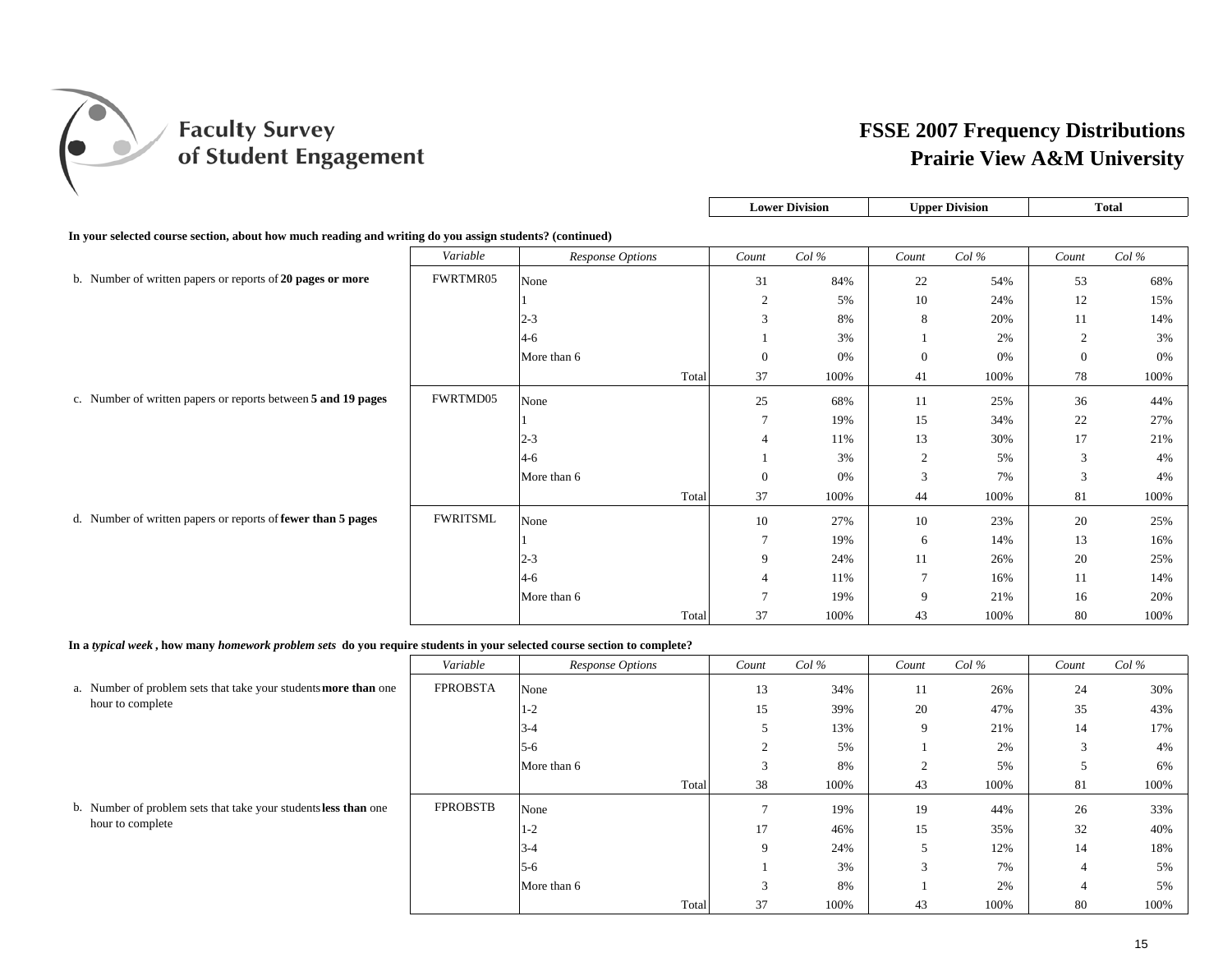

|                                                                                            |                 |                  |                | <b>Lower Division</b> |                  | <b>Upper Division</b> |                | <b>Total</b> |
|--------------------------------------------------------------------------------------------|-----------------|------------------|----------------|-----------------------|------------------|-----------------------|----------------|--------------|
| Time students spend preparing for your selected course section:                            |                 |                  |                |                       |                  |                       |                |              |
|                                                                                            | Variable        | Response Options | Count          | $Col\%$               | Count            | Col%                  | Count          | Col%         |
| a. In a typical 7-day week, about how many hours                                           | <b>FEXPREP</b>  | $\Omega$         | $\mathbf{0}$   | 0%                    | $\overline{0}$   | 0%                    | $\overline{0}$ | 0%           |
| do you expect your students to spend preparing                                             |                 | 1-2              | $\theta$       | 0%                    | 3                | 7%                    | 3              | 4%           |
| for your class (studying, reading, writing, doing<br>homework or lab work, analyzing data, |                 | $3 - 4$          | 13             | 34%                   | 14               | 32%                   | 27             | 33%          |
| rehearsing, and other academic activities)                                                 |                 | $5-6$            | 16             | 42%                   | 16               | 36%                   | 32             | 39%          |
|                                                                                            |                 | $7 - 8$          | $\overline{7}$ | 18%                   | 6                | 14%                   | 13             | 16%          |
|                                                                                            |                 | $9 - 10$         |                | 3%                    | 3                | 7%                    | $\overline{4}$ | 5%           |
|                                                                                            |                 | $11 - 12$        | $\Omega$       | 0%                    |                  | 2%                    |                | 1%           |
|                                                                                            |                 | More than 12     |                | 3%                    |                  | 2%                    | $\overline{2}$ | 2%           |
|                                                                                            |                 | Total            | 38             | 100%                  | 44               | 100%                  | 82             | 100%         |
| b. In a typical 7-day week, about how many hours                                           | <b>FACTPREP</b> | $\Omega$         | $\overline{2}$ | 5%                    |                  | 2%                    | 3              | 4%           |
| do you think your students actually spend                                                  |                 | $1-2$            | 22             | 59%                   | 20               | 45%                   | 42             | 52%          |
| preparing for your class (studying, reading,<br>writing, doing homework or lab work,       |                 | $3-4$            | 9              | 24%                   | 15               | 34%                   | 24             | 30%          |
| analyzing data, rehearsing, and other academic activities)                                 |                 | $5-6$            |                | 11%                   | 8                | 18%                   | 12             | 15%          |
|                                                                                            |                 | $7 - 8$          | $\Omega$       | 0%                    | $\overline{0}$   | 0%                    | $\mathbf{0}$   | 0%           |
|                                                                                            |                 | $9-10$           | $\overline{0}$ | 0%                    | $\overline{0}$   | 0%                    | $\bf{0}$       | 0%           |
|                                                                                            |                 | $11 - 12$        | $\Omega$       | 0%                    | $\boldsymbol{0}$ | 0%                    | $\bf{0}$       | 0%           |
|                                                                                            |                 | More than 12     | $\Omega$       | 0%                    | $\overline{0}$   | 0%                    | $\overline{0}$ | 0%           |
|                                                                                            |                 | Total            | 37             | 100%                  | 44               | 100%                  | 81             | 100%         |

**In your selected course section, how** *important* **to you is it that your students do the following?**

|                                                              | Variable        | Response Options   | Count | Col % | Count | Col % | Count                | Col % |
|--------------------------------------------------------------|-----------------|--------------------|-------|-------|-------|-------|----------------------|-------|
| . Prepare two or more drafts of a paper or assignment before | <b>FREWROPA</b> | Not important      | 12    | 32%   |       | 14%   | 18                   | 23%   |
| turning it in                                                |                 | Somewhat important |       | 22%   | 10    | 23%   | 18                   | 23%   |
|                                                              |                 | Important          |       | 24%   | 18    | 42%   | $\sim$<br>$\angle$ / | 34%   |
|                                                              |                 | Very important     |       | 22%   |       | 21%   |                      | 21%   |
|                                                              |                 | Total              | 37    | 100%  | 43    | 100%  | 80                   | 100%  |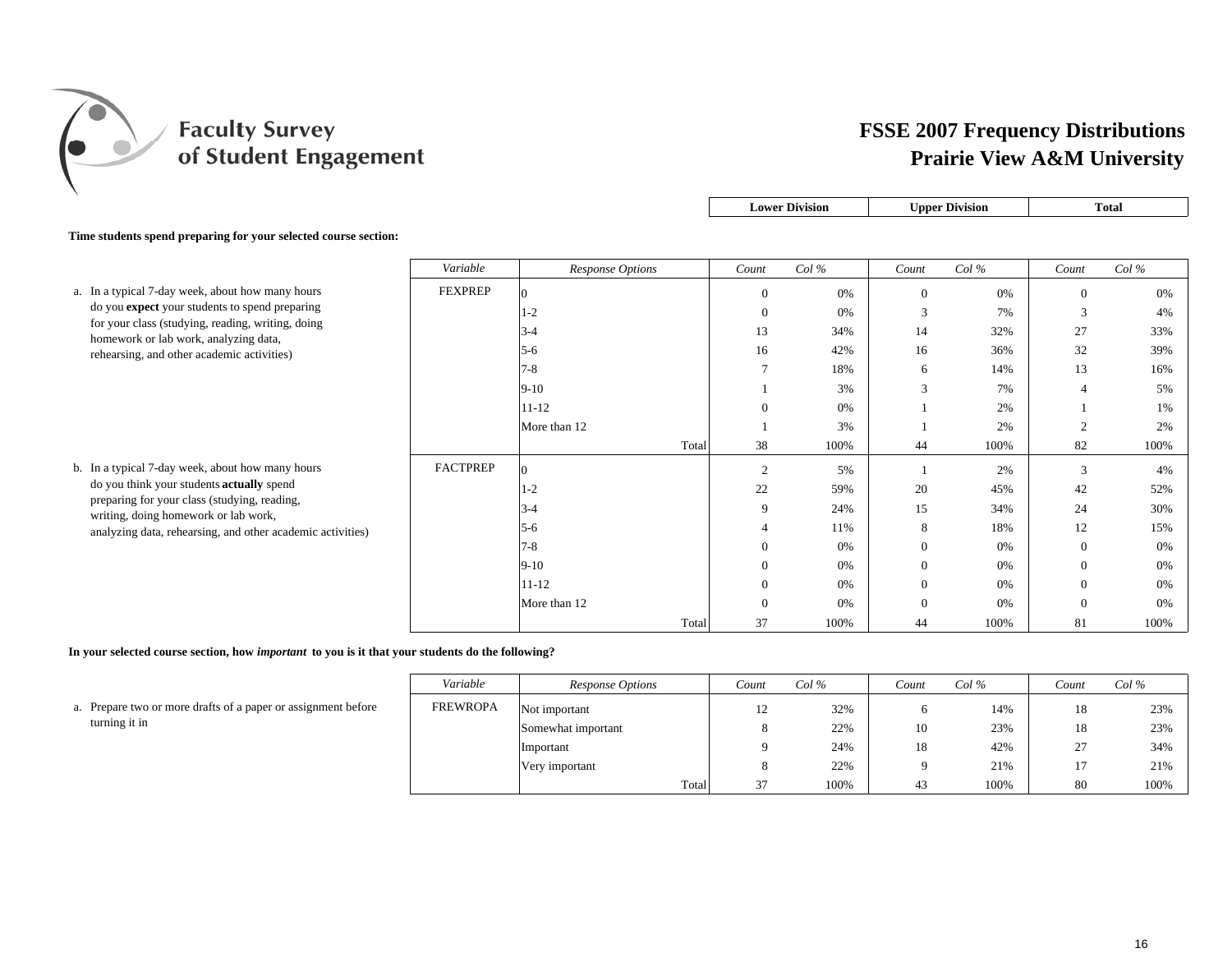

| <b>Division</b><br><b>Inner</b><br>Lower<br>otal<br>er Division |  |  |
|-----------------------------------------------------------------|--|--|

**In your selected course section, how** *important* **to you is it that your students do the following? (continued)**

|                                                                    | Variable        | Response Options   |       | Count          | Col% | Count          | Col% | Count | Col% |
|--------------------------------------------------------------------|-----------------|--------------------|-------|----------------|------|----------------|------|-------|------|
| b. Work on a paper or project that requires integrating ideas or   | <b>FINTEGRA</b> | Not important      |       | $\tau$         | 18%  | 3              | 7%   | 10    | 12%  |
| information from various sources                                   |                 | Somewhat important |       | $\overline{7}$ | 18%  | $\mathbf{1}$   | 2%   | 8     | 10%  |
|                                                                    |                 | Important          |       | 11             | 29%  | 10             | 23%  | 21    | 26%  |
|                                                                    |                 | Very important     |       | 13             | 34%  | 30             | 68%  | 43    | 52%  |
|                                                                    |                 |                    | Total | 38             | 100% | 44             | 100% | 82    | 100% |
| c. Work with classmates outside of class to prepare class          | <b>FOCCGRP</b>  | Not important      |       | $\mathbf{1}$   | 3%   | 5              | 11%  | 6     | 7%   |
| assignments                                                        |                 | Somewhat important |       | 13             | 34%  | 6              | 14%  | 19    | 23%  |
|                                                                    |                 | Important          |       | 11             | 29%  | 14             | 32%  | 25    | 30%  |
|                                                                    |                 | Very important     |       | 13             | 34%  | 19             | 43%  | 32    | 39%  |
|                                                                    |                 |                    | Total | 38             | 100% | 44             | 100% | 82    | 100% |
| d. Put together ideas or concepts from different courses when      | <b>FINTIDEA</b> | Not important      |       | 8              | 22%  | $\overline{4}$ | 9%   | 12    | 15%  |
| completing assignments or during class discussions                 |                 | Somewhat important |       | 6              | 16%  | 10             | 23%  | 16    | 20%  |
|                                                                    |                 | Important          |       | 11             | 30%  | 13             | 30%  | 24    | 30%  |
|                                                                    |                 | Very important     |       | 12             | 32%  | 17             | 39%  | 29    | 36%  |
|                                                                    |                 |                    | Total | 37             | 100% | 44             | 100% | 81    | 100% |
| e. Discuss ideas from your readings or classes with others outside | FOOCID05        | Not important      |       | $\overline{4}$ | 11%  | 6              | 14%  | 10    | 12%  |
| of class (other students, family members, co-workers, etc.)        |                 | Somewhat important |       | 12             | 32%  | 8              | 19%  | 20    | 25%  |
|                                                                    |                 | Important          |       | 9              | 24%  | 14             | 33%  | 23    | 28%  |
|                                                                    |                 | Very important     |       | 13             | 34%  | 15             | 35%  | 28    | 35%  |
|                                                                    |                 |                    | Total | 38             | 100% | 43             | 100% | 81    | 100% |
| f. Tutor or teach other students (paid or voluntary)               | <b>FTUTOR</b>   | Not important      |       | 10             | 26%  | 11             | 26%  | 21    | 26%  |
|                                                                    |                 | Somewhat important |       | 8              | 21%  | 15             | 35%  | 23    | 28%  |
|                                                                    |                 | Important          |       | 11             | 29%  | 12             | 28%  | 23    | 28%  |
|                                                                    |                 | Very important     |       | 9              | 24%  | 5              | 12%  | 14    | 17%  |
|                                                                    |                 |                    | Total | 38             | 100% | 43             | 100% | 81    | 100% |
| g. Examine the strengths and weaknesses of their views on a topic  | <b>FOWNVIEW</b> | Not important      |       | 3              | 8%   | 5              | 12%  | 8     | 10%  |
| or issue                                                           |                 | Somewhat important |       | 6              | 16%  | 5              | 12%  | 11    | 14%  |
|                                                                    |                 | Important          |       | 11             | 30%  | 10             | 23%  | 21    | 26%  |
|                                                                    |                 | Very important     |       | 17             | 46%  | 23             | 53%  | 40    | 50%  |
|                                                                    |                 |                    | Total | 37             | 100% | 43             | 100% | 80    | 100% |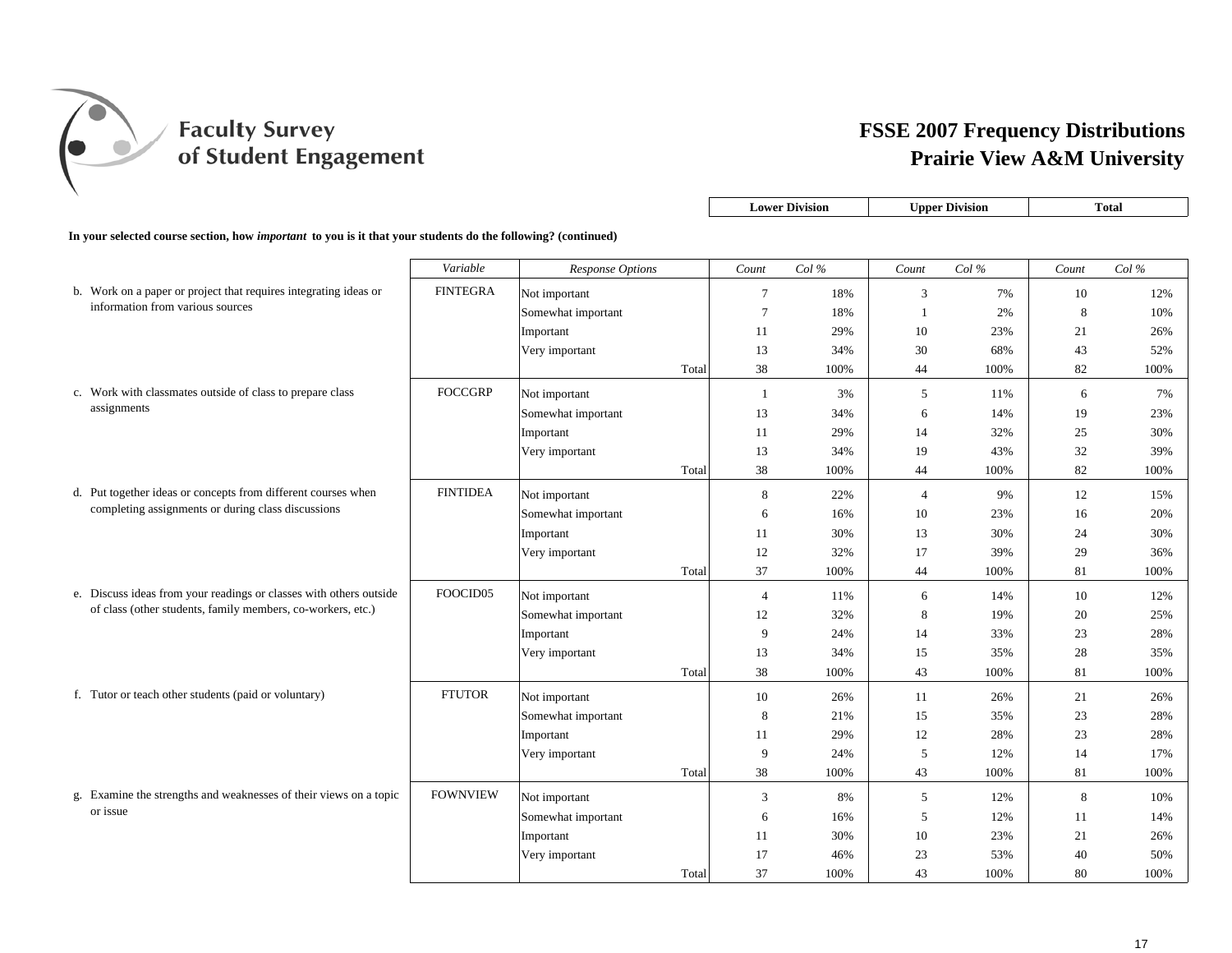

| <b>Lower Division</b> | <b>Upper Division</b> | Total |
|-----------------------|-----------------------|-------|
|-----------------------|-----------------------|-------|

**In your selected course section, how** *important* **to you is it that your students do the following? (continued)**

|                                                                   | Variable       | Response Options   | Count       | $Col\%$ | Count       | Col% | Count | $Col\%$ |
|-------------------------------------------------------------------|----------------|--------------------|-------------|---------|-------------|------|-------|---------|
| h. Try to better understand someone else's views by imagining how | <b>FOTHRVW</b> | Not important      | $\sim$<br>P | 8%      | $\sim$      | 7%   | 6     | 7%      |
| an issue looks from that person's perspective                     |                | Somewhat important | 12          | 32%     |             | 12%  | 17    | 21%     |
|                                                                   |                | Important          | 8           | 21%     | 15          | 35%  | 23    | 28%     |
|                                                                   |                | Very important     | 15          | 39%     | 20          | 47%  | 35    | 43%     |
|                                                                   |                | Total              | 38          | 100%    | 43          | 100% | 81    | 100%    |
| i. Learn something that changes the way they understand an issue  | <b>FCHNGVW</b> | Not important      |             | 3%      | $\sim$<br>∠ | 5%   |       | 4%      |
| or concept                                                        |                | Somewhat important | $\sim$      | 8%      | $\sim$      | 5%   |       | 6%      |
|                                                                   |                | Important          | 12          | 32%     | 10          | 23%  | 22    | 27%     |
|                                                                   |                | Very important     | 22          | 58%     | 30          | 68%  | 52    | 63%     |
|                                                                   |                | Total              | 38          | 100%    | 44          | 100% | 82    | 100%    |

**In your selected course section, on average, what** *percent of class time* **is spent on the following?**

*Variable Response Options Count Col % Count Col % Count Col %* a. Lecture LECTURE 0% 0 0% 1 2% 1 1% $1\%$  $1-9\%$  2 5% 2 5% 3 5% 4 5%  $10-19\%$  8 10% and the 11% and the 11% and the 10% and the 10% and the 10% and the 10% and the 10% and the 10% and the 10% and the 10% and the 10% and the 10% and the 10% and the 10% and the 10% and the 10% and the 10% a 20-29% 5 13% 5 12% 10 12%12% 30-39% 5 13% 7 16% 12 15%40-49% 6 16% 9 21% 15 19%50-74% 10 26% 9 21% 19 23%23% 75% or more 6 16% 6 14% 12 15%Total 38 100% 43 100% 81 100%b. Teacher-led discussion TEACHLED  $\mathsf{D} \quad | \quad 0\% \quad | \quad 2 \quad 6\% \quad | \quad 2 \quad 5\% \quad | \quad 4 \quad 5\%$  $1-9\%$  2 6% 6 14% 8 10% 10%  $10-19\%$  5 14% 3 7% 8 10% 20-29% 10 28% 7 17% 17 22%30-39% 4 11% 4 10% 8 10%10% 40-49% 5 14% 6 14% 11 14%50-74% 6 17% 10 24% 16 21%75% or more  $\begin{array}{|c|c|c|c|c|c|c|c|c|} \hline \end{array}$  2 6% 4 10% 6 6 8% Total 36 100% 42 100% 78 100%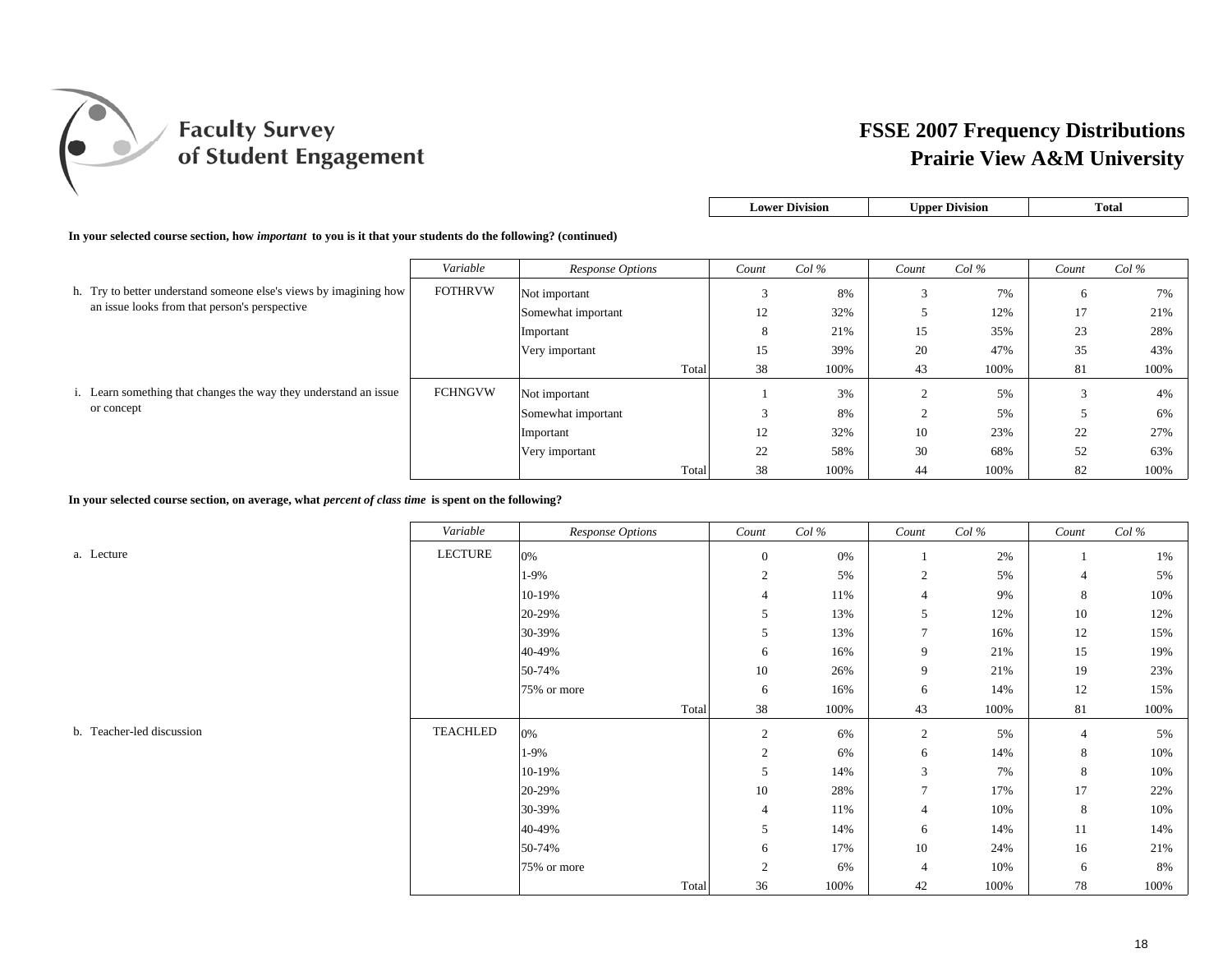

|                                                                                                                |                 |                  |       |                | <b>Lower Division</b> |                | <b>Upper Division</b> |                | <b>Total</b> |
|----------------------------------------------------------------------------------------------------------------|-----------------|------------------|-------|----------------|-----------------------|----------------|-----------------------|----------------|--------------|
| In your selected course section, on average, what percent of class time is spent on the following? (continued) |                 |                  |       |                |                       |                |                       |                |              |
|                                                                                                                | Variable        | Response Options |       | Count          | Col%                  | Count          | Col%                  | Count          | Col%         |
| c. Teacher-student shared responsibility (seminar, discussion, etc.)                                           | <b>TEACHSTU</b> | 0%               |       | 10             | 27%                   | 5              | 13%                   | 15             | 20%          |
|                                                                                                                |                 | 1-9%             |       | 10             | 27%                   | $\overline{7}$ | 18%                   | 17             | 22%          |
|                                                                                                                |                 | 10-19%           |       | 5              | 14%                   | 11             | 28%                   | 16             | 21%          |
|                                                                                                                |                 | 20-29%           |       | $\tau$         | 19%                   | 10             | 26%                   | 17             | 22%          |
|                                                                                                                |                 | 30-39%           |       | 2              | 5%                    | 2              | 5%                    | $\overline{4}$ | 5%           |
|                                                                                                                |                 | 40-49%           |       | $\mathbf{1}$   | 3%                    | $\mathbf{1}$   | 3%                    | 2              | 3%           |
|                                                                                                                |                 | 50-74%           |       | -1             | 3%                    | 2              | 5%                    | 3              | 4%           |
|                                                                                                                |                 | 75% or more      |       | $\mathbf{1}$   | 3%                    | $\mathbf{1}$   | 3%                    | 2              | 3%           |
|                                                                                                                |                 |                  | Total | 37             | 100%                  | 39             | 100%                  | 76             | 100%         |
| d. Student computer use                                                                                        | <b>COMPMED</b>  | 0%               |       | 11             | 31%                   | 10             | 24%                   | 21             | 28%          |
|                                                                                                                |                 | 1-9%             |       | 10             | 29%                   | 9              | 22%                   | 19             | 25%          |
|                                                                                                                |                 | 10-19%           |       | $\overline{2}$ | 6%                    | 8              | 20%                   | $10\,$         | 13%          |
|                                                                                                                |                 | 20-29%           |       | 5              | 14%                   | 3              | 7%                    | 8              | 11%          |
|                                                                                                                |                 | 30-39%           |       | $\overline{4}$ | 11%                   | $\overline{4}$ | 10%                   | 8              | 11%          |
|                                                                                                                |                 | 40-49%           |       | -1             | 3%                    | 2              | 5%                    | 3              | 4%           |
|                                                                                                                |                 | 50-74%           |       | -1             | 3%                    | 2              | 5%                    | 3              | 4%           |
|                                                                                                                |                 | 75% or more      |       | $\mathbf{1}$   | 3%                    | 3              | 7%                    | $\overline{4}$ | 5%           |
|                                                                                                                |                 |                  | Total | 35             | 100%                  | 41             | 100%                  | 76             | 100%         |
| e. Small group activities                                                                                      | <b>GROUPSML</b> | 0%               |       | 6              | 16%                   | 10             | 23%                   | 16             | 20%          |
|                                                                                                                |                 | 1-9%             |       | 8              | 21%                   | 10             | 23%                   | 18             | 22%          |
|                                                                                                                |                 | 10-19%           |       | 9              | 24%                   | $\tau$         | 16%                   | 16             | 20%          |
|                                                                                                                |                 | 20-29%           |       | 8              | 21%                   | 6              | 14%                   | 14             | 17%          |
|                                                                                                                |                 | 30-39%           |       | $\overline{4}$ | 11%                   | $\overline{4}$ | 9%                    | 8              | 10%          |
|                                                                                                                |                 | 40-49%           |       |                | 3%                    | $\overline{2}$ | 5%                    | 3              | 4%           |
|                                                                                                                |                 | 50-74%           |       | 2              | 5%                    | $\overline{4}$ | 9%                    | 6              | 7%           |

75% or more 0 0% 1 2% 1 1%

Total 38 100% 44 100% 82 100%

 $1%$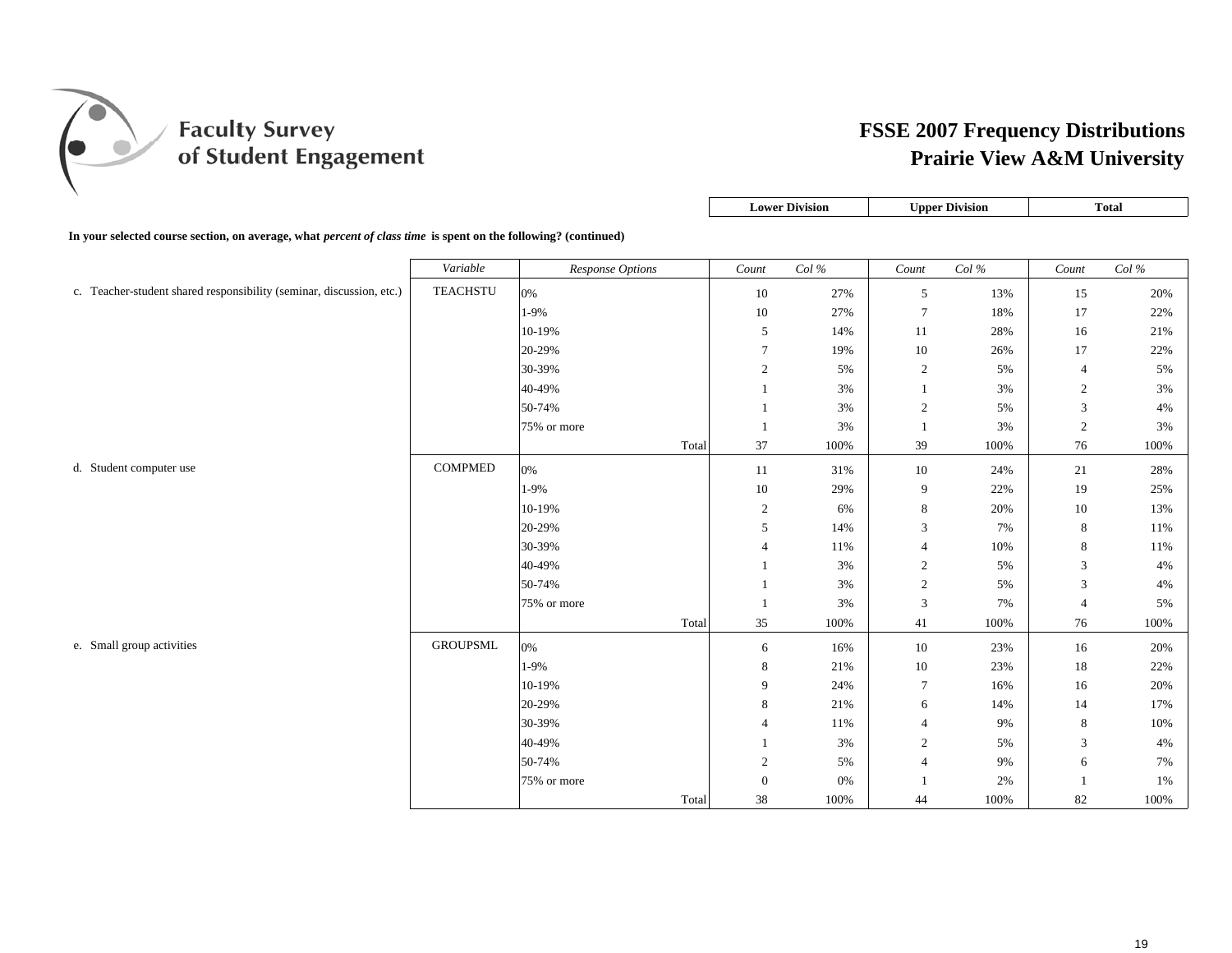

|                                                                                                                |                 |                         |       |                  | <b>Lower Division</b> |                | <b>Upper Division</b> |                | <b>Total</b> |
|----------------------------------------------------------------------------------------------------------------|-----------------|-------------------------|-------|------------------|-----------------------|----------------|-----------------------|----------------|--------------|
| In your selected course section, on average, what percent of class time is spent on the following? (continued) |                 |                         |       |                  |                       |                |                       |                |              |
|                                                                                                                | Variable        | <b>Response Options</b> |       | Count            | Col %                 | Count          | Col%                  | Count          | Col%         |
| f. Student presentations                                                                                       | <b>STUPRES</b>  | 0%                      |       | 9                | 24%                   | $10\,$         | 23%                   | 19             | 23%          |
|                                                                                                                |                 | $1-9%$                  |       | 15               | 39%                   | $\overline{7}$ | 16%                   | 22             | 27%          |
|                                                                                                                |                 | 10-19%                  |       | $\tau$           | 18%                   | 11             | 26%                   | $18\,$         | 22%          |
|                                                                                                                |                 | 20-29%                  |       | 3                | 8%                    | 8              | 19%                   | 11             | 14%          |
|                                                                                                                |                 | 30-39%                  |       | 3                | 8%                    |                | 2%                    | $\overline{4}$ | 5%           |
|                                                                                                                |                 | 40-49%                  |       | $\boldsymbol{0}$ | 0%                    | $\overline{4}$ | 9%                    | $\overline{4}$ | 5%           |
|                                                                                                                |                 | 50-74%                  |       | $\mathbf{1}$     | 3%                    |                | 2%                    | 2              | 2%           |
|                                                                                                                |                 | 75% or more             |       | $\boldsymbol{0}$ | 0%                    |                | 2%                    |                | 1%           |
|                                                                                                                |                 |                         | Total | 38               | 100%                  | 43             | 100%                  | 81             | 100%         |
| g. In-class writing                                                                                            | <b>CLSWRITE</b> | 0%                      |       | 14               | 39%                   | 19             | 45%                   | 33             | 42%          |
|                                                                                                                |                 | 1-9%                    |       | 13               | 36%                   | 15             | 36%                   | $28\,$         | 36%          |
|                                                                                                                |                 | 10-19%                  |       | 6                | 17%                   | 5              | 12%                   | $11\,$         | 14%          |
|                                                                                                                |                 | 20-29%                  |       | $\sqrt{2}$       | 6%                    | $\mathbf{0}$   | 0%                    | 2              | 3%           |
|                                                                                                                |                 | 30-39%                  |       | $\mathbf{0}$     | 0%                    |                | 2%                    |                | 1%           |
|                                                                                                                |                 | 40-49%                  |       | $\mathbf{1}$     | 3%                    |                | 2%                    | $\mathbf{2}$   | 3%           |
|                                                                                                                |                 | 50-74%                  |       | $\boldsymbol{0}$ | 0%                    |                | 2%                    |                | 1%           |
|                                                                                                                |                 | 75% or more             |       | $\boldsymbol{0}$ | 0%                    | $\mathbf{0}$   | 0%                    | $\mathbf{0}$   | 0%           |
|                                                                                                                |                 |                         | Total | 36               | 100%                  | 42             | 100%                  | 78             | 100%         |
| h. Testing and evaluation                                                                                      | <b>TESTEVAL</b> | 0%                      |       | $\boldsymbol{0}$ | 0%                    | $\mathbf{0}$   | 0%                    | $\mathbf{0}$   | 0%           |
|                                                                                                                |                 | 1-9%                    |       | 11               | 29%                   | 12             | 29%                   | 23             | 29%          |
|                                                                                                                |                 | 10-19%                  |       | 12               | 32%                   | 17             | 40%                   | 29             | 36%          |
|                                                                                                                |                 | 20-29%                  |       | 8                | 21%                   | $\overline{7}$ | 17%                   | 15             | 19%          |
|                                                                                                                |                 | 30-39%                  |       | $\overline{4}$   | 11%                   | $\overline{2}$ | 5%                    | 6              | 8%           |
|                                                                                                                |                 | 40-49%                  |       | 3                | 8%                    | 2              | 5%                    | 5              | 6%           |

50-74% 0 0% 2 5% 2 3%

Total 38 100% 42 100% 80 100%

75% or more 0 0% 0 0% 0 0%

 $0\%$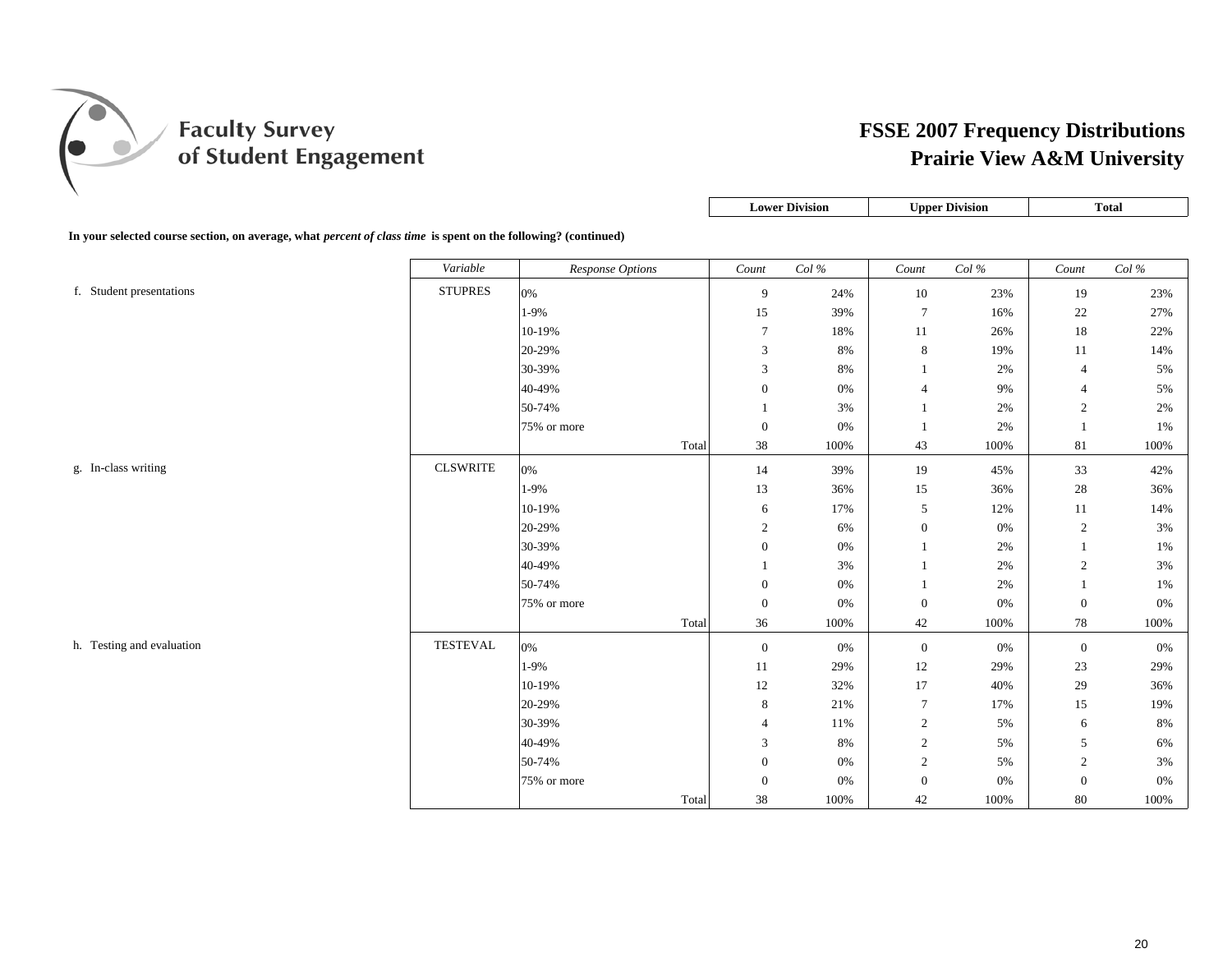

|                                                                                                                |                 |                  | <b>Lower Division</b> |         |                | <b>Upper Division</b> |       | Total   |  |  |  |  |
|----------------------------------------------------------------------------------------------------------------|-----------------|------------------|-----------------------|---------|----------------|-----------------------|-------|---------|--|--|--|--|
| In your selected course section, on average, what percent of class time is spent on the following? (continued) |                 |                  |                       |         |                |                       |       |         |  |  |  |  |
|                                                                                                                | Variable        | Response Options | Count                 | $Col\%$ | Count          | $Col\%$               | Count | $Col\%$ |  |  |  |  |
| i. Performances in applied and fine arts                                                                       | <b>PERFORM</b>  | 0%               | 31                    | 84%     | 37             | 86%                   | 68    | 85%     |  |  |  |  |
| (e.g., dance, drama, music)                                                                                    |                 | 1-9%             | $\overline{2}$        | 5%      | $\sim$         | 5%                    | 4     | 5%      |  |  |  |  |
|                                                                                                                |                 | 10-19%           | $\overline{0}$        | 0%      |                | 2%                    |       | 1%      |  |  |  |  |
|                                                                                                                |                 | 20-29%           | $\overline{2}$        | 5%      |                | 2%                    | 3     | 4%      |  |  |  |  |
|                                                                                                                |                 | 30-39%           | $\overline{0}$        | 0%      |                | 2%                    |       | 1%      |  |  |  |  |
|                                                                                                                |                 | 40-49%           |                       | 3%      | $\overline{0}$ | 0%                    |       | 1%      |  |  |  |  |
|                                                                                                                |                 | 50-74%           | $\overline{0}$        | 0%      |                | 2%                    |       | 1%      |  |  |  |  |
|                                                                                                                |                 | 75% or more      |                       | 3%      | $\overline{0}$ | 0%                    |       | 1%      |  |  |  |  |
|                                                                                                                |                 | Total            | 37                    | 100%    | 43             | 100%                  | 80    | 100%    |  |  |  |  |
| j. Experiential (labs, field work, art exhibits, etc.)                                                         | <b>EXPERIEN</b> | 0%               | 13                    | 35%     | 20             | 48%                   | 33    | 42%     |  |  |  |  |

Select the box that represents the extent to which evaluations of student performance (e.g., examina

portfolio) challenge students in your selected cour **to do their best work?**

| Total<br>37<br>100%<br>43<br>80<br>100%<br><b>EXPERIEN</b><br>20<br>13<br>33<br>0%<br>48%<br>35%<br>1-9%<br>17<br>11<br>30%<br>6<br>14%<br>5<br>8<br>10-19%<br>3<br>8%<br>12%<br>3<br>8<br>20-29%<br>5<br>7%<br>14% | 100%  |
|---------------------------------------------------------------------------------------------------------------------------------------------------------------------------------------------------------------------|-------|
|                                                                                                                                                                                                                     |       |
|                                                                                                                                                                                                                     | 42%   |
|                                                                                                                                                                                                                     | 22%   |
|                                                                                                                                                                                                                     | 10%   |
|                                                                                                                                                                                                                     | 10%   |
| 30-39%<br>3<br>8%<br>2%<br>$\overline{4}$                                                                                                                                                                           | 5%    |
| 3<br>40-49%<br>3%<br>7%<br>4                                                                                                                                                                                        | 5%    |
| 50-74%<br>$\mathbf{0}$<br>$\overline{c}$<br>$\overline{c}$<br>0%<br>5%                                                                                                                                              | 3%    |
| $\overline{2}$<br>3<br>3%<br>5%<br>75% or more                                                                                                                                                                      | $4\%$ |
| Total<br>37<br>79<br>100%<br>42<br>100%                                                                                                                                                                             | 100%  |
| <b>FEXAMS</b><br>your<br>Very Little<br>$\mathbf{0}$<br>$\mathbf{0}$<br>0%<br>$\mathbf{0}$<br>0%                                                                                                                    | $0\%$ |
| ations,<br>$\mathbf{0}$<br>$\mathbf{0}$<br>$\boldsymbol{0}$<br>0%<br>0%                                                                                                                                             | 0%    |
| rse section<br>3<br>$\overline{2}$<br>5%<br>2%                                                                                                                                                                      | $4\%$ |
| $\overline{c}$<br>3<br>3%<br>5%                                                                                                                                                                                     | 4%    |
| 18<br>7<br>11<br>16%<br>29%                                                                                                                                                                                         | 22%   |
| 15<br>18<br>33<br>39%<br>41%<br>6                                                                                                                                                                                   | 40%   |
| 9<br>16<br>25<br>Very much<br>24%<br>36%                                                                                                                                                                            | 30%   |
| Total<br>38<br>82<br>100%<br>44<br>100%                                                                                                                                                                             | 100%  |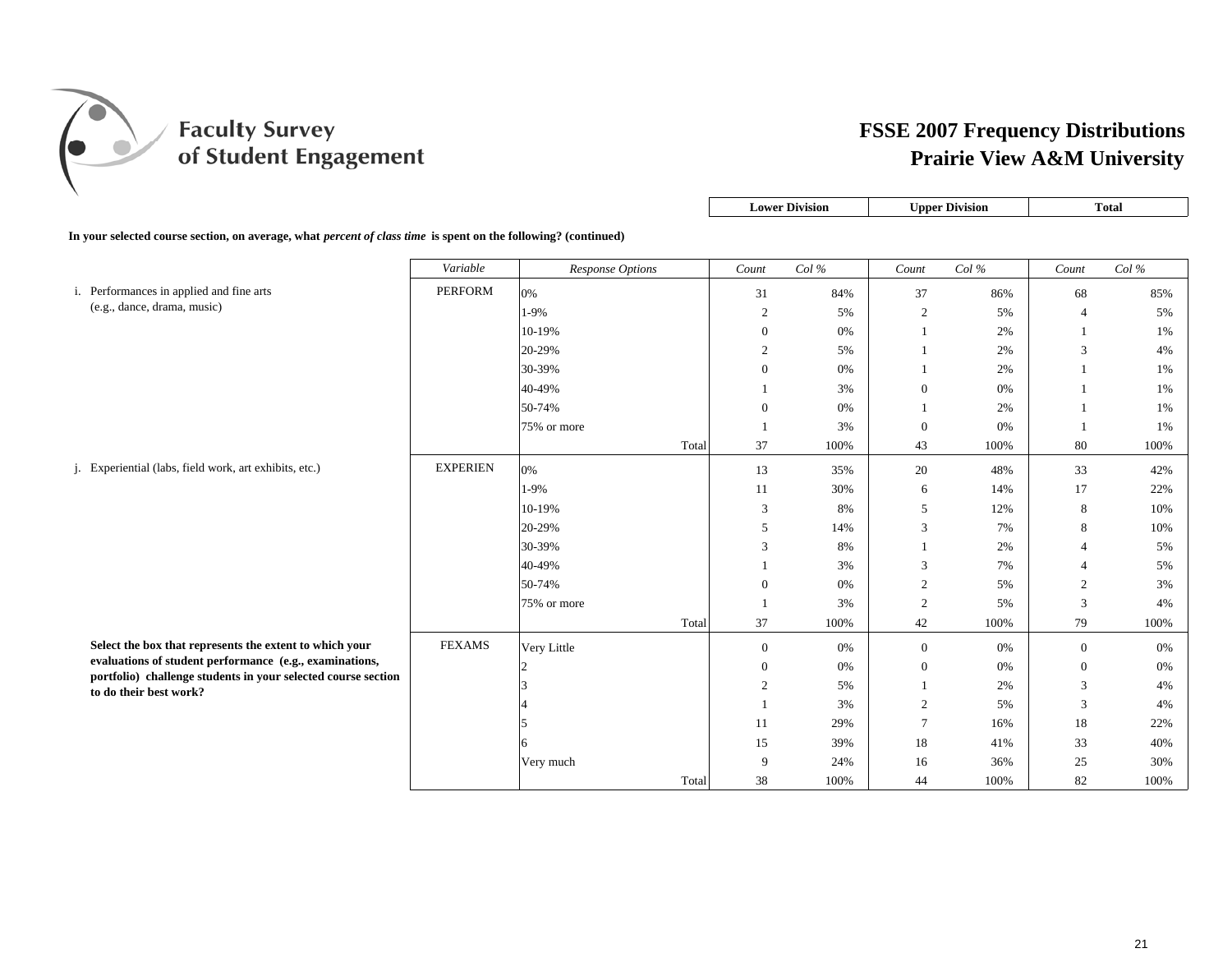

|                                                                                                                          |                 |                  |       |                | <b>Lower Division</b> |                | <b>Upper Division</b> |              | <b>Total</b> |
|--------------------------------------------------------------------------------------------------------------------------|-----------------|------------------|-------|----------------|-----------------------|----------------|-----------------------|--------------|--------------|
| In your selected course section, how much emphasis do you place on engaging students in each of these mental activities? |                 |                  |       |                |                       |                |                       |              |              |
|                                                                                                                          | Variable        | Response Options |       | $Count$        | Col%                  | Count          | Col%                  | Count        | Col%         |
| a. Memorizing facts, ideas, or methods from your course and                                                              | <b>FMEMORIZ</b> | Very little      |       | 8              | 21%                   | 16             | 36%                   | 24           | 29%          |
| readings so students can repeat them pretty much in the same                                                             |                 | Some             |       | 15             | 39%                   | 15             | 34%                   | 30           | 37%          |
| form                                                                                                                     |                 | Quite a bit      |       | 6              | 16%                   | 11             | 25%                   | 17           | 21%          |
|                                                                                                                          |                 | Very much        |       | 9              | 24%                   | $\overline{c}$ | 5%                    | 11           | 13%          |
|                                                                                                                          |                 |                  | Total | 38             | 100%                  | 44             | 100%                  | 82           | 100%         |
| b. Analyzing the basic elements of an idea, experience or theory,                                                        | <b>FANALYZE</b> | Very little      |       | $\mathbf{0}$   | 0%                    | $\mathbf{0}$   | 0%                    | $\mathbf{0}$ | 0%           |
| such as examining a particular case or situation in depth, and                                                           |                 | Some             |       | $\overline{7}$ | 18%                   | 3              | 7%                    | 10           | 12%          |
| considering its components                                                                                               |                 | Ouite a bit      |       | 12             | 32%                   | 15             | 34%                   | 27           | 33%          |
|                                                                                                                          |                 | Very much        |       | 19             | 50%                   | 26             | 59%                   | 45           | 55%          |
|                                                                                                                          |                 |                  | Total | 38             | 100%                  | 44             | 100%                  | 82           | 100%         |
| c. Synthesizing and organizing ideas, information,                                                                       | <b>FSYNTHES</b> | Very little      |       | $\mathbf{0}$   | 0%                    | $\mathbf{0}$   | 0%                    | $\mathbf{0}$ | 0%           |
| or experiences into new, more complex interpretations and                                                                |                 | Some             |       | 5              | 13%                   | 3              | 7%                    | 8            | 10%          |
| relationships                                                                                                            |                 | Ouite a bit      |       | 13             | 34%                   | 18             | 41%                   | 31           | 38%          |
|                                                                                                                          |                 | Very much        |       | 20             | 53%                   | 23             | 52%                   | 43           | 52%          |
|                                                                                                                          |                 |                  | Total | 38             | 100%                  | 44             | 100%                  | 82           | 100%         |
| d. Making judgments about the value of information, arguments or                                                         | <b>FEVALUAT</b> | Very little      |       | -1             | 3%                    | 2              | 5%                    | 3            | 4%           |
| methods such as examining how others gathered and interpreted                                                            |                 | Some             |       | 11             | 29%                   | 5              | 11%                   | 16           | 20%          |
| data and assessing the soundness of their conclusions                                                                    |                 | Ouite a bit      |       | 10             | 26%                   | 18             | 41%                   | 28           | 34%          |
|                                                                                                                          |                 | Very much        |       | 16             | 42%                   | 19             | 43%                   | 35           | 43%          |
|                                                                                                                          |                 |                  | Total | 38             | 100%                  | 44             | 100%                  | 82           | 100%         |
| e. Applying theories or concepts to practical problems or in new                                                         | <b>FAPPLYIN</b> | Very little      |       |                | 3%                    | $\overline{c}$ | 5%                    | 3            | 4%           |
| situations                                                                                                               |                 | Some             |       | 6              | 16%                   | $\mathbf{0}$   | 0%                    | 6            | 7%           |
|                                                                                                                          |                 | Ouite a bit      |       | 9              | 24%                   | 10             | 23%                   | 19           | 23%          |
|                                                                                                                          |                 | Very much        |       | 22             | 58%                   | 32             | 73%                   | 54           | 66%          |
|                                                                                                                          |                 |                  | Total | 38             | 100%                  | 44             | 100%                  | 82           | 100%         |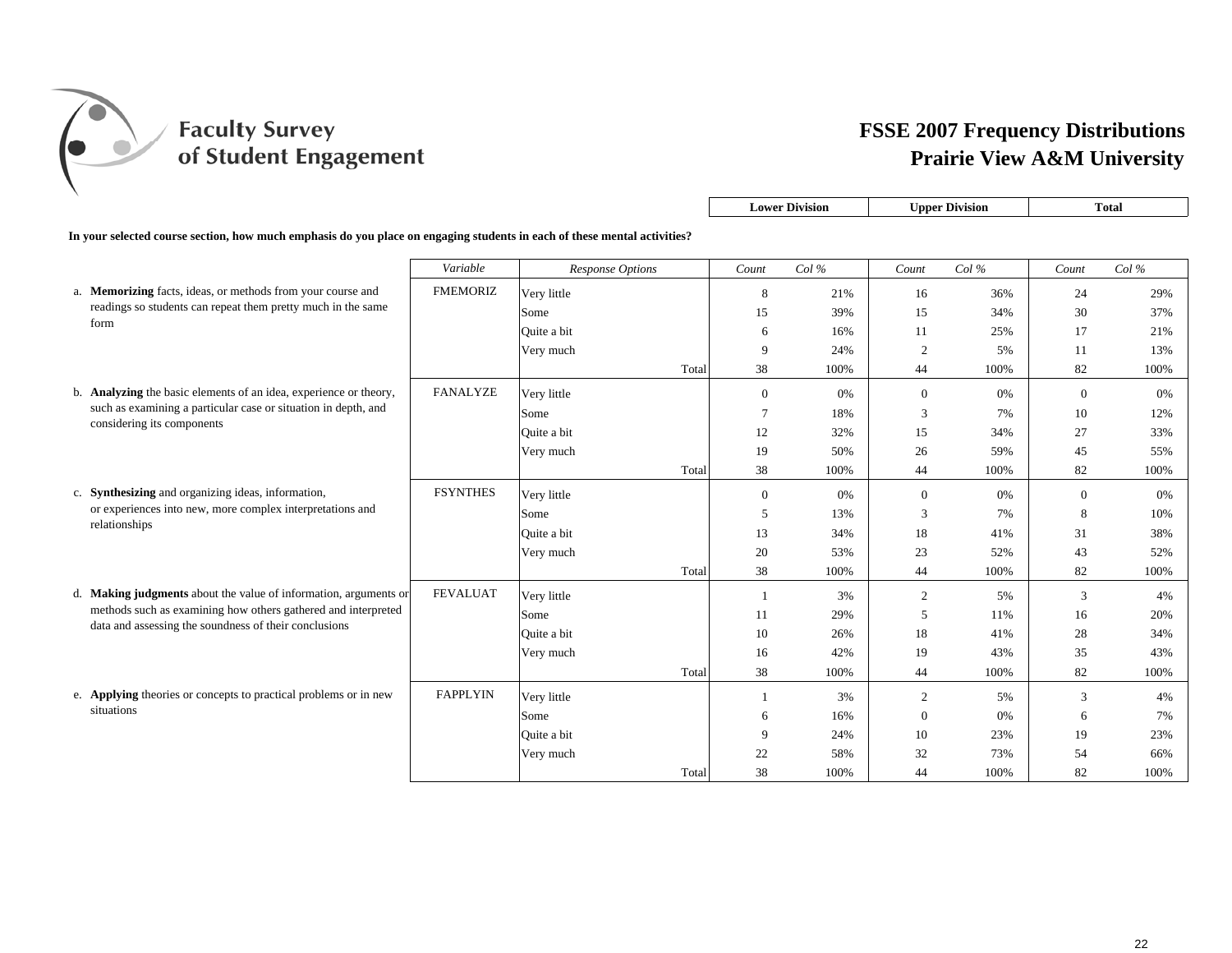

|--|

**To what extent do you structure your selected course section so that students learn and develop in the following areas?**

|                                               | Variable        | Response Options |       | Count          | Col% | Count          | Col% | Count            | Col% |
|-----------------------------------------------|-----------------|------------------|-------|----------------|------|----------------|------|------------------|------|
| a. Writing clearly and effectively            | <b>FGNWRITE</b> | Very little      |       | $\overline{c}$ | 6%   | $\overline{4}$ | 9%   | 6                | 8%   |
|                                               |                 | Some             |       | $\tau$         | 19%  | 6              | 14%  | 13               | 16%  |
|                                               |                 | Quite a bit      |       | 14             | 39%  | 17             | 39%  | 31               | 39%  |
|                                               |                 | Very much        |       | 13             | 36%  | 17             | 39%  | 30               | 38%  |
|                                               |                 |                  | Total | 36             | 100% | 44             | 100% | 80               | 100% |
| b. Speaking clearly and effectively           | <b>FGNSPEAK</b> | Very little      |       | $\mathfrak{S}$ | 14%  | 5              | 11%  | 10               | 12%  |
|                                               |                 | Some             |       | 9              | 24%  | $\overline{4}$ | 9%   | 13               | 16%  |
|                                               |                 | Ouite a bit      |       | 13             | 35%  | 17             | 39%  | 30               | 37%  |
|                                               |                 | Very much        |       | 10             | 27%  | 18             | 41%  | 28               | 35%  |
|                                               |                 |                  | Total | 37             | 100% | 44             | 100% | 81               | 100% |
| c. Thinking critically and analytically       | <b>FGNANALY</b> | Very little      |       | $\mathbf{0}$   | 0%   | $\mathbf{0}$   | 0%   | $\boldsymbol{0}$ | 0%   |
|                                               |                 | Some             |       |                | 3%   |                | 2%   | $\overline{2}$   | 2%   |
|                                               |                 | Quite a bit      |       | 10             | 26%  | 10             | 23%  | 20               | 24%  |
|                                               |                 | Very much        |       | 27             | 71%  | 33             | 75%  | 60               | 73%  |
|                                               |                 |                  | Total | 38             | 100% | 44             | 100% | 82               | 100% |
| d. Analyzing quantitative problems            | <b>FGNQUANT</b> | Very little      |       | 8              | 21%  | 6              | 14%  | 14               | 17%  |
|                                               |                 | Some             |       | 8              | 21%  | $\overline{7}$ | 16%  | 15               | 18%  |
|                                               |                 | Quite a bit      |       | 9              | 24%  | $\,8\,$        | 18%  | 17               | 21%  |
|                                               |                 | Very much        |       | 13             | 34%  | 23             | 52%  | 36               | 44%  |
|                                               |                 |                  | Total | $38\,$         | 100% | 44             | 100% | 82               | 100% |
| e. Using computing and information technology | <b>FGNCMPTS</b> | Very little      |       | 3              | 8%   | $\overline{1}$ | 2%   | $\overline{4}$   | 5%   |
|                                               |                 | Some             |       | 14             | 37%  | 12             | 27%  | 26               | 32%  |
|                                               |                 | Quite a bit      |       | 9              | 24%  | 17             | 39%  | 26               | 32%  |
|                                               |                 | Very much        |       | 12             | 32%  | 14             | 32%  | 26               | 32%  |
|                                               |                 |                  | Total | 38             | 100% | 44             | 100% | 82               | 100% |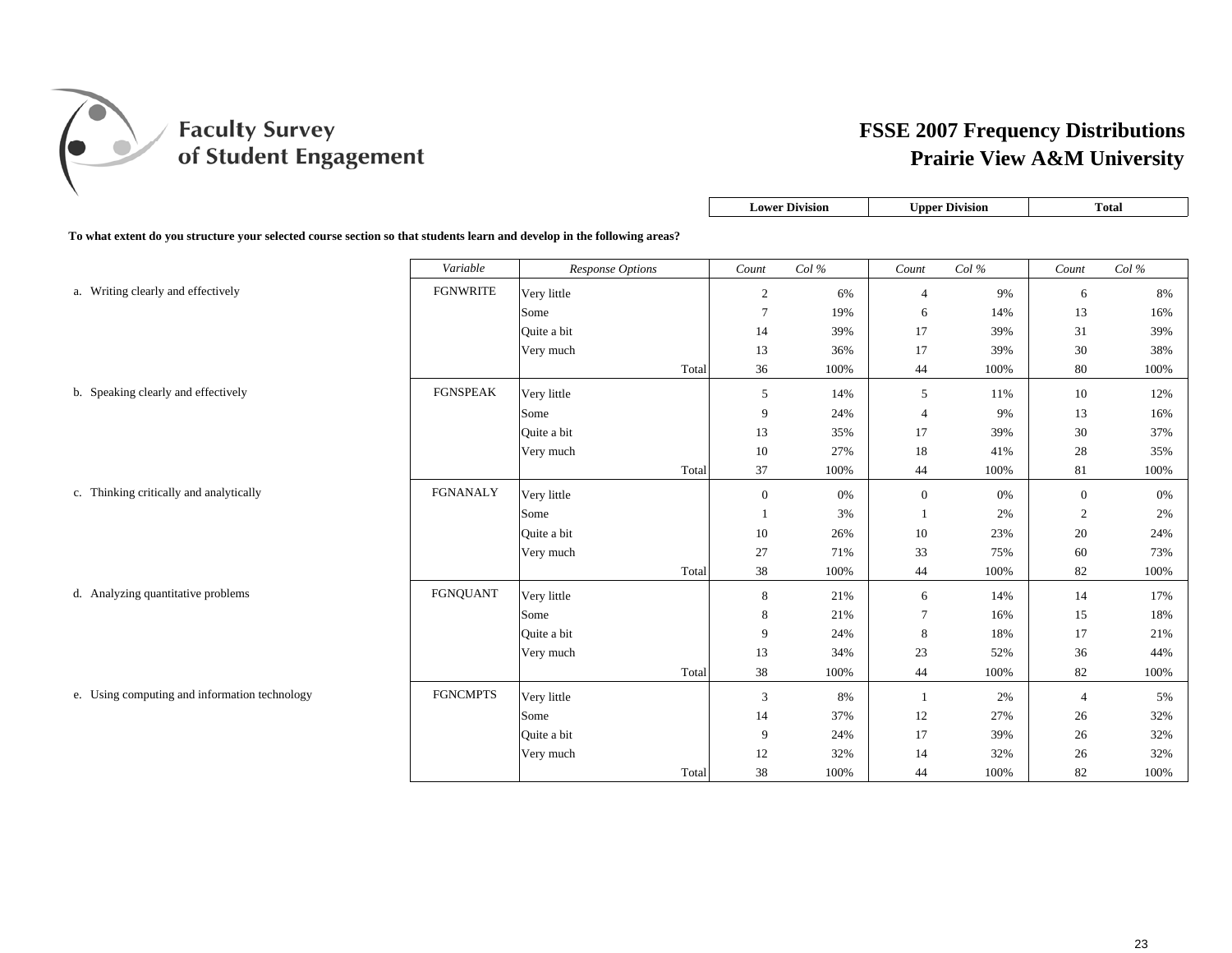

|                                                                                                                                     |                 |                  |       | <b>Lower Division</b> |      |                | <b>Upper Division</b> |              | <b>Total</b> |  |  |
|-------------------------------------------------------------------------------------------------------------------------------------|-----------------|------------------|-------|-----------------------|------|----------------|-----------------------|--------------|--------------|--|--|
| To what extent do you structure your selected course section so that students learn and develop in the following areas? (continued) |                 |                  |       |                       |      |                |                       |              |              |  |  |
|                                                                                                                                     | Variable        | Response Options |       | Count                 | Col% | Count          | $Col\,\%$             | Count        | Col $\%$     |  |  |
| f. Working effectively with others                                                                                                  | <b>FGNOTHER</b> | Very little      |       | -1                    | 3%   | $\overline{2}$ | 5%                    | 3            | 4%           |  |  |
|                                                                                                                                     |                 | Some             |       | 10                    | 26%  | 9              | 20%                   | 19           | 23%          |  |  |
|                                                                                                                                     |                 | Quite a bit      |       | 12                    | 32%  | 12             | 27%                   | 24           | 29%          |  |  |
|                                                                                                                                     |                 | Very much        |       | 15                    | 39%  | 21             | 48%                   | 36           | 44%          |  |  |
|                                                                                                                                     |                 |                  | Total | 38                    | 100% | 44             | 100%                  | 82           | 100%         |  |  |
| g. Learning effectively on their own                                                                                                | <b>FGNINQ</b>   | Very little      |       | $\overline{0}$        | 0%   | $\overline{0}$ | 0%                    | $\mathbf{0}$ | 0%           |  |  |
|                                                                                                                                     |                 | Some             |       | 8                     | 21%  |                | 2%                    | 9            | 11%          |  |  |
|                                                                                                                                     |                 | Quite a bit      |       | 12                    | 32%  | 15             | 34%                   | 27           | 33%          |  |  |
|                                                                                                                                     |                 | Very much        |       | 18                    | 47%  | 28             | 64%                   | 46           | 56%          |  |  |
|                                                                                                                                     |                 |                  | Total | 38                    | 100% | 44             | 100%                  | 82           | 100%         |  |  |
| h. Understanding themselves                                                                                                         | <b>FGNSELF</b>  | Very little      |       | -1                    | 3%   | 8              | 19%                   | 9            | 11%          |  |  |
|                                                                                                                                     |                 | Some             |       | 12                    | 32%  | 8              | 19%                   | 20           | 25%          |  |  |
|                                                                                                                                     |                 | Quite a bit      |       | 14                    | 38%  | 12             | 28%                   | 26           | 33%          |  |  |
|                                                                                                                                     |                 | Very much        |       | 10                    | 27%  | 15             | 35%                   | 25           | 31%          |  |  |
|                                                                                                                                     |                 |                  | Total | 37                    | 100% | 43             | 100%                  | 80           | 100%         |  |  |
| i. Understanding people of other racial and ethnic backgrounds                                                                      | <b>FGNDIVER</b> | Very little      |       | 9                     | 25%  | 10             | 24%                   | 19           | 25%          |  |  |
|                                                                                                                                     |                 | Some             |       | 11                    | 31%  | $\overline{4}$ | 10%                   | 15           | 19%          |  |  |
|                                                                                                                                     |                 | Quite a bit      |       | 10                    | 28%  | 8              | 20%                   | 18           | 23%          |  |  |
|                                                                                                                                     |                 | Very much        |       | 6                     | 17%  | 19             | 46%                   | 25           | 32%          |  |  |
|                                                                                                                                     |                 |                  | Total | 36                    | 100% | 41             | 100%                  | 77           | 100%         |  |  |
| j. Solving complex real-world problems                                                                                              | <b>FGNPROBS</b> | Very little      |       | $\overline{4}$        | 11%  | $\overline{4}$ | 10%                   | 8            | 10%          |  |  |
|                                                                                                                                     |                 | Some             |       | 8                     | 22%  | $\tau$         | 17%                   | 15           | 19%          |  |  |
|                                                                                                                                     |                 | Quite a bit      |       | 16                    | 43%  | 6              | 14%                   | 22           | 28%          |  |  |
|                                                                                                                                     |                 | Very much        |       | 9                     | 24%  | 25             | 60%                   | 34           | 43%          |  |  |
|                                                                                                                                     |                 |                  | Total | 37                    | 100% | 42             | 100%                  | 79           | 100%         |  |  |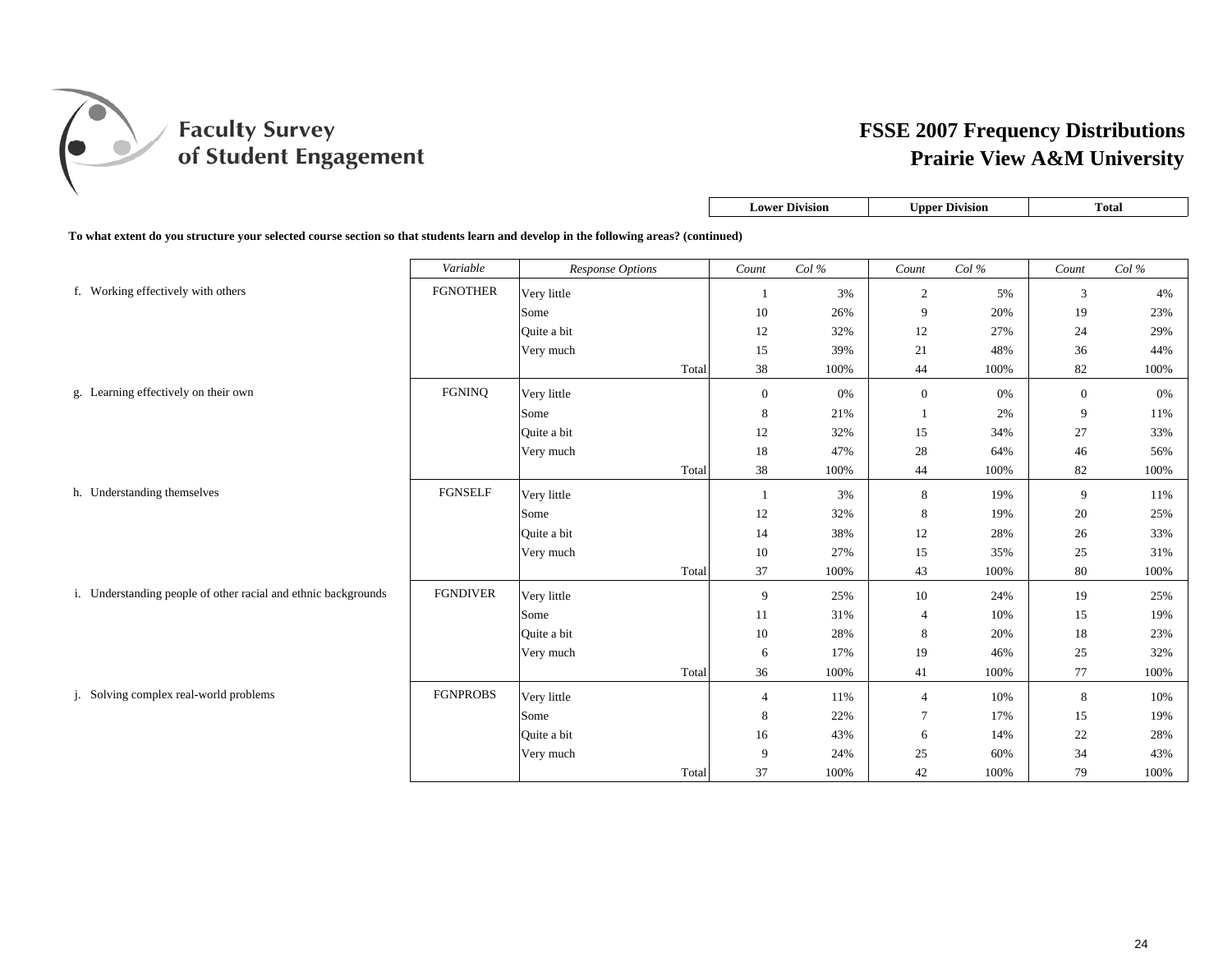

|                                                                                                                                      |                | <b>Total</b> |
|--------------------------------------------------------------------------------------------------------------------------------------|----------------|--------------|
| To what extent do you structure your selected course section so that students learn and develop in the following areas? (continued)  |                |              |
| Variable<br>Col%<br>Col $\%$<br>Count<br>Count<br>Response Options                                                                   | Count          | Col%         |
| <b>FVALUES</b><br>k. Developing a personal code of values and ethics<br>Very little<br>6<br>16%<br>5<br>12%                          | 11             | 14%          |
| $10\,$<br>Some<br>16%<br>24%<br>6                                                                                                    | 16             | 20%          |
| Quite a bit<br>13<br>35%<br>6<br>14%                                                                                                 | 19             | 24%          |
| 12<br>32%<br>21<br>50%<br>Very much                                                                                                  | 33             | 42%          |
| 42<br>Total<br>37<br>100%<br>100%                                                                                                    | 79             | 100%         |
| <b>FSPIRIT</b><br>1. Developing a deepened sense of spirituality<br>Very little<br>10<br>27%<br>17<br>41%                            | 27             | 35%          |
| Some<br>15<br>41%<br>14<br>34%                                                                                                       | 29             | 37%          |
| Quite a bit<br>9<br>$\overline{c}$<br>24%<br>5%                                                                                      | 11             | 14%          |
| 3<br>8<br>Very much<br>8%<br>20%                                                                                                     | 11             | 14%          |
| Total<br>37<br>41<br>100%<br>100%                                                                                                    | 78             | 100%         |
| <b>FGNGENLE</b><br>m. Acquiring a broad general education<br>Very little<br>$\boldsymbol{0}$<br>5<br>12%<br>0%                       | 5              | 6%           |
| $7\phantom{.0}$<br>12<br>28%<br>Some<br>19%                                                                                          | 19             | 24%          |
| Quite a bit<br>43%<br>12<br>28%<br>16                                                                                                | 28             | 35%          |
| Very much<br>14<br>38%<br>14<br>33%                                                                                                  | 28             | 35%          |
| 37<br>43<br>Total<br>100%<br>100%                                                                                                    | 80             | 100%         |
| <b>FGNWORK</b><br>n. Acquiring job or work-related knowledge and skills<br>Very little<br>$\overline{2}$<br>$\mathbf{1}$<br>2%<br>6% | 3              | 4%           |
| 5<br>$\mathfrak{Z}$<br>7%<br>14%<br>Some                                                                                             | $\,8\,$        | 10%          |
| Quite a bit<br>17<br>47%<br>11<br>26%                                                                                                | 28             | 35%          |
| 12<br>33%<br>28<br>65%<br>Very much                                                                                                  | 40             | 51%          |
| 36<br>100%<br>43<br>Total<br>100%                                                                                                    | 79             | 100%         |
| Variable<br>Col%<br>Col $\%$<br>Response Options<br>Count<br>Count                                                                   | Count          | Col%         |
| What is the general discipline of your academic<br><b>APDISCOL</b>                                                                   |                |              |
| 10<br>28%<br>Arts and humanities<br>5<br>12%<br>appointment? (Please specify an academic discipline)                                 | 15             | 19%          |
| <b>Biological</b> science<br>3%<br>2%<br>$\overline{1}$<br>$\mathbf{1}$                                                              | $\overline{2}$ | 3%           |
| <b>Business</b><br>5<br>3%<br>12%<br>$\mathbf{1}$                                                                                    | 6              | $8\%$        |
| Education<br>3<br>3<br>8%<br>7%                                                                                                      | 6              | 8%           |
| 3<br>8%<br>3<br>7%<br>Engineering                                                                                                    | 6              | 8%           |
| $\mathfrak{Z}$<br>Physical science<br>8<br>22%<br>7%                                                                                 | 11             | 14%          |
|                                                                                                                                      | 12             | 15%          |
| Professional<br>$10\,$<br>$\mathfrak{2}$<br>6%<br>24%                                                                                |                |              |
| Social science<br>$\overline{2}$<br>$\sqrt{5}$<br>6%<br>12%<br>$\overline{7}$<br>17%<br>Other<br>6<br>17%                            | $\tau$<br>13   | 9%<br>17%    |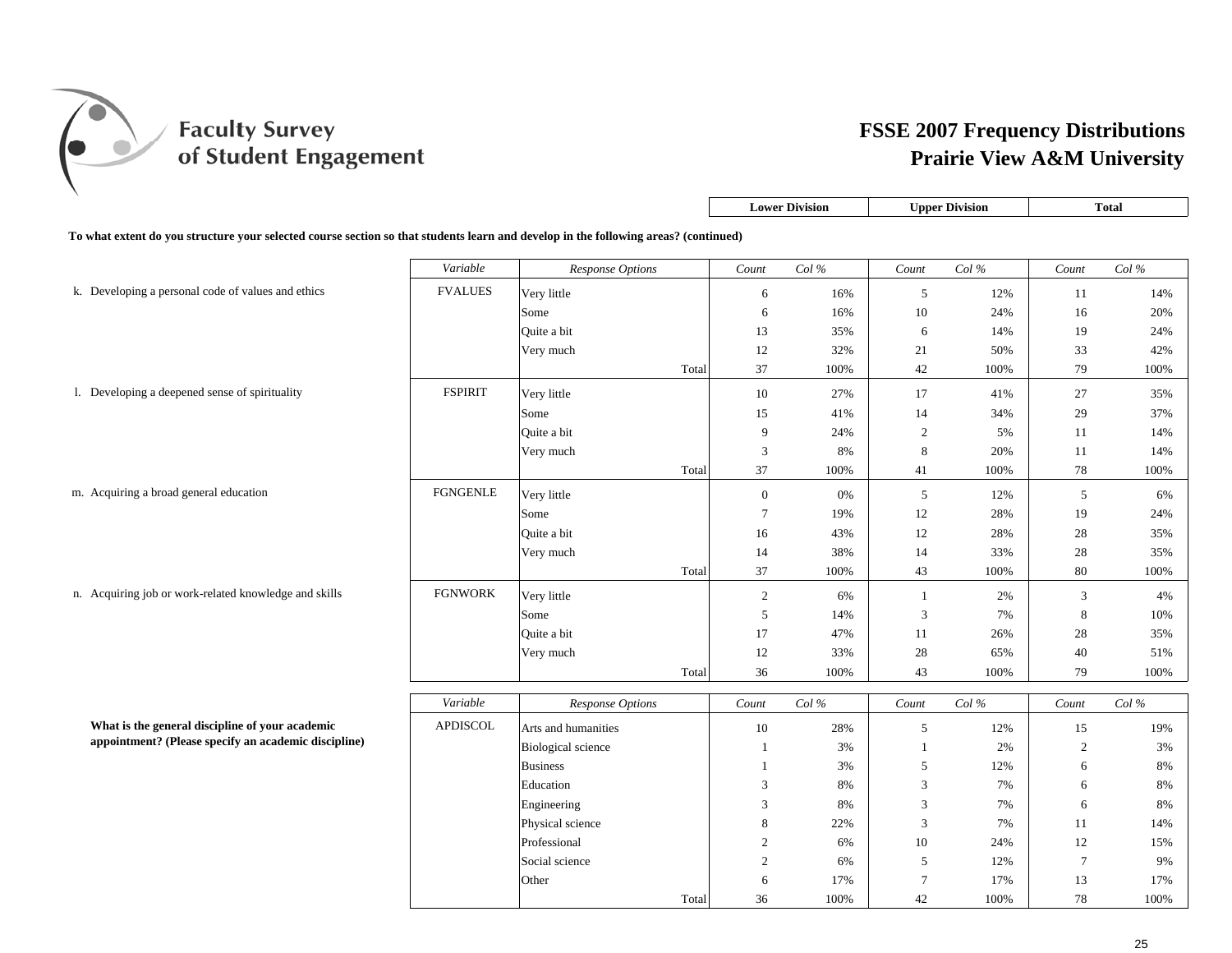

## **Faculty classroom practices and student responses:**

#### **Faculty Responses**

#### **Percentage of faculty who reported that more than half of students from their courses do the following**

| <b>FSSE</b> Item                              | Variable        | Class     | 50% or<br>Higher |
|-----------------------------------------------|-----------------|-----------|------------------|
| Frequently ask questions in class or          | <b>FCLQUEST</b> | LD        | 29%              |
| contribute to class discussions               |                 | <b>UD</b> | 48%              |
| Frequently come to class without              |                 | LD        | 37%              |
| completing readings or assignments            | <b>FCLUNPRE</b> | <b>UD</b> | 36%              |
| Frequently work harder than they usually      |                 | LD        | 21%              |
| do to meet your standards                     | <b>FWORKHRD</b> | <b>UD</b> | 39%              |
| Occasionally use e-mail to communicate        |                 | LD        | 21%              |
| with you                                      | <b>FEMAIL</b>   | <b>UD</b> | 43%              |
| Occasionally discuss grades or assignments    |                 | LD        | 32%              |
| with you                                      | <b>FGRADE</b>   | <b>UD</b> | 39%              |
| At least once, talk about career plans with   |                 | LD        | 21%              |
| you                                           | <b>FPLANS</b>   | <b>UD</b> | 23%              |
| At least once, discuss ideas from readings or |                 | LD        | 18%              |
| classes with you outside of class             | <b>FIDEAS</b>   | <b>UD</b> | 16%              |
|                                               |                 |           |                  |

#### **Distribution of student responses to how often they did the following at their institution during the current school year**

**Student Responses**

| $50\%$ or<br>Higher | NSSE Item                                                                        | Variable        | Class      | Very Often | <b>Often</b> | Sometimes | Never |
|---------------------|----------------------------------------------------------------------------------|-----------------|------------|------------|--------------|-----------|-------|
| 29%                 | Asked questions in class or contributed to                                       | <b>CLOUEST</b>  | FY         | 27%        | 38%          | 30%       | 6%    |
| 48%                 | class discussions                                                                |                 | <b>SR</b>  | 38%        | 39%          | 23%       | 0%    |
| 37%                 | Come to class without completing                                                 | <b>CLUNPREP</b> | <b>FY</b>  | 9%         | 21%          | 46%       | 24%   |
| 36%                 | assignments                                                                      |                 | ${\rm SR}$ | 5%         | 12%          | 56%       | 26%   |
| 21%                 | Worked harder than you thought you could<br>to meet an instructor's standards or | <b>WORKHARD</b> | FY         | 30%        | 40%          | 27%       | 3%    |
| 39%                 | expectations                                                                     |                 | ${\rm SR}$ | 40%        | 41%          | 18%       | 1%    |
| 21%                 | Used e-mail to communicate with an                                               | <b>EMAIL</b>    | FY         | 27%        | 31%          | 35%       | 7%    |
| 43%                 | instructor                                                                       |                 | SR         | 48%        | 32%          | 19%       | 1%    |
| 32%                 | Discussed grades or assignments with an                                          | <b>FACGRADE</b> | FY         | 24%        | 38%          | 33%       | 5%    |
| 39%                 | instructor                                                                       |                 | ${\rm SR}$ | 34%        | 42%          | 23%       | 0%    |
| 21%                 | Talked about career plans with a faculty                                         | <b>FACPLANS</b> | FY         | 15%        | 31%          | 39%       | 14%   |
| 23%                 | member or advisor                                                                |                 | ${\rm SR}$ | 32%        | 34%          | 30%       | 4%    |
| 18%                 | Discussed ideas from your readings or                                            | <b>FACIDEAS</b> | FY         | 14%        | 29%          | 34%       | 22%   |
| 16%                 | classes with faculty members outside of<br>class                                 |                 | SR         | 14%        | 38%          | 40%       | 7%    |
|                     |                                                                                  |                 |            |            |              |           |       |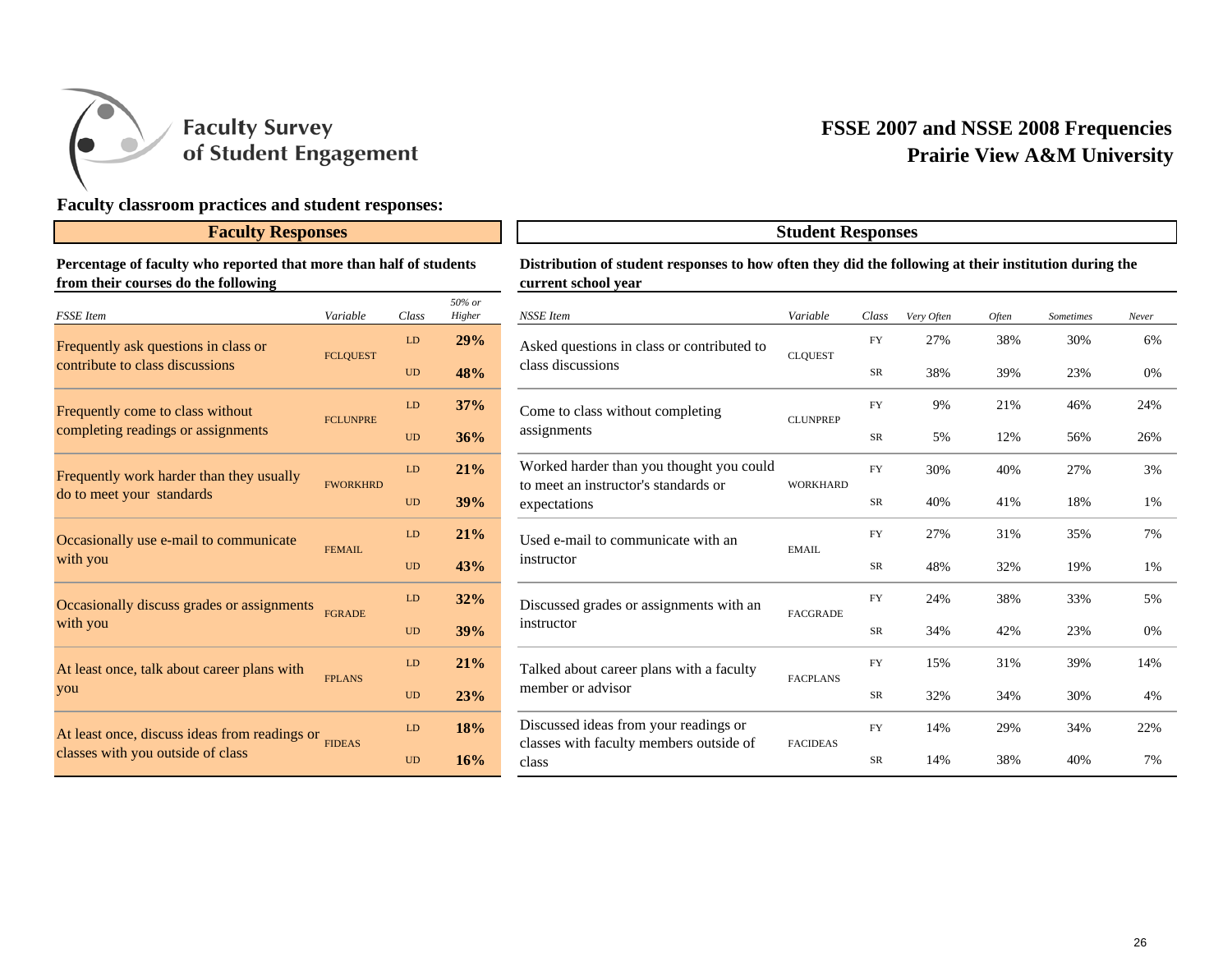

## **Faculty classroom practices and student responses:**

## **Faculty Responses Student Responses**

#### **Percentage of faculty who reported that students from their courses do the following often or very often**

| <b>FSSE</b> Item                                                                       | Variable        | Class     | Very Often or<br>Often |
|----------------------------------------------------------------------------------------|-----------------|-----------|------------------------|
| Have class discussions or writing<br>assignments that include diverse                  | <b>FDIVCLAS</b> | LD        | 45%                    |
| perspectives (different races, religions,<br>genders, political beliefs, etc.)         |                 | <b>UD</b> | 58%                    |
| Work with other students on projects                                                   | <b>FCLASSGR</b> | LD        | 53%                    |
| during class                                                                           |                 | <b>UD</b> | 70%                    |
| Participate in a community-based<br>project (e.g., service learning) as part           | <b>FCOMMPRO</b> | LD        | 19%                    |
| of your course                                                                         |                 | <b>UD</b> | 27%                    |
| Use an electronic medium (listserv, chat<br>group, Internet, instant messaging, etc.)  | <b>FITICADE</b> |           | 50%                    |
| to discuss or complete an assignment                                                   |                 | <b>UD</b> | 61%                    |
| Receive prompt written or oral feedback                                                | <b>FFEED</b>    | LD        | 92%                    |
| from you on their academic performance                                                 |                 | <b>UD</b> | 93%                    |
| Have serious conversations in your course<br>with students of a different race         | <b>FDIVRSTU</b> | LD        | 27%                    |
| or ethnicity than their own                                                            |                 | <b>UD</b> | 41%                    |
| Have serious conversations in your course<br>with students who are very different from | <b>FDIFFSTU</b> | LD        | 27%                    |
| them in terms of their religious beliefs,<br>political opinions, or personal values    |                 | <b>UD</b> | 26%                    |

#### **Distribution of student responses to how often they did the following at their institution during the current school year**

| Often or<br><b>Often</b> | <b>NSSE</b> Item                                                                          | Variable        | Class     | Very Often | Often | <b>Sometimes</b> | Never |
|--------------------------|-------------------------------------------------------------------------------------------|-----------------|-----------|------------|-------|------------------|-------|
| 15%                      | Included diverse perspectives (different<br>races, religions, genders, political beliefs, | <b>DIVCLASS</b> | FY        | 22%        | 34%   | 35%              | 9%    |
| 58%                      | etc.) in class discussions or writing<br>assignments                                      |                 | SR        | 42%        | 35%   | 20%              | 3%    |
| 53%                      | Worked with other students on projects                                                    | <b>CLASSGRP</b> | <b>FY</b> | 20%        | 32%   | 37%              | 11%   |
| 70%                      | during class                                                                              |                 | <b>SR</b> | 23%        | 35%   | 32%              | 9%    |
| 19%                      | Participated in a community-based<br>project (e.g., service learning) as                  | <b>COMMPROJ</b> | <b>FY</b> | 12%        | 21%   | 33%              | 34%   |
| $27\%$                   | part of a regular course                                                                  |                 | SR        | 22%        | 24%   | 30%              | 24%   |
| 50%                      | Used an electronic medium (listserv, chat<br>group, Internet, instant messaging, etc.)    | <b>ITACADEM</b> | <b>FY</b> | 25%        | 31%   | 28%              | 16%   |
| 51%                      | to discuss or complete an assignment                                                      |                 | SR        | 40%        | 28%   | 25%              | 7%    |
| 2%                       | Received prompt written or oral feedback<br>from faculty                                  | <b>FACFEED</b>  | <b>FY</b> | 16%        | 35%   | 39%              | 11%   |
| 3%                       | on your academic performance                                                              |                 | SR        | 29%        | 44%   | 26%              | 1%    |
| 27%                      | Had serious conversations with students of                                                | <b>DIVRSTUD</b> | <b>FY</b> | 22%        | 33%   | 31%              | 15%   |
| 11%                      | a different race or ethnicity than your own                                               |                 | <b>SR</b> | 31%        | 32%   | 32%              | 5%    |
| $27\%$                   | Had serious conversations with students<br>who are very different from you in terms of    | DIFFSTU2        | FY        | 25%        | 33%   | 33%              | 9%    |
| 26%                      | their religious beliefs, political opinions, or<br>personal values                        |                 | SR        | 33%        | 32%   | 31%              | 4%    |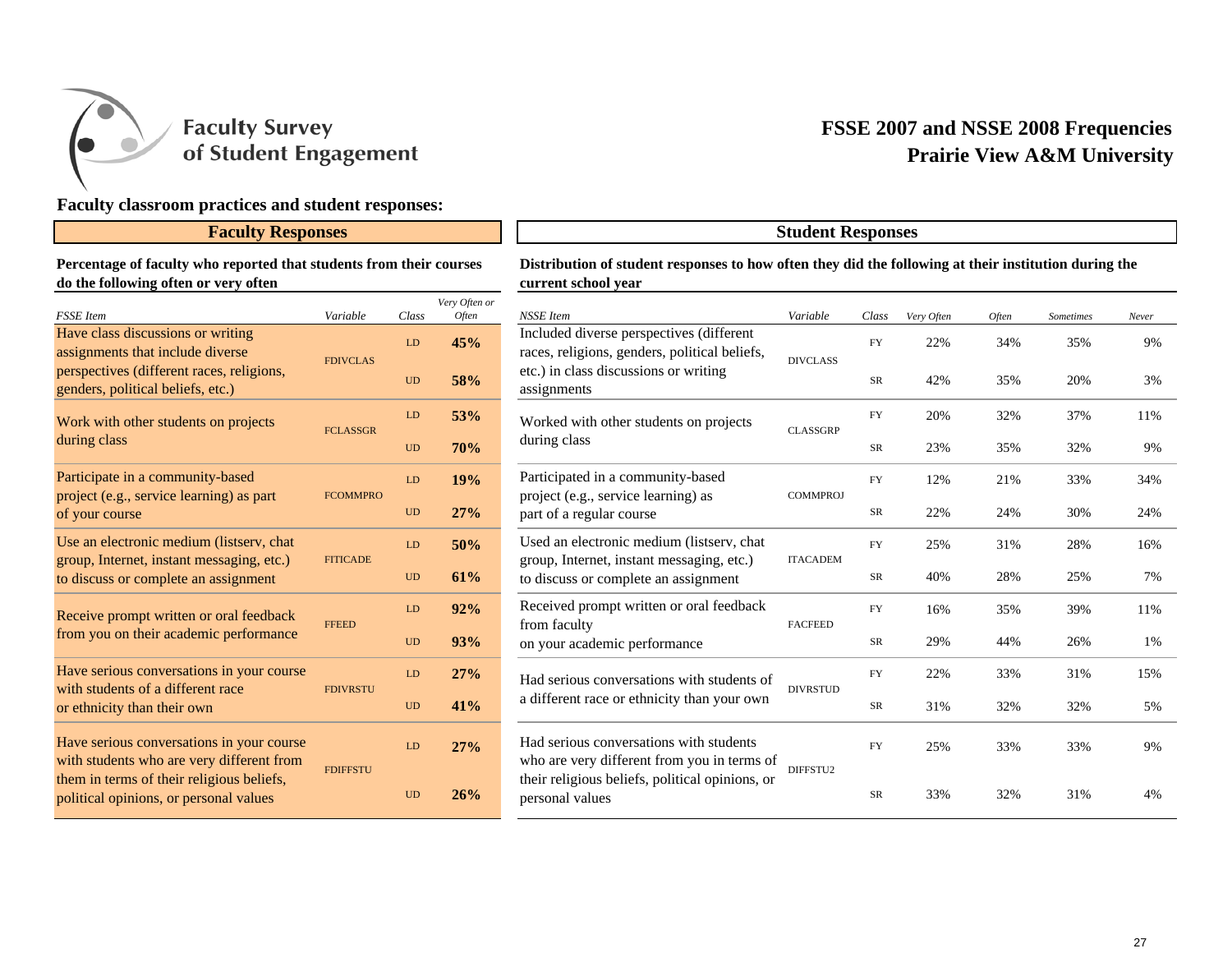

## **Faculty classroom practices and student responses:**

## **Faculty Responses Student Responses**

#### **Percentage of faculty who reported that it is important or very important that their students do the following**

| <b>FSSE</b> Item                                                             | Variable        | Class     | Very Important<br>or Important |
|------------------------------------------------------------------------------|-----------------|-----------|--------------------------------|
| Prepare two or more drafts of a paper or                                     |                 | LD        | 46%                            |
| assignment before turning it in                                              | <b>FREWROPA</b> | <b>UD</b> | 63%                            |
| Work on a paper or project that requires                                     |                 | LD        | 63%                            |
| integrating ideas or information from<br>various sources                     | <b>FINTEGRA</b> | <b>UD</b> | 91%                            |
| Work with classmates outside of class to                                     | <b>FOCCGRP</b>  | LD        | 63%                            |
| prepare class assignments                                                    |                 | <b>UD</b> | 75%                            |
| Put together ideas or concepts from                                          |                 | LD        | 62%                            |
| different courses when completing<br>assignments or during class discussions | <b>FINTIDEA</b> | <b>UD</b> | 68%                            |
| Discuss ideas or readings from class with                                    |                 | LD        | 58%                            |
| others outside of class (other students,<br>family members, coworkers, etc.) | FOOCID05        | <b>UD</b> | 67%                            |
| Tutor or teach other students (paid or                                       |                 | LD        | 53%                            |
| voluntary)                                                                   | <b>FTUTOR</b>   | <b>UD</b> | 40%                            |
| Examine the strengths and weaknesses of                                      | <b>FOWNVIEW</b> | LD        | 76%                            |
| their views on a topic or issue                                              |                 | <b>UD</b> | 77%                            |
| Try to better understand someone else's                                      | <b>FOTHRVW</b>  | LD        | 61%                            |
| views by imagining how an issue looks<br>from that person's perspective      |                 | <b>UD</b> | 81%                            |
| Learn something that changes the way they                                    |                 | LD        | 89%                            |
| understand an issue or concept                                               | <b>FCHNGVW</b>  | UD        | 91%                            |

#### **Distribution of student responses to how often they did the following at their institution during the current school year**

|                | Class      | Very Important<br>or Important | NSSE Item                                                                           | Variable        | Class      | Very Often | <b>Often</b> | Sometimes | Never |
|----------------|------------|--------------------------------|-------------------------------------------------------------------------------------|-----------------|------------|------------|--------------|-----------|-------|
|                | <b>LD</b>  | 46%                            | Prepared two or more drafts of a paper or                                           |                 | FY         | 23%        | 33%          | 33%       | 10%   |
| PA             | <b>UD</b>  | 63%                            | assignment before turning it in                                                     | <b>REWROPAP</b> | ${\rm SR}$ | 39%        | 31%          | 26%       | 4%    |
| A              | LD         | 63%                            | Worked on a paper or project that required<br>integrating ideas or information from | <b>INTEGRAT</b> | <b>FY</b>  | 28%        | 38%          | 26%       | 7%    |
|                | <b>UD</b>  | 91%                            | various sources                                                                     |                 | SR         | 57%        | 33%          | 10%       | 0%    |
| LD             |            | 63%                            | Worked with classmates outside of class to                                          | <b>OCCGRP</b>   | <b>FY</b>  | 26%        | 40%          | 31%       | 4%    |
|                | <b>UD</b>  | 75%                            | prepare class assignments                                                           |                 | SR         | 40%        | 38%          | 18%       | 4%    |
|                | LD         | 62%                            | Put together ideas or concepts from<br>different courses when completing            | <b>INTIDEAS</b> | FY         | 18%        | 37%          | 38%       | 7%    |
|                | <b>UD</b>  | 68%                            | assignments or during class discussions                                             |                 | SR         | 36%        | 47%          | 17%       | 1%    |
|                | LD         | 58%                            | Discussed ideas from your readings or<br>classes with others outside of class       | <b>OOCIDEAS</b> | <b>FY</b>  | 22%        | 41%          | 29%       | 8%    |
| $\overline{5}$ | <b>UD</b>  | 67%                            | (students, family members, coworkers, etc.)                                         |                 | SR         | 25%        | 47%          | 26%       | 2%    |
|                | LD         | 53%                            | Tutored or taught other students (paid or                                           | <b>TUTOR</b>    | FY         | 12%        | 22%          | 39%       | 28%   |
|                | <b>UD</b>  | 40%                            | voluntary)                                                                          |                 | SR         | 16%        | 26%          | 41%       | 17%   |
| <b>EW</b>      | ${\rm LD}$ | 76%                            | Examined the strengths and weaknesses of                                            | <b>OWNVIEW</b>  | FY         | 17%        | 42%          | 31%       | 10%   |
|                | <b>UD</b>  | <b>77%</b>                     | your own views on a topic or issue                                                  |                 | ${\rm SR}$ | 27%        | 38%          | 31%       | 4%    |
| W              | ${\rm LD}$ | 61%                            | Tried to better understand someone else's<br>views by imagining how an issue looks  | <b>OTHRVIEW</b> | <b>FY</b>  | 20%        | 44%          | 28%       | 7%    |
|                | <b>UD</b>  | 81%                            | from his or her perspective                                                         |                 | SR         | 34%        | 39%          | 24%       | 3%    |
|                | LD         | 89%                            | Learned something that changed the way                                              | <b>CHNGVIEW</b> | <b>FY</b>  | 24%        | 40%          | 30%       | 6%    |
| W              | <b>UD</b>  | 91%                            | you understand an issue or concept                                                  |                 | SR         | 35%        | 44%          | 19%       | 2%    |
|                |            |                                |                                                                                     |                 |            |            |              |           |       |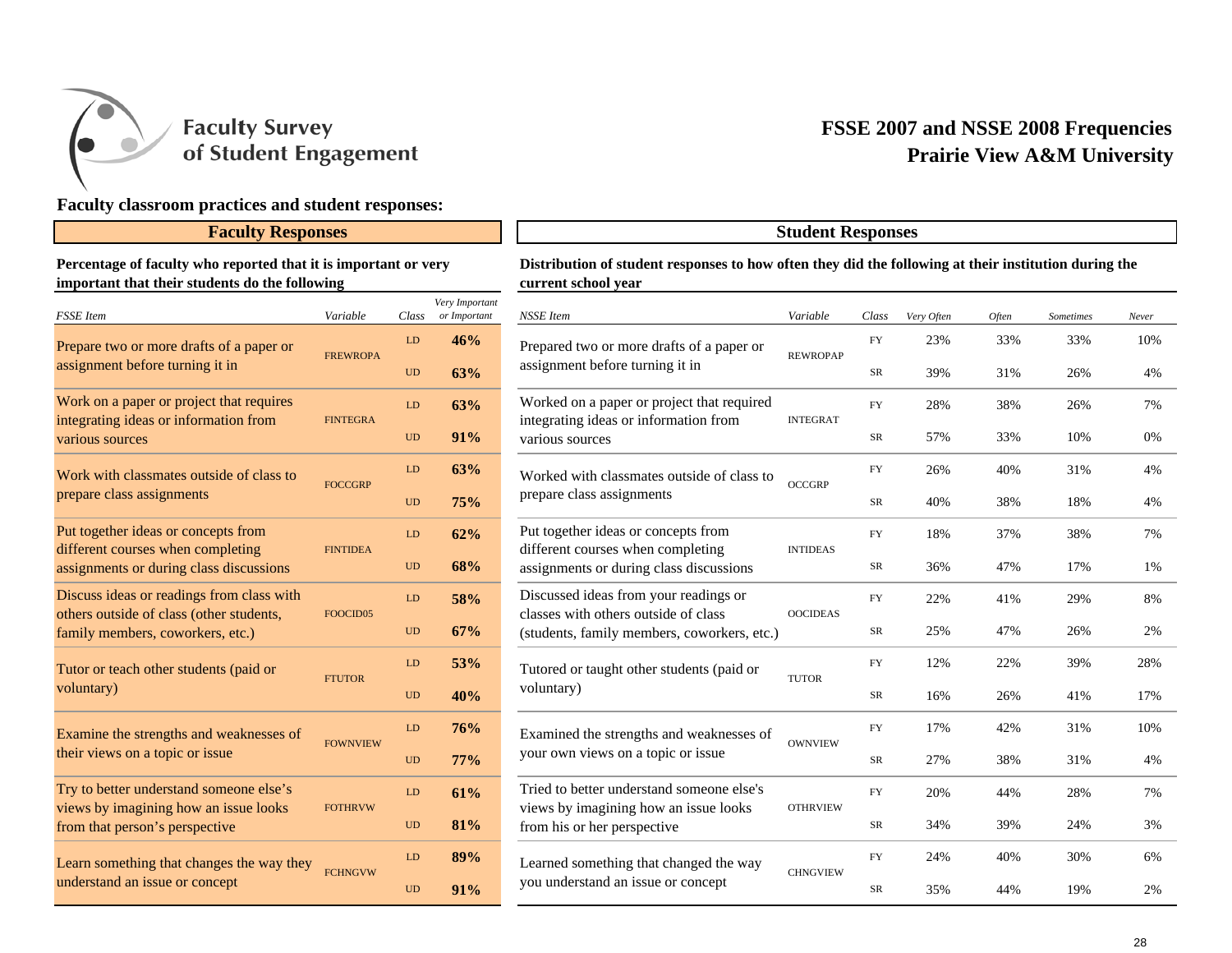

## **Faculty classroom practices and student responses:**

#### **Faculty Responses 1 1 Student Responses**

#### **Percentage of faculty who reported that their evaluations of student performance are quite challenging for students**

| <b>FSSE</b> Item                                                                                                           | Variable      | Class | Ouite<br>Challenging |
|----------------------------------------------------------------------------------------------------------------------------|---------------|-------|----------------------|
| Select the box that represents the extent to<br>which your evaluations of student                                          |               | LD    | $92\%$               |
| performance (e.g., examinations, portfolio)<br>challenge students in your selected course<br>section to do their best work | <b>FEXAMS</b> | UD    | 93%                  |

Note: Faculty reponded to this item on a 7-point scale ( $1 = \text{Very little to } 7 = \text{Very much}$ ). Responses of 5, 6, or 7 are coded as quite challenging.

#### **Percentage of faculty who reported that they place quite a bit or very much emphasis on the following in their courses**

| <b>FSSE</b> Item                           | Variable        | Class | Very Much or<br>Ouite a Bit |
|--------------------------------------------|-----------------|-------|-----------------------------|
| Memorizing facts, ideas, or methods from   | <b>FMEMORIZ</b> | LD    | 39%                         |
| your course and readings                   |                 | UD    | 30%                         |
| Analyzing the basic elements of an idea,   | <b>FANALYZE</b> | LD    | 82%                         |
| experience or theory                       |                 | UD    | 93%                         |
| Synthesizing and organizing ideas,         | <b>FSYNTHES</b> | LD    | 87%                         |
| information, or experiences                |                 | UD    | 93%                         |
| Making judgments about the value of        | <b>FEVALUAT</b> | LD    | 68%                         |
| information, arguments or methods          |                 | UD    | 84%                         |
| Applying theories or concepts to practical | <b>FAPPLYIN</b> | LD    | 82%                         |
| problems or in new situations              |                 | UD    | 95%                         |

#### **Distribution of student responses to how much their examininations during the current schol year challenged them to do their best work**

| Ouite<br>Challenging | NSSE Item                                                                             | Variable     | Class     | Ouite<br>Challenging | Not as<br>Challenging |
|----------------------|---------------------------------------------------------------------------------------|--------------|-----------|----------------------|-----------------------|
| 92%                  | Mark the box that best represents the extent<br>to which your examinations during the | <b>EXAMS</b> | FY        | 75%                  | 25%                   |
| 93%                  | current school year challenged you to do<br>your best work                            |              | <b>SR</b> | 90%                  | 10%                   |

Note: Students reponded to this item on a 7-point scale  $(1 = \text{Very little to } 7 = \text{Very much})$ . Responses of 5, 6, or 7 are coded as quite challenging and responses of 1, 2, 3, and 4 are coded as not as challenging.

#### **Distribution of student responses to how much their coursework during the current school year emphasized the following**

|  |           | Very Much or |                                                                   |                 |           |           |             |      |             |
|--|-----------|--------------|-------------------------------------------------------------------|-----------------|-----------|-----------|-------------|------|-------------|
|  | Class     | Ouite a Bit  | NSSE Item                                                         | Variable        | Class     | Very Much | Ouite a Bit | Some | Very Little |
|  | LD.       | 39%          | Memorizing facts, ideas or methods from                           | <b>MEMORIZE</b> | <b>FY</b> | 33%       | 43%         | 22%  | 3%          |
|  | <b>UD</b> | 30%          | your course and readings                                          |                 | <b>SR</b> | 36%       | 36%         | 22%  | 6%          |
|  | LD        | 82%          | Analyzing the basic elements of an idea,                          | <b>ANALYZE</b>  | <b>FY</b> | 28%       | 45%         | 25%  | 2%          |
|  | <b>UD</b> | 93%          | experience or theory                                              |                 | <b>SR</b> | 55%       | 33%         | 11%  | 1%          |
|  | LD        | 87%          | Synthesizing and organizing ideas,<br>information, or experiences | <b>SYNTHESZ</b> | <b>FY</b> | 28%       | 41%         | 28%  | 3%          |
|  | <b>UD</b> | 93%          |                                                                   |                 | <b>SR</b> | 42%       | 39%         | 16%  | 3%          |
|  | LD        | 68%          | Making judgments about the value of                               | <b>EVALUATE</b> | <b>FY</b> | 29%       | 42%         | 27%  | 3%          |
|  | <b>UD</b> | 84%          | information, arguments, or methods                                |                 | <b>SR</b> | 48%       | 36%         | 15%  | 1%          |
|  | LD        | 82%          | Applying theories or concepts to practical                        | <b>APPLYING</b> | <b>FY</b> | 33%       | 42%         | 23%  | 3%          |
|  | <b>UD</b> | 95%          | problems or in new situations                                     |                 | <b>SR</b> | 53%       | 35%         | 12%  | 1%          |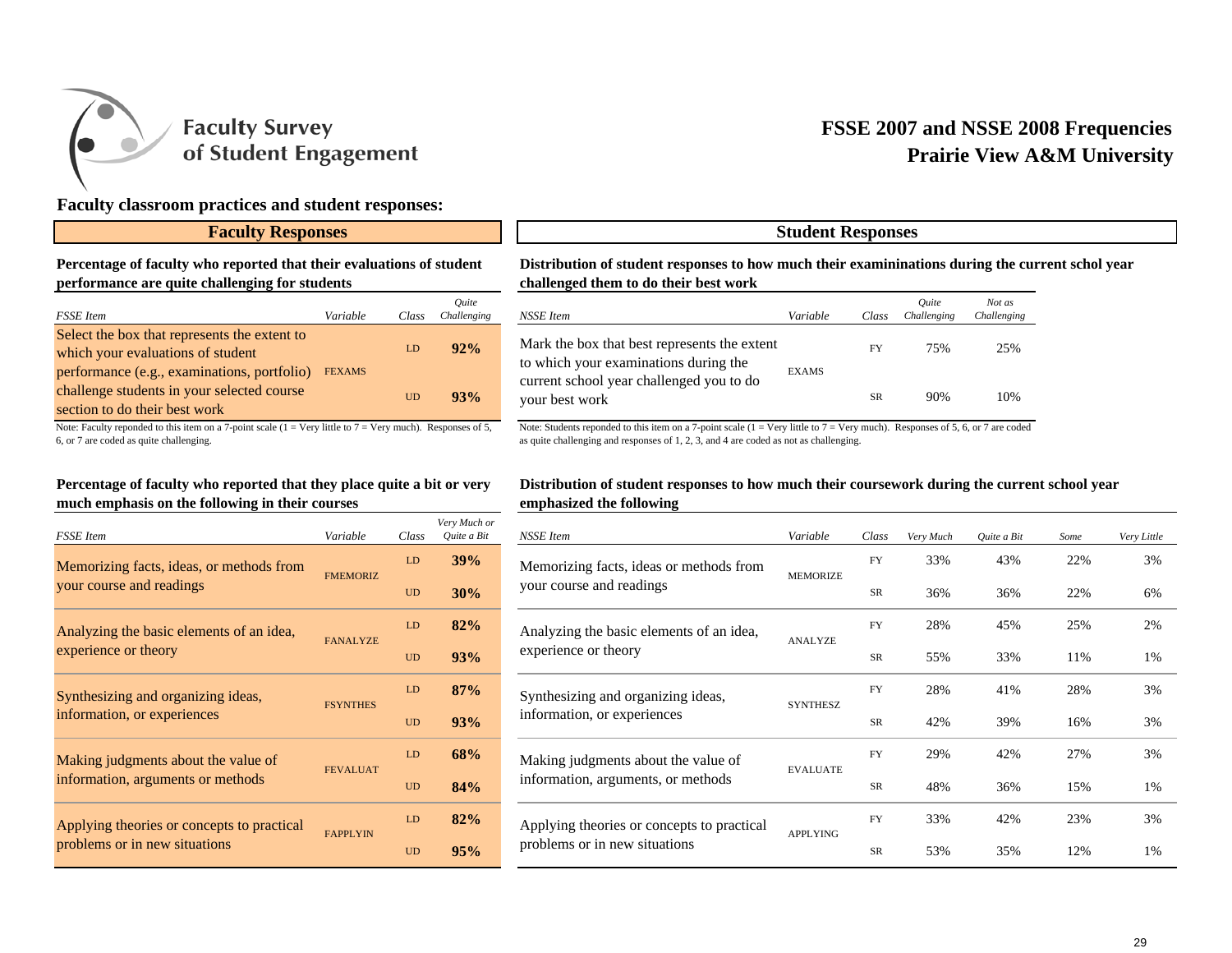

## **Faculty classroom practices and student responses:**

#### **Faculty Responses Student Responses**

**Percentage of faculty who structured their courses quite a bit or very much so that students learn and develop in the following areas**

| <b>FSSE</b> Item                     | Variable        | Class     | Very Much or<br>Quite a Bit |
|--------------------------------------|-----------------|-----------|-----------------------------|
|                                      |                 | LD        | 75%                         |
| Writing clearly and effectively      | <b>FGNWRITE</b> | <b>UD</b> | 77%                         |
| Speaking clearly and effectively     | <b>FGNSPEAK</b> | <b>LD</b> | 62%                         |
|                                      |                 | <b>UD</b> | 80%                         |
| Thinking critically and analytically | <b>FGNANALY</b> | <b>LD</b> | 97%                         |
|                                      |                 | <b>UD</b> | <b>98%</b>                  |
| Analyzing quantitative problems      | <b>FGNOUANT</b> | LD        | 58%                         |
|                                      |                 | <b>UD</b> | <b>70%</b>                  |
| Using computing and information      | <b>FGNCMPTS</b> | <b>LD</b> | 55%                         |
| technology                           |                 | <b>UD</b> | 70%                         |
| Working effectively with others      | <b>FGNOTHER</b> | <b>LD</b> | 71%                         |
|                                      |                 | <b>UD</b> | 75%                         |
|                                      | <b>FGNINO</b>   | <b>LD</b> | <b>79%</b>                  |
| Learning effectively on their own    |                 | <b>UD</b> | 98%                         |

# **Distribution of student responses to the extent that their college experience contributed to their knowledge, skills, and personal development in the following areas**

| ery Much or<br>Quite a Bit | <b>NSSE</b> Item                     | Variable        | Class      | Very Much | Quite a Bit | Some | Very Little |
|----------------------------|--------------------------------------|-----------------|------------|-----------|-------------|------|-------------|
| 75%                        |                                      | <b>GNWIRTE</b>  | <b>FY</b>  | 21%       | 43%         | 31%  | 5%          |
| <b>77%</b>                 | Writing clearly and effectively      |                 | SR         | 44%       | 41%         | 13%  | 2%          |
| 62%                        | Speaking clearly and effectively     | <b>GNSPEAK</b>  | <b>FY</b>  | 25%       | 41%         | 28%  | 6%          |
| 80%                        |                                      |                 | ${\rm SR}$ | 47%       | 41%         | 11%  | 1%          |
| 97%                        | Thinking critically and analytically | <b>GNANALY</b>  | <b>FY</b>  | 27%       | 42%         | 29%  | 3%          |
| 98%                        |                                      |                 | SR         | 56%       | 36%         | 7%   | 1%          |
| 58%                        | Analyzing quantitative problems      | <b>GNQUANT</b>  | <b>FY</b>  | 22%       | 44%         | 30%  | 4%          |
| 70%                        |                                      |                 | ${\rm SR}$ | 46%       | 40%         | 13%  | 1%          |
| 55%                        | Using computing and information      | <b>GNCMPTS</b>  | <b>FY</b>  | 28%       | 42%         | 27%  | 3%          |
| 70%                        | technology                           |                 | SR         | 56%       | 29%         | 14%  | 1%          |
| 71%                        |                                      | <b>GNOTHERS</b> | <b>FY</b>  | 23%       | 44%         | 30%  | 3%          |
| 75%                        | Working effectively with others      |                 | SR         | 54%       | 35%         | 10%  | 1%          |
| 79%                        |                                      | <b>GNINO</b>    | <b>FY</b>  | 31%       | 40%         | 25%  | 4%          |
| 98%                        | Learning effectively on your own     |                 | SR         | 53%       | 38%         | 9%   | 0%          |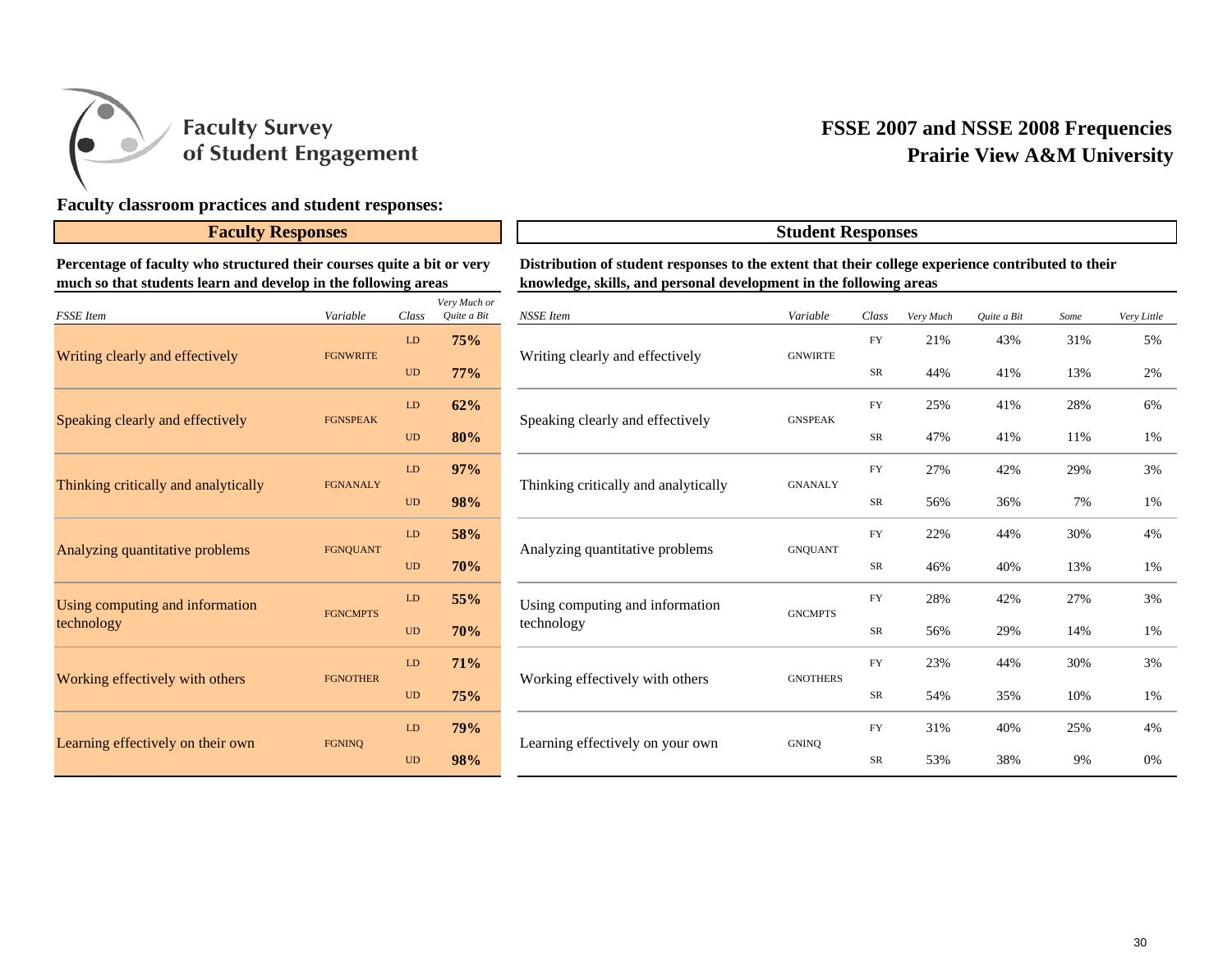

## **Faculty classroom practices and student responses:**

**Percentage of faculty who structured their courses quite a bit or very much so that students learn and develop in the following areas**

| <b>FSSE</b> Item                         | Variable        | Class     | Very Much or<br>Quite a Bit |
|------------------------------------------|-----------------|-----------|-----------------------------|
|                                          |                 | <b>LD</b> | 65%                         |
| <b>Understanding themselves</b>          | <b>FGNSELF</b>  | <b>UD</b> | 63%                         |
| Understanding people of other racial and | <b>FGNDIVER</b> | LD        | 44%                         |
| ethnic backgrounds                       |                 | <b>UD</b> | 66%                         |
|                                          | <b>FGNPROBS</b> | LD        | 68%                         |
| Solving complex real-world problems      |                 | <b>UD</b> | 74%                         |
| Developing a personal code of values and | <b>FVALUES</b>  | LD        | 68%                         |
| ethics                                   |                 | <b>UD</b> | 64%                         |
| Developing a deepened sense of           | <b>FSPIRIT</b>  | LD        | 32%                         |
| spirituality                             |                 | <b>UD</b> | 24%                         |
|                                          | <b>FGNGENLE</b> | LD        | 81%                         |
| Acquiring a broad general education      |                 | <b>UD</b> | 60%                         |
| Acquiring job or work-related knowledge  |                 | LD        | 81%                         |
| and skills                               | <b>FGNWORK</b>  | UD        | 91%                         |

# **Faculty Responses Student Responses Distribution of student responses to the extent that their college experience contributed to their knowledge, skills, and personal development in the following areas**

| ет у тисн от<br>Quite a Bit | NSSE Item                                | Variable        | Class      | Very Much | Quite a Bit | Some | Very Little |
|-----------------------------|------------------------------------------|-----------------|------------|-----------|-------------|------|-------------|
| 65%                         | Understanding yourself                   | <b>GNSELF</b>   | <b>FY</b>  | 33%       | 38%         | 25%  | 5%          |
| 63%                         |                                          |                 | SR         | 50%       | 34%         | 15%  | 1%          |
| 44%                         | Understanding people of other racial and | <b>GNDIVERS</b> | <b>FY</b>  | 26%       | 42%         | 27%  | 5%          |
| 66%                         | ethnic backgrounds                       |                 | SR         | 48%       | 36%         | 12%  | 4%          |
| 68%                         | Solving complex real-world problems      | <b>GNPROBSV</b> | FY         | 28%       | 42%         | 26%  | 4%          |
| 74%                         |                                          |                 | SR         | 40%       | 41%         | 17%  | 1%          |
| 68%                         | Developing a personal code of values and | <b>GNETHICS</b> | <b>FY</b>  | 26%       | 45%         | 24%  | 5%          |
| 64%                         | ethics                                   |                 | SR         | 43%       | 41%         | 13%  | 3%          |
| 32%                         | Developing a deepened sense of           | <b>GNSPIRIT</b> | <b>FY</b>  | 27%       | 36%         | 27%  | 9%          |
| 24%                         | spirituality                             |                 | SR         | 33%       | 34%         | 22%  | 10%         |
| 81%                         |                                          | <b>GNGENLED</b> | <b>FY</b>  | 27%       | 43%         | 27%  | 4%          |
| 60%                         | Acquiring a broad general education      |                 | SR         | 46%       | 41%         | 10%  | 2%          |
| 81%                         | Acquiring job or work-related knowledge  |                 | <b>FY</b>  | 18%       | 44%         | 31%  | 8%          |
| 91%                         | and skills                               | <b>GNWORK</b>   | ${\rm SR}$ | 44%       | 39%         | 15%  | 2%          |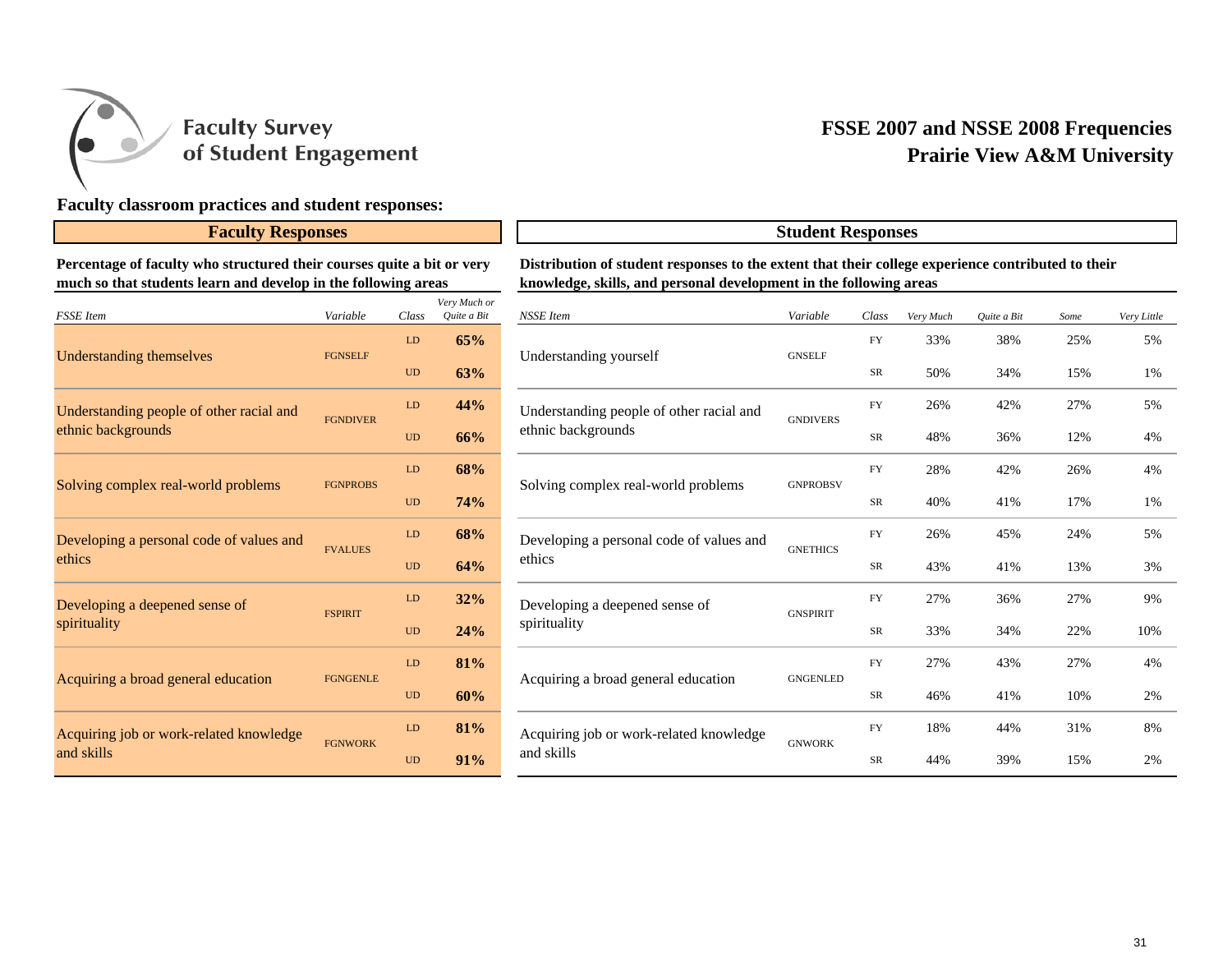

**Faculty Survey** of Student Engagement

## **FSSE 2007 and NSSE 2008 Frequencies Prairie View A&M University**

## **Importance faculty place on campus-facilitated activities and student participation:**

#### **Faculty Responses**

### **Student Responses**

**Percentage of faculty who reported that it is important or very important that students at their institution do the following**

| <b>FSSE</b> Item                                                                                 | Variable        | Class     | Very Important<br>or Important | NSSE Item                     |
|--------------------------------------------------------------------------------------------------|-----------------|-----------|--------------------------------|-------------------------------|
| Practicum, internship, field experience, co-                                                     | <b>FINTERN</b>  | LD        | 89%                            | Practicum, in                 |
| op experience, or clinical assignment                                                            |                 | <b>UD</b> | 93%                            | op experience                 |
|                                                                                                  | <b>FVOLUNTR</b> | LD        | 68%                            | Community s                   |
| Community service or volunteer work                                                              |                 | <b>UD</b> | 72%                            |                               |
| Participation in a learning community or                                                         |                 | LD        | <b>58%</b>                     | Participate in                |
| some other formal program where groups of FLERNCOM<br>students take two or more classes together |                 | <b>UD</b> | 66%                            | other formal<br>students take |
| Work on a research project with a faculty                                                        | FIMPR05         | LD        | <b>79%</b>                     | Work on a re                  |
| member outside of course or program<br>requirements                                              |                 | <b>UD</b> | 66%                            | member outs:<br>requirements  |
|                                                                                                  |                 | LD        | 66%                            |                               |
| Foreign language coursework                                                                      | <b>FFORLANG</b> | <b>UD</b> | 55%                            | Foreign langu                 |
|                                                                                                  |                 | LD        | 42%                            |                               |
| Study abroad                                                                                     | <b>FSTUDYAB</b> | <b>UD</b> | 32%                            | Study abroad                  |
| Culminating senior experience (capstone                                                          |                 | LD        | 89%                            | Culminating                   |
| course, senior project or thesis,<br>comprehensive exam, etc.)                                   | <b>FSENIOR</b>  | <b>UD</b> | 91%                            | course, thesis<br>exam, etc.) |

**Distribution of student reponses to whether they had done or plan to do the following before graduating**

|   | Class                  | Very Important<br>or Important | <b>NSSE</b> Item                                                                                                                  | Variable | Class      | Done | Plan to do | Do not plan to<br>$d$ o | Have not<br>decided |
|---|------------------------|--------------------------------|-----------------------------------------------------------------------------------------------------------------------------------|----------|------------|------|------------|-------------------------|---------------------|
|   | LD                     | 89%                            | Practicum, internship, field experience, co-                                                                                      |          | <b>FY</b>  | 13%  | 72%        | 8%                      | 7%                  |
|   | <b>UD</b>              | 93%                            | op experience, or clinical assignment                                                                                             | INTERN04 | SR         | 65%  | 17%        | 11%                     | 8%                  |
| R | LD                     | 68%                            |                                                                                                                                   |          | <b>FY</b>  | 32%  | 56%        | 7%                      | 5%                  |
|   | <b>UD</b>              | 72%                            | Community service or volunteer work                                                                                               | VOLNTR04 | SR         | 74%  | 17%        | 3%                      | 5%                  |
| M | LD                     | 58%                            | Participate in a learning community or some<br>other formal program where groups of<br>students take two or more classes together |          | <b>FY</b>  | 20%  | 52%        | 14%                     | 14%                 |
|   | <b>UD</b>              | 66%                            |                                                                                                                                   | LRNCOM04 | SR         | 50%  | 18%        | 22%                     | 10%                 |
|   | ${\rm LD}$             | 79%                            | Work on a research project with a faculty                                                                                         |          | ${\rm FY}$ | 15%  | 44%        | 22%                     | 19%                 |
|   | <b>UD</b>              | 66%                            | member outside of course or program<br>requirements                                                                               | RESRCH04 | SR         | 38%  | 15%        | 32%                     | 14%                 |
|   | $\mathbf{L}\mathbf{D}$ | 66%                            |                                                                                                                                   |          | ${\rm FY}$ | 16%  | 45%        | 24%                     | 15%                 |
|   | $\rm UD$               | 55%                            | Foreign language coursework                                                                                                       | FORLNG04 | SR         | 44%  | 21%        | 23%                     | 13%                 |
|   | LD                     | 42%                            |                                                                                                                                   | STDABR04 | <b>FY</b>  | 15%  | 50%        | 20%                     | 15%                 |
|   | $\rm UD$               | 32%                            | Study abroad                                                                                                                      |          | SR         | 15%  | 27%        | 40%                     | 18%                 |
|   | LD                     | 89%                            | Culminating senior experience (capstone                                                                                           |          | FY         | 11%  | 59%        | 13%                     | 18%                 |
|   | <b>UD</b>              | 91%                            | course, thesis, project, comprehensive<br>exam, etc.)                                                                             | SNRX04   | <b>SR</b>  | 34%  | 31%        | 23%                     | 11%                 |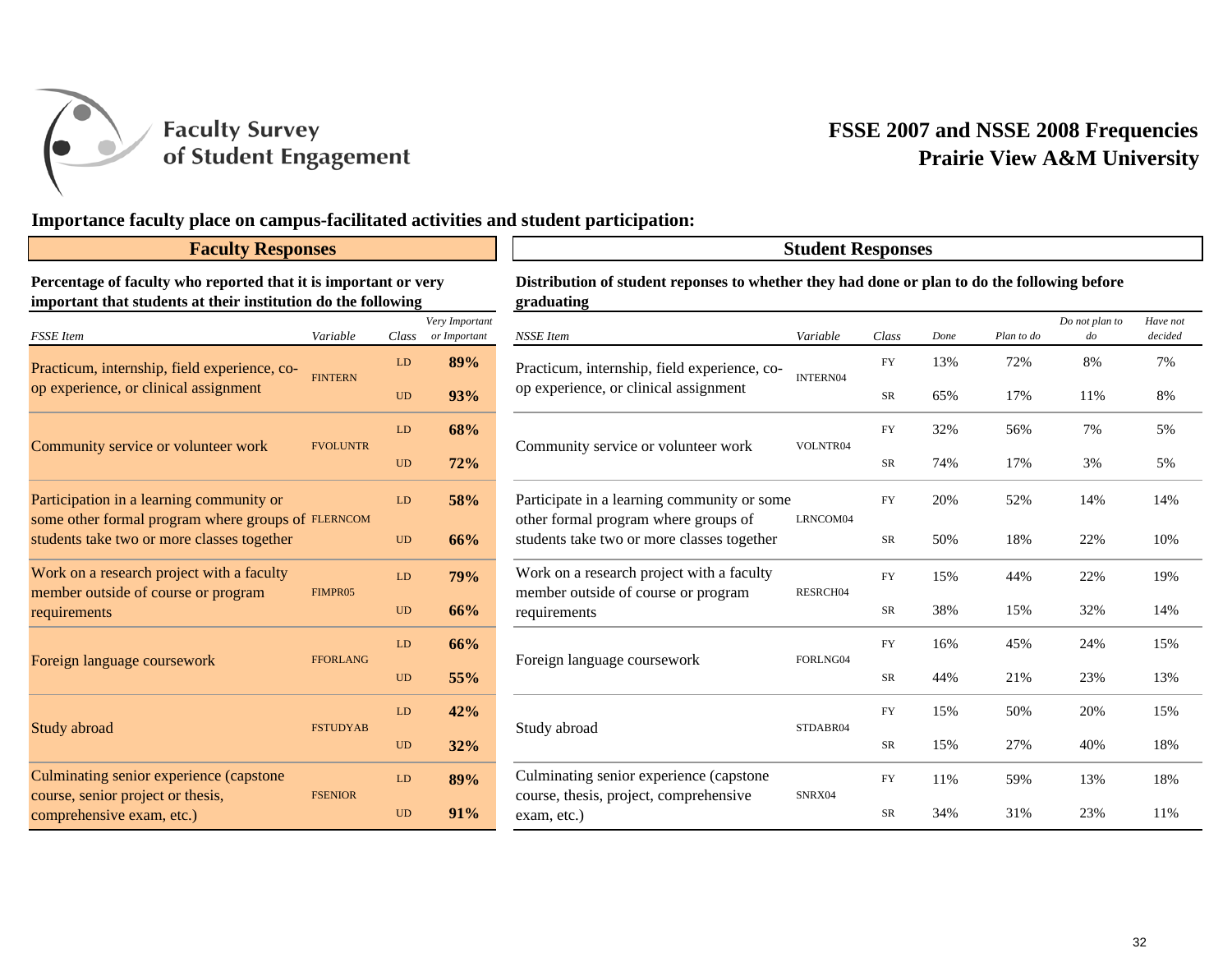

**Faculty Survey** of Student Engagement

## **FSSE 2007 and NSSE 2008 Frequencies Prairie View A&M University**

## **Faculty and student perceptions of the campus environment:**

## **Faculty Responses**

#### **Percentage of faculty who reported that their institution emphasizes each of the following quite a bit or very much**

| <b>FSSE</b> Item                                                                          | Variable        | Class     | Very Much or<br>Ouite a Bit |
|-------------------------------------------------------------------------------------------|-----------------|-----------|-----------------------------|
| Requiring students to spend significant                                                   | <b>FENVSCHO</b> | LD        | 55%                         |
| amounts of time studying and on academic<br>work                                          |                 | <b>UD</b> | <b>70%</b>                  |
| Providing students the support they                                                       | <b>FENVSUPR</b> | LD        | 76%                         |
| need to help them succeed academically                                                    |                 | <b>UD</b> | <b>73%</b>                  |
| Encouraging contact among students                                                        |                 | LD        | 58%                         |
| from different economic, social and<br>racial or ethnic backgrounds                       | <b>FENVDIVR</b> | UD        | 57%                         |
| Helping students cope with their non-                                                     |                 | LD        | 45%                         |
| academic responsibilities (work, family,<br>$etc.$ )                                      | <b>FENVNACA</b> | <b>UD</b> | 48%                         |
| Providing students the support they                                                       |                 | LD        | 61%                         |
| need to thrive socially                                                                   | <b>FENVSOCA</b> | <b>UD</b> | 64%                         |
| Encouraging students to attend campus                                                     |                 | LD        | 84%                         |
| events and activities (special speakers,<br>cultural performances, athletic events, etc.) | <b>FENVEVEN</b> | <b>UD</b> | <b>73%</b>                  |
| Encouraging students to use computers in                                                  | <b>FENVCOMP</b> | LD        | 84%                         |
| their academic work                                                                       |                 | <b>UD</b> | 89%                         |

#### **Distribution of student responses to the extent that their institution emphasizes each of the following**

**Student Responses**

| ery Much or<br>Quite a Bit | <b>NSSE</b> Item                                                    | Variable        | Class      | Very Much | Quite a Bit | Some | Very Little |
|----------------------------|---------------------------------------------------------------------|-----------------|------------|-----------|-------------|------|-------------|
| 55%                        | Spending significant amounts of time                                | <b>ENVSCHOL</b> | <b>FY</b>  | 31%       | 43%         | 23%  | 3%          |
| 70%                        | studying and on academic work                                       |                 | SR         | 42%       | 39%         | 16%  | 2%          |
| 76%                        | Providing the support you need to                                   | <b>ENVSUPRT</b> | <b>FY</b>  | 27%       | 42%         | 28%  | 3%          |
| 73%                        | help you succeed academically                                       |                 | SR         | 42%       | 36%         | 22%  | 1%          |
| 58%                        | Encouraging contact among students                                  |                 | <b>FY</b>  | 24%       | 35%         | 33%  | 8%          |
| 57%                        | from different economic, social and<br>racial or ethnic backgrounds | <b>ENVDIVRS</b> | SR         | 33%       | 33%         | 30%  | 5%          |
| 45%                        | Helping you cope with your non-academic                             | <b>ENVNACAD</b> | ${\rm FY}$ | 23%       | 33%         | 32%  | 12%         |
| 48%                        | responsibilities (work, family, etc.)                               |                 | SR         | 25%       | 23%         | 34%  | 18%         |
| 61%                        | Providing the support you need                                      | <b>ENVSOCAL</b> | <b>FY</b>  | 22%       | 38%         | 35%  | 5%          |
| 64%                        | to thrive socially                                                  |                 | SR         | 28%       | 28%         | 36%  | 7%          |
| 84%                        | Attending campus events and activities                              |                 | <b>FY</b>  | 33%       | 38%         | 24%  | 5%          |
| 73%                        | (special speakers, cultural performances,<br>athletic events, etc.) | <b>ENVEVENT</b> | SR         | 36%       | 36%         | 23%  | 6%          |
| 84%                        |                                                                     | <b>ENVCOMPT</b> | <b>FY</b>  | 38%       | 35%         | 23%  | 5%          |
| 89%                        | Using computers in academic work                                    |                 | SR         | 62%       | 26%         | 10%  | 1%          |
|                            |                                                                     |                 |            |           |             |      |             |